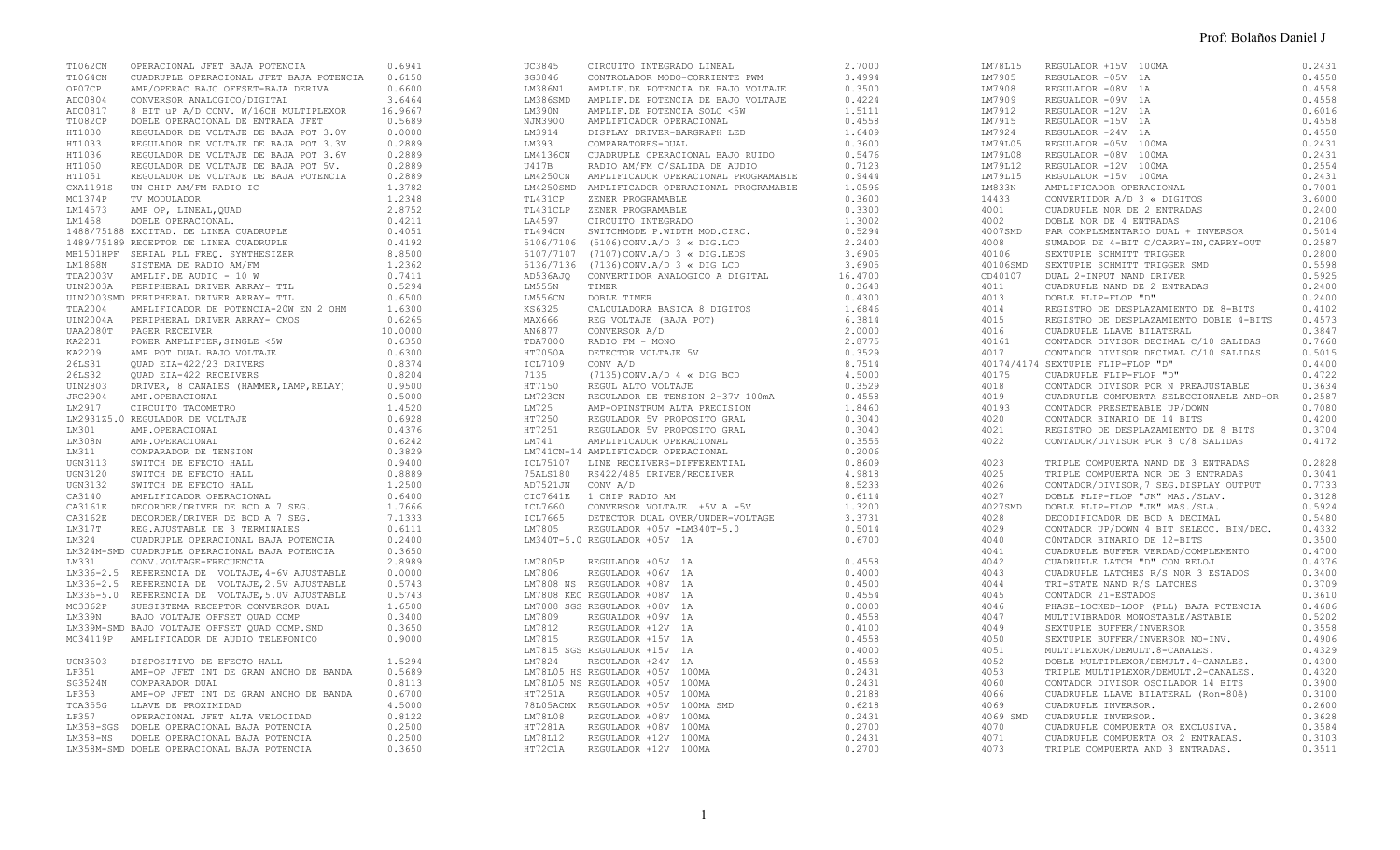| 4081 | CUADRUPLE COMPUERTA AND 2 ENTRADAS. 0.2735                                                                                                                                                                                               |         |
|------|------------------------------------------------------------------------------------------------------------------------------------------------------------------------------------------------------------------------------------------|---------|
|      | A COMPUERTA AND 4 ENTRADAS 0.1823<br>4093 CUADRUPLE NAND SCHMITT TRIGGER 2 ENTRAD. 0.3500<br>4093SMD CUADRUPLE NAND SCHMITT TRIGGER 2 ENTRAD. 0.4820<br>4094 REG.DESPLAZ.8-BIT SALIDA LATCH 3 ESTADOS 0.0000                             |         |
|      |                                                                                                                                                                                                                                          |         |
|      |                                                                                                                                                                                                                                          |         |
|      |                                                                                                                                                                                                                                          |         |
| 4095 | FLIP-FLOP J-K MAEST./ESCLAVO GATED                                                                                                                                                                                                       | 0.3610  |
| 4099 | LATCH DIRECCIONABLE 8-BITS                                                                                                                                                                                                               | 0.4700  |
|      |                                                                                                                                                                                                                                          | 0.4900  |
|      | 4099 TOS LATCH DIRECCIONABLE 8-BITS<br>4099 TOS LATCH DIRECCIONABLE 8-BITS<br>4502 SEXTUPLE BUFFER INVERSOR DE 3 ESTADOS.<br>4510 CONTADOR BCD UP/DOWN<br>4511 DECOD DRIVERS LATCH BCD A 7 SEG. (LED)<br>4512 DECOD DRIVERS LATCH BCD A  | 0.4211  |
|      |                                                                                                                                                                                                                                          | 0.5032  |
|      |                                                                                                                                                                                                                                          | 0.5240  |
|      |                                                                                                                                                                                                                                          | 0.4800  |
|      |                                                                                                                                                                                                                                          | 0.4513  |
|      |                                                                                                                                                                                                                                          | 1.7957  |
|      |                                                                                                                                                                                                                                          | 0.5220  |
|      |                                                                                                                                                                                                                                          | 0.4513  |
| 4528 |                                                                                                                                                                                                                                          |         |
|      | DOBLE MULTIVIBRADOR MONOESTABLE. 0.5470<br>DOBLE MULTIVIBRADOR MONOESTABLE. 0.5470<br>OSCILATOR/TIMER PROGRAMABLE. 0.5972<br>DECOD.DRIVERS LATCH BCD A 7 SEG.(LCD). 0.5041<br>CONTADOR BCD 3-DIGITOS. 1.1700<br>DECODIFICADOR BINARIO DU |         |
| 4538 |                                                                                                                                                                                                                                          |         |
| 4541 |                                                                                                                                                                                                                                          |         |
| 4543 |                                                                                                                                                                                                                                          |         |
| 4553 |                                                                                                                                                                                                                                          |         |
| 4555 |                                                                                                                                                                                                                                          |         |
| 4556 | DECODIFICADOR BINARIO DUAL 1 DE 4(LOW).                                                                                                                                                                                                  | 0.6472  |
| 4558 | DUAL OP. AMP                                                                                                                                                                                                                             | 0.3041  |
| 4584 | (CD40106) SEXTUPLE SCHMITT TRIGGER.                                                                                                                                                                                                      | 0.5400  |
| 4585 | COMPARADOR DE MAGNITUD DE 4-BIT.                                                                                                                                                                                                         | 0.5114  |
|      |                                                                                                                                                                                                                                          |         |
|      |                                                                                                                                                                                                                                          | 10.5000 |
|      |                                                                                                                                                                                                                                          |         |
|      |                                                                                                                                                                                                                                          |         |
|      |                                                                                                                                                                                                                                          |         |
|      |                                                                                                                                                                                                                                          |         |
|      |                                                                                                                                                                                                                                          |         |
|      |                                                                                                                                                                                                                                          |         |
|      |                                                                                                                                                                                                                                          |         |
|      |                                                                                                                                                                                                                                          |         |
|      | TED33180P GRABADOR DE VOZ C/EEPROM (180 SEG)<br>ISD33240P GRABADOR DE VOZ C/EEPROM (240 SEG)<br>MC34118P VOICE SWITCHED SPEAKERPHONE CIRCUIT<br>MC34119P AMPL.AUDIO P/APLIC TELEFONICAS                                                  | 37.0000 |
|      |                                                                                                                                                                                                                                          | 45.6660 |
|      |                                                                                                                                                                                                                                          | 2.9000  |
|      |                                                                                                                                                                                                                                          | 0.8820  |
|      | CD22M3494 LLAVE PTO DE CRUCE MATRIX ANALOG 16*8CMO 8.0524                                                                                                                                                                                |         |
|      | CIC5500 GRABADOR DE VOZ                                                                                                                                                                                                                  | 3.7121  |
|      | LM567 DECODIFICADOR DE TONO<br>KS58C20 DISCADOR TONO/PULSO C/REDISCADO<br>GM62093 LLAVE PUNTO DE CRUCE<br>API8001 10 SEC. VOICE IC<br>API8108 10 SEC. VOICE IC<br>API8108 10 SEC. VOICE IC                                               | 0.4031  |
|      |                                                                                                                                                                                                                                          | 0.9025  |
|      |                                                                                                                                                                                                                                          | 5.0138  |
|      |                                                                                                                                                                                                                                          | 4.7000  |
|      |                                                                                                                                                                                                                                          | 4.7000  |
|      |                                                                                                                                                                                                                                          |         |
|      |                                                                                                                                                                                                                                          |         |
|      |                                                                                                                                                                                                                                          |         |
|      |                                                                                                                                                                                                                                          |         |
|      |                                                                                                                                                                                                                                          |         |
|      |                                                                                                                                                                                                                                          |         |
|      |                                                                                                                                                                                                                                          |         |
|      |                                                                                                                                                                                                                                          |         |
|      |                                                                                                                                                                                                                                          |         |
|      |                                                                                                                                                                                                                                          |         |
|      |                                                                                                                                                                                                                                          |         |
|      |                                                                                                                                                                                                                                          |         |
|      |                                                                                                                                                                                                                                          |         |
|      |                                                                                                                                                                                                                                          |         |
|      |                                                                                                                                                                                                                                          |         |
|      |                                                                                                                                                                                                                                          |         |

| HM91650B 13-MEM. HANDFREE, HOLD & KEY TONE<br>HT9170      RECEPTOR DTMF<br>HT9170ASOP RECEPTOR DTMF<br>HT9170BSOP RECEPTOR DTMF<br>HM9187 DISCADOR TONO 1.4369<br>WE9192B (SERIE) DISCADOR POR PULSOS C/REDISCADO 0.6534<br>HM9200 CALL PRO. TONE DECODER, AUTO BUSY REDIAL 3.6099<br>HT9200A-S GENERADOR DE DTMF<br>HISZOOB-P GENERADOR DE DTMF<br>HT9202A 2-MEMORIA DISCADOR TONO/PULSO<br>HT9202B 2 MEMORIA DISCADOR TONO/PULSO<br>HT9202F 2 MEMORIA DISCADOR TONO/PULSO<br>TRISCADOR TONO/PULSO<br>HT9202F 2 MEMORIA DISCADOR TONO/PULSO<br>HT9202FSOP 2 MEMORIA DISCADOR TONO/PULSO SMD | 3.0360<br>1,2500<br>1.6000<br>0.0000<br>1.0350<br>1.0350<br>1.0000<br>1.6941<br>0.9670<br>1.0200 |
|----------------------------------------------------------------------------------------------------------------------------------------------------------------------------------------------------------------------------------------------------------------------------------------------------------------------------------------------------------------------------------------------------------------------------------------------------------------------------------------------------------------------------------------------------------------------------------------------|--------------------------------------------------------------------------------------------------|
| UM92019 DECODIFICADOR MPHP (1976)<br>HT9205A DECODIFICADOR MPHP (1976)<br>HT9202A DECODIFICADOR NORTRE (1977)<br>HT9212FA 12 MEMORIA DISCADOR TONO/FULSO M/FRANCES 2.1595<br>HT9212FA 12 MEMORIA DISCADOR TONO/FULSO M/FRANCES 2.1519                                                                                                                                                                                                                                                                                                                                                        |                                                                                                  |
|                                                                                                                                                                                                                                                                                                                                                                                                                                                                                                                                                                                              |                                                                                                  |
|                                                                                                                                                                                                                                                                                                                                                                                                                                                                                                                                                                                              |                                                                                                  |
|                                                                                                                                                                                                                                                                                                                                                                                                                                                                                                                                                                                              |                                                                                                  |
| MEMOKEY320 GRABADOR MENSAJE KEYCHAIN                                                                                                                                                                                                                                                                                                                                                                                                                                                                                                                                                         | 17.0000                                                                                          |
| PAL16L8 20 PINES PROGRAMABLE ARRAY LOGIC<br>GAL16V8-25 20 PINES PROGRAMABLE ARRAY LOGIC                                                                                                                                                                                                                                                                                                                                                                                                                                                                                                      | 1.8079<br>1.8916                                                                                 |

|                               | MC24ST GENER. NOTAS MUSICALES P/INST.DE TECLADO                                                                                                                                                                                                                                                                                                                                                                                                                                 | 2.0185               |
|-------------------------------|---------------------------------------------------------------------------------------------------------------------------------------------------------------------------------------------------------------------------------------------------------------------------------------------------------------------------------------------------------------------------------------------------------------------------------------------------------------------------------|----------------------|
|                               |                                                                                                                                                                                                                                                                                                                                                                                                                                                                                 | 0.0000               |
|                               |                                                                                                                                                                                                                                                                                                                                                                                                                                                                                 | 0.0000               |
|                               |                                                                                                                                                                                                                                                                                                                                                                                                                                                                                 | 0.0000               |
|                               |                                                                                                                                                                                                                                                                                                                                                                                                                                                                                 | 6,4000               |
|                               |                                                                                                                                                                                                                                                                                                                                                                                                                                                                                 | 6.4000               |
|                               |                                                                                                                                                                                                                                                                                                                                                                                                                                                                                 | 5.2944               |
|                               | TREE MODULO RECEPTOR INFLAROJO<br>TREE TRANSMISOR<br>TRANS31 TRANSMISOR<br>TRANS51 TRANSMISOR<br>RWS418 MODULO RECEPTOR<br>TWS418 MODULO RECEPTOR<br>RWS433-9 MODULO RECEPTOR 433.9MHZ<br>TWS433-9A MODULO RECEPTOR 433.9MHZ<br>TWS433-9A MODULO TRNAN                                                                                                                                                                                                                          | 6,0000               |
|                               | TWS433-9B MODULO TRNANSMISOR 433.9MHZ                                                                                                                                                                                                                                                                                                                                                                                                                                           | 5.8000               |
|                               |                                                                                                                                                                                                                                                                                                                                                                                                                                                                                 | 1.2616               |
|                               | TW332<br>HT703A<br>HT703A<br>HT7606L CONTROLADOR PIR BAJA POT<br>HT7606S CONTROLADOR PIR BAJA POT<br>HT7606S CONTROLADOR PIR BAJA POT<br>HT7610A CONTROLADOR PIR PROPOSITO GRAL<br>HT7610A CONTROLADOR PIR CON DIMMER                                                                                                                                                                                                                                                           | 2.1441               |
|                               |                                                                                                                                                                                                                                                                                                                                                                                                                                                                                 | 1.9114               |
|                               |                                                                                                                                                                                                                                                                                                                                                                                                                                                                                 | 1.9114               |
|                               |                                                                                                                                                                                                                                                                                                                                                                                                                                                                                 | 1.1211               |
|                               | HT7620A16D CONTROLADOR PIR CON DIMMER                                                                                                                                                                                                                                                                                                                                                                                                                                           | 1.5692               |
|                               |                                                                                                                                                                                                                                                                                                                                                                                                                                                                                 |                      |
|                               | HT7620C16D CONTROLADOR PIR CON DIMMER 50Hz 3 STEPS 1.2702<br>HT7620D16D CONTROLADOR PIR CON DIMMER 50Hz LINEAR 1.2702                                                                                                                                                                                                                                                                                                                                                           |                      |
| HT7630 16D CONTROLADOR DC PIR |                                                                                                                                                                                                                                                                                                                                                                                                                                                                                 | 1.1211               |
|                               |                                                                                                                                                                                                                                                                                                                                                                                                                                                                                 | 1.3000               |
|                               |                                                                                                                                                                                                                                                                                                                                                                                                                                                                                 | 1.3000               |
|                               |                                                                                                                                                                                                                                                                                                                                                                                                                                                                                 | $0.7626$<br>$0.7626$ |
|                               | HTT700A 8D LINEAR DIMMER, KEY TRIGGER 50HZ<br>HTT700A 8D LINEAR DIMMER, KEY TRIGGER 50HZ<br>HT7704A 8D DIMMER, 3 STEPS CONTROL (50 o 60Hz)<br>HT7704B 8D DIMMER, 4 STEPS CONTROL (50 o 60Hz)<br>HT7704C 8D DIMMER, ON/OFF SWITCH (50 o 60H                                                                                                                                                                                                                                      |                      |
|                               |                                                                                                                                                                                                                                                                                                                                                                                                                                                                                 | 0.7626               |
|                               |                                                                                                                                                                                                                                                                                                                                                                                                                                                                                 |                      |
|                               |                                                                                                                                                                                                                                                                                                                                                                                                                                                                                 |                      |
|                               |                                                                                                                                                                                                                                                                                                                                                                                                                                                                                 |                      |
|                               |                                                                                                                                                                                                                                                                                                                                                                                                                                                                                 |                      |
|                               |                                                                                                                                                                                                                                                                                                                                                                                                                                                                                 |                      |
|                               |                                                                                                                                                                                                                                                                                                                                                                                                                                                                                 |                      |
|                               | MATRIZE DECODIF. 12 BITS (8 BITS + 4 CONTROL)<br>HT12D DECODIF. 12 BITS (8 BITS + 4 CONTROL) 0.8800<br>HT12E CODIFICADOR 12 BITS (2 ESTADOS) 0.8800<br>HT12E/SOP CODIFICADOR 12 BITS (2 ESTADOS) 1.0500<br>HT12E DECODIF. 12 BITS (12<br>UM3750 COD./DECOD. 12 DILS<br>UM3750M COD./DECOD. 12 BITS<br>UM3758-120 COD./DECOD. 12 BITS (3 ESTADOS) 1.0757<br>AX5326E CODIFICADOR 12 BITS (4 ESTADOS OPCIONAL) 1.0812<br>AX5326SMD CODIFICADOR 12 BITS (4 ESTADOS OPCIONAL) 1.5041 |                      |
|                               |                                                                                                                                                                                                                                                                                                                                                                                                                                                                                 |                      |
|                               |                                                                                                                                                                                                                                                                                                                                                                                                                                                                                 |                      |
|                               |                                                                                                                                                                                                                                                                                                                                                                                                                                                                                 |                      |
|                               |                                                                                                                                                                                                                                                                                                                                                                                                                                                                                 |                      |
|                               |                                                                                                                                                                                                                                                                                                                                                                                                                                                                                 |                      |
|                               |                                                                                                                                                                                                                                                                                                                                                                                                                                                                                 |                      |
|                               |                                                                                                                                                                                                                                                                                                                                                                                                                                                                                 |                      |
|                               |                                                                                                                                                                                                                                                                                                                                                                                                                                                                                 |                      |
|                               |                                                                                                                                                                                                                                                                                                                                                                                                                                                                                 |                      |
|                               |                                                                                                                                                                                                                                                                                                                                                                                                                                                                                 |                      |
|                               | AX53268MD CODIFICADOR I2 BITS (4 ESTADOS OPCIONAL) 1.5041<br>AX5327P DECODIF. 12 BITS (8 BITS + 4 CONTROL) 1.0812<br>AX5328F DECODIF. 12 BITS (8 BITS + 4 CONTROL) 1.0812<br>HT6010 TRI. 12 DIRECCION/DATO ENCODER 1.0245<br>HT6012 TR                                                                                                                                                                                                                                          |                      |
|                               |                                                                                                                                                                                                                                                                                                                                                                                                                                                                                 |                      |
|                               | HT6P12 D20 CAR ALARM DECODER & CTRL                                                                                                                                                                                                                                                                                                                                                                                                                                             | 2.7435               |
|                               |                                                                                                                                                                                                                                                                                                                                                                                                                                                                                 |                      |
|                               |                                                                                                                                                                                                                                                                                                                                                                                                                                                                                 |                      |
|                               |                                                                                                                                                                                                                                                                                                                                                                                                                                                                                 |                      |
|                               |                                                                                                                                                                                                                                                                                                                                                                                                                                                                                 |                      |
|                               |                                                                                                                                                                                                                                                                                                                                                                                                                                                                                 |                      |
|                               |                                                                                                                                                                                                                                                                                                                                                                                                                                                                                 |                      |
|                               |                                                                                                                                                                                                                                                                                                                                                                                                                                                                                 |                      |
|                               |                                                                                                                                                                                                                                                                                                                                                                                                                                                                                 |                      |
|                               | HIOPZOUSIO ENCODER PROGRAMMABLE BIN 24 ADDR. 8 DATA 1.4/00<br>HT6P2OED16 ENCODER PROGRAMMABLE BIN 24 ADDR. 8 DATA 1.3400<br>HT6P2OES16 ENCODER PROGRAMMABLE BIN 24 ADDR. 8 DATA 1.4700<br>HT6P265 DECODIF. 18 BITS (12BITS + 6 CONTROL)                                                                                                                                                                                                                                         |                      |
|                               |                                                                                                                                                                                                                                                                                                                                                                                                                                                                                 |                      |
|                               |                                                                                                                                                                                                                                                                                                                                                                                                                                                                                 |                      |
|                               |                                                                                                                                                                                                                                                                                                                                                                                                                                                                                 |                      |
|                               |                                                                                                                                                                                                                                                                                                                                                                                                                                                                                 |                      |
|                               |                                                                                                                                                                                                                                                                                                                                                                                                                                                                                 |                      |
|                               |                                                                                                                                                                                                                                                                                                                                                                                                                                                                                 |                      |
|                               |                                                                                                                                                                                                                                                                                                                                                                                                                                                                                 |                      |
|                               |                                                                                                                                                                                                                                                                                                                                                                                                                                                                                 |                      |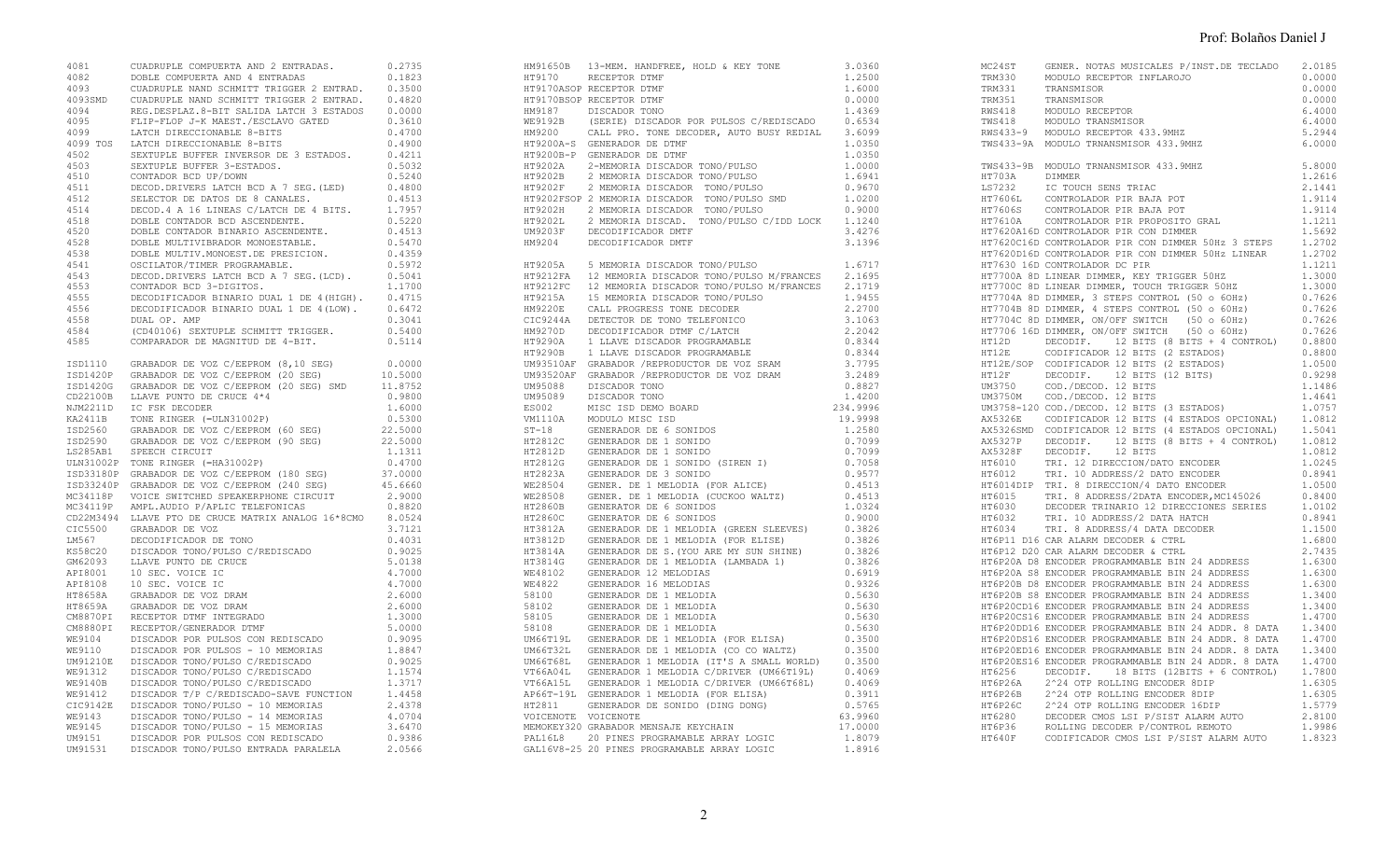|                 | HT640/SOP CODIFICADOR CMOS LSI SMD                                                                                                                                                                                                            | 1.9400  |
|-----------------|-----------------------------------------------------------------------------------------------------------------------------------------------------------------------------------------------------------------------------------------------|---------|
|                 |                                                                                                                                                                                                                                               |         |
|                 | HT648L CODIFIC.8L/VT DATA DECODER 10BITS 3 EST.<br>HT6P50 DECODIFICADOR ROLLING                                                                                                                                                               | 1.8348  |
|                 |                                                                                                                                                                                                                                               | 1.9472  |
|                 | HT6P50/SOP DECODIFICADOR ROLLING SMD                                                                                                                                                                                                          | 2.1798  |
|                 | HT6P60 CODIFICADOR ROLLING                                                                                                                                                                                                                    | 1.0713  |
| LS7222          | KEYBOARD PROGRAMMABLE KEYLESS LOCKS                                                                                                                                                                                                           | 3.6100  |
|                 |                                                                                                                                                                                                                                               |         |
|                 |                                                                                                                                                                                                                                               |         |
|                 |                                                                                                                                                                                                                                               |         |
|                 |                                                                                                                                                                                                                                               |         |
|                 |                                                                                                                                                                                                                                               |         |
|                 |                                                                                                                                                                                                                                               |         |
|                 |                                                                                                                                                                                                                                               |         |
|                 |                                                                                                                                                                                                                                               |         |
|                 |                                                                                                                                                                                                                                               |         |
|                 |                                                                                                                                                                                                                                               |         |
|                 |                                                                                                                                                                                                                                               |         |
|                 |                                                                                                                                                                                                                                               |         |
|                 |                                                                                                                                                                                                                                               |         |
| TLP559<br>74S32 | OPTO-AISLADOR                                                                                                                                                                                                                                 | 3.5000  |
|                 | CUADRUPLE OR 2 ENTRADAS                                                                                                                                                                                                                       | 0.2499  |
|                 | CNY17-II OPTOACOPLADOR=CNY17-2<br>PC817 OPTO-AISLADOR                                                                                                                                                                                         | 0.5000  |
|                 |                                                                                                                                                                                                                                               | 0.9000  |
|                 | 12C508/JW MICRO CTRL 8LD 512X12 6 I/O WINDOW                                                                                                                                                                                                  |         |
|                 |                                                                                                                                                                                                                                               | 18.0000 |
|                 | 12C508-04P MICRO CTRL 8LD 512X12 6 I/O OTP<br>12C508-04P MICRO CTRL 8LD 512X12 6 I/O OTP<br>12C509/JW MICRO CTRL 8LD 1KX12 6 I/O WINDOW<br>12C509-04P MICRO CTRL 8LD 1KX12 6 I/O OTP                                                          | 2.6500  |
|                 |                                                                                                                                                                                                                                               | 20.0000 |
|                 | 12C509-04P MICRO CTRL 8LD 1KX12 6 I/O OTP                                                                                                                                                                                                     | 2.9000  |
|                 | 14000/JW MICRO 28LD A/D 16BIT 4KX14 MIXED WINDOW 31.1374<br>14000-04SP MICRO 28LD A/D 16BIT 4KX14 MIXED OTP 13.9002                                                                                                                           |         |
|                 |                                                                                                                                                                                                                                               |         |
|                 |                                                                                                                                                                                                                                               |         |
|                 | 146818 RELOJ TIEMPO REAL                                                                                                                                                                                                                      |         |
|                 |                                                                                                                                                                                                                                               |         |
|                 |                                                                                                                                                                                                                                               |         |
|                 |                                                                                                                                                                                                                                               |         |
|                 | 16C54-RC/P MICRO CIRL 10LD J1ZX1Z WINDOW<br>16C54-RC/P MICRO CIRL 18LD 512X12 OTP (OSC.RC)                                                                                                                                                    |         |
|                 |                                                                                                                                                                                                                                               |         |
|                 | 16C54-RC/P MICRO CTRL 18LD 512X12 OTP (USU.RU)<br>16C54-RC/P MICRO CTRL 18LD 512X12 OTP (OSC.CRISTAL) 4.0900<br>16C54RCE/P MICRO CTRL 18LD 512X12 OTP (HIGH TEMP) 4.4500<br>16C54A-04P MICRO CTRL 18LD 512X12 OTP (OSC. 4 Mhz) 2.800          |         |
|                 |                                                                                                                                                                                                                                               |         |
|                 |                                                                                                                                                                                                                                               |         |
|                 |                                                                                                                                                                                                                                               |         |
|                 |                                                                                                                                                                                                                                               |         |
|                 |                                                                                                                                                                                                                                               |         |
|                 |                                                                                                                                                                                                                                               |         |
|                 |                                                                                                                                                                                                                                               |         |
|                 |                                                                                                                                                                                                                                               |         |
|                 |                                                                                                                                                                                                                                               |         |
|                 |                                                                                                                                                                                                                                               |         |
|                 |                                                                                                                                                                                                                                               |         |
|                 |                                                                                                                                                                                                                                               |         |
|                 | 16C57JW-S1 MICRO CTRL 28LD 2KX12 WINDOW                                                                                                                                                                                                       | 25.0000 |
|                 | 16C57JW-S1 MICRO CTRL 28LD 2KX12 WINDOW<br>16C57-RC/P MICRO CTRL 28LD 2KX12 OTP (OSC.RC)                                                                                                                                                      | 5.6400  |
|                 |                                                                                                                                                                                                                                               |         |
|                 | 16C57-XT/P MICRO CTRL 28LD 2KX12 OTP (OSC.CRISTAL) 5.9100<br>16C57-HS/P MICRO CTRL 28LD 2KX12 OTP (OSC. 20 MHz) 8.4700                                                                                                                        |         |
|                 |                                                                                                                                                                                                                                               |         |
|                 | 16C57-HS/P MICRO CIRL 2010 2RX12 OTP (SOID)<br>16C57-XT/S MICRO CTRL 28LD 2RX12 OTP (SOID)                                                                                                                                                    | 0.0000  |
|                 | 16C58A/JW MICRO CTRL 18LD 2KX12 WINDOW                                                                                                                                                                                                        | 19.0000 |
|                 | 16C58A/JW MICRO CTRL TODD ZNATZ HINDS<br>16C58A04/P MICRO CTRL 18LD 2KX12 OTP (OSC. 4 Mhz)                                                                                                                                                    |         |
|                 |                                                                                                                                                                                                                                               | 4.7100  |
|                 | 16C58A04/S MICRO CTRL 18LD 2KX12 OTP (SOID)                                                                                                                                                                                                   | 0.0000  |
|                 |                                                                                                                                                                                                                                               |         |
|                 |                                                                                                                                                                                                                                               |         |
|                 |                                                                                                                                                                                                                                               |         |
|                 |                                                                                                                                                                                                                                               |         |
|                 |                                                                                                                                                                                                                                               |         |
|                 | 16C622/JW MICRO CTRL 18LD 2KX14 WINDOW (COMP.DE V) 35.9880                                                                                                                                                                                    |         |
|                 | 16C62A/JW MICRO CTRL 28LD 2KX14 WINDOW, C/BOD<br>16C62A/JW MICRO CTRL 28LD 2KX14 WINDOW, C/BOD<br>16C63/JW MICRO CTRL 28LD 4KX14 WINDOW, C/BOD<br>16C63-O48P MICRO CTRL 28LD 4KX14 OTP, C/BOD<br>16C64/JW MICRO CTRL 40LD 2KX14 WINDOW<br>*** | 20.0000 |
|                 |                                                                                                                                                                                                                                               | 7.8120  |
|                 |                                                                                                                                                                                                                                               |         |
|                 |                                                                                                                                                                                                                                               | 25.8824 |
|                 |                                                                                                                                                                                                                                               | 11.2500 |
|                 |                                                                                                                                                                                                                                               | 29.0000 |
|                 | ***16C64** MICRO CTRL 40LD 2KX14 OTP                                                                                                                                                                                                          | 8.4700  |
|                 | 16C64A04/P MICRO CTRL 40LD 2KX14 OTP                                                                                                                                                                                                          | 7.8500  |
|                 |                                                                                                                                                                                                                                               |         |
|                 | 16C65A/JW MICRO CTRL 40LD 4KX14 WINDOW                                                                                                                                                                                                        | 27.5000 |

|      | 16C67JW/SI MICRO CTRL 40LD 8KX14 WINDOW<br>16665A-040P MICRO CTRL 401D 4 KK14 APP, ROD (OSC.4Mhz) 0.5000<br>16665A-040 MICRO CTRL 404D 4 KK14 OPP (SMD) 0.0000<br>16677WSI MICRO CTRL 404D BIKK14 WIRNOW, A/D 8 BIT<br>16677WSI MICRO CTRL 14BD IKK14 WIRNOW, A/D 8 BIT<br>1671-040P | 0.0000 |
|------|--------------------------------------------------------------------------------------------------------------------------------------------------------------------------------------------------------------------------------------------------------------------------------------|--------|
|      |                                                                                                                                                                                                                                                                                      |        |
|      |                                                                                                                                                                                                                                                                                      |        |
|      |                                                                                                                                                                                                                                                                                      |        |
|      |                                                                                                                                                                                                                                                                                      |        |
|      |                                                                                                                                                                                                                                                                                      |        |
|      |                                                                                                                                                                                                                                                                                      |        |
|      |                                                                                                                                                                                                                                                                                      |        |
|      |                                                                                                                                                                                                                                                                                      |        |
|      |                                                                                                                                                                                                                                                                                      |        |
|      |                                                                                                                                                                                                                                                                                      |        |
|      |                                                                                                                                                                                                                                                                                      |        |
|      |                                                                                                                                                                                                                                                                                      |        |
|      |                                                                                                                                                                                                                                                                                      |        |
|      |                                                                                                                                                                                                                                                                                      |        |
|      |                                                                                                                                                                                                                                                                                      |        |
|      |                                                                                                                                                                                                                                                                                      |        |
|      |                                                                                                                                                                                                                                                                                      |        |
|      |                                                                                                                                                                                                                                                                                      |        |
|      |                                                                                                                                                                                                                                                                                      |        |
|      |                                                                                                                                                                                                                                                                                      |        |
|      |                                                                                                                                                                                                                                                                                      |        |
|      |                                                                                                                                                                                                                                                                                      |        |
|      |                                                                                                                                                                                                                                                                                      |        |
|      |                                                                                                                                                                                                                                                                                      |        |
|      |                                                                                                                                                                                                                                                                                      |        |
|      |                                                                                                                                                                                                                                                                                      |        |
|      |                                                                                                                                                                                                                                                                                      |        |
|      |                                                                                                                                                                                                                                                                                      |        |
|      |                                                                                                                                                                                                                                                                                      |        |
|      |                                                                                                                                                                                                                                                                                      |        |
|      |                                                                                                                                                                                                                                                                                      |        |
|      |                                                                                                                                                                                                                                                                                      |        |
|      |                                                                                                                                                                                                                                                                                      |        |
|      |                                                                                                                                                                                                                                                                                      |        |
|      |                                                                                                                                                                                                                                                                                      |        |
|      |                                                                                                                                                                                                                                                                                      |        |
|      |                                                                                                                                                                                                                                                                                      |        |
|      |                                                                                                                                                                                                                                                                                      |        |
|      |                                                                                                                                                                                                                                                                                      |        |
| 8032 | 8 BITS - 256 X 8 RAM - 12 MHZ -A/D                                                                                                                                                                                                                                                   | 3.8132 |
|      |                                                                                                                                                                                                                                                                                      |        |
|      |                                                                                                                                                                                                                                                                                      |        |
|      |                                                                                                                                                                                                                                                                                      |        |
|      |                                                                                                                                                                                                                                                                                      |        |
|      |                                                                                                                                                                                                                                                                                      |        |
|      | Z0844004PS MICROPROCESADOR Z80ASIO/O                                                                                                                                                                                                                                                 |        |
|      | $\begin{tabular}{lllllllll} 8085\texttt{A}\texttt{H2} & \texttt{MICROPROESADOR 16 B}\texttt{ITS} & 4.3000 \\ 8251\texttt{A}\texttt{FC} & \texttt{INTERFACE COMUNICACION PROG. (USART) } & 4.2499 \\ 8253-5 & \texttt{INTERVAL TIMER PROG.} & & & \\ \end{tabular}$                   |        |
|      |                                                                                                                                                                                                                                                                                      |        |
|      |                                                                                                                                                                                                                                                                                      |        |
|      |                                                                                                                                                                                                                                                                                      | 4.1778 |
|      |                                                                                                                                                                                                                                                                                      |        |
|      |                                                                                                                                                                                                                                                                                      |        |
|      |                                                                                                                                                                                                                                                                                      |        |
|      |                                                                                                                                                                                                                                                                                      |        |
|      | PROBE-17B KIT DE PRUEBA PARA PIC17C43/44 EMULATOR 550.0000                                                                                                                                                                                                                           |        |
|      |                                                                                                                                                                                                                                                                                      |        |
|      |                                                                                                                                                                                                                                                                                      |        |
|      |                                                                                                                                                                                                                                                                                      |        |
|      | FOWER SUPP UNIVERSAL POWER SUPPLY<br>PICSTRPLUS PROGRAMADOR PICSX, 61, 71, 84 300.0000<br>FUZ.EXPLOR KIT FUZZY LOGIC (EDICION EXPLORER) 150.0000<br>FUZZY FULL KIT FUZZY LOGIC (EDICION FULL) 1400.0000                                                                              |        |
|      |                                                                                                                                                                                                                                                                                      |        |

| PROMATE PROGRAMADOR UNIVERSAL PARA PIC<br>PROMATE II PROGRAMADOR UNIVERSAL PARA PIC<br>PICSTR16C PROGRAMADOR PIC16C64/74<br>PICSTR16P1 PROGRAMADOR PIC5X,61,71,84                                                                                   | 880.0000             |
|-----------------------------------------------------------------------------------------------------------------------------------------------------------------------------------------------------------------------------------------------------|----------------------|
|                                                                                                                                                                                                                                                     | 950.0000             |
|                                                                                                                                                                                                                                                     | 200.0000             |
| PICSTR16B1 PROGRAMADOR PIC5X, 61, 71, 84                                                                                                                                                                                                            | 200.0000             |
| PG306001 PROGRAMADOR PARA HSC300                                                                                                                                                                                                                    | 850.0000             |
| HT48RXXWRI PROGRAMADOR HT48RXX                                                                                                                                                                                                                      | 250.0020             |
| HT6PXX-WRI PROGRAMADOR HT6PXX                                                                                                                                                                                                                       | 450.0000             |
| HT6P20-WRI PROGRAMADOR HT6P60M/6P20/6P26/6P27                                                                                                                                                                                                       | 0.0000               |
| VOICE WRI GRABADOR DE APLUS AP-810 -VOICE IC OTP- 280.0020                                                                                                                                                                                          |                      |
| HT81R30WRI PROGRAMADOR HT81R30                                                                                                                                                                                                                      | 450.0000             |
|                                                                                                                                                                                                                                                     |                      |
|                                                                                                                                                                                                                                                     |                      |
| T2101 PROGRAMADOR PIC16C5X 8-GANG<br>FORMADOR PIC16C5X 8-GANG<br>FORMADOR PIC16C5X 325.0000<br>PGM166 8 GANG DIP PROGRAMADOR PIC16C5X 1000.0020<br>PGM16N PROGRAMADOR PIC16C5X 20000<br>PGM16N PROGRAMADOR PIC16C5X 20000<br>PGM17 PROGRAM          |                      |
|                                                                                                                                                                                                                                                     |                      |
|                                                                                                                                                                                                                                                     |                      |
|                                                                                                                                                                                                                                                     |                      |
| PROBBE-16J PICPROBE-16J PIC16C62, 63, 64, 65, 72, 73, 74 650.0000                                                                                                                                                                                   |                      |
|                                                                                                                                                                                                                                                     |                      |
|                                                                                                                                                                                                                                                     |                      |
|                                                                                                                                                                                                                                                     |                      |
|                                                                                                                                                                                                                                                     |                      |
|                                                                                                                                                                                                                                                     |                      |
|                                                                                                                                                                                                                                                     |                      |
|                                                                                                                                                                                                                                                     |                      |
|                                                                                                                                                                                                                                                     |                      |
|                                                                                                                                                                                                                                                     |                      |
|                                                                                                                                                                                                                                                     |                      |
|                                                                                                                                                                                                                                                     |                      |
|                                                                                                                                                                                                                                                     |                      |
| EEPROM KIT MISC SERIAL E2P                                                                                                                                                                                                                          | 255.0000             |
| AC124001 ZOCALO PIC12C508/509                                                                                                                                                                                                                       | 270.0000<br>310.0000 |
|                                                                                                                                                                                                                                                     | 230.0000             |
| $\begin{tabular}{llllll} \texttt{AC144001} & \texttt{ZOCALO PIC14000} \\ \texttt{PDF-5X} & \texttt{ZOCALO PIC16CSX PDIP} \\ \texttt{SOIC-5X} & \texttt{ZOCALO PIC16CSX SOIC} \end{tabular}$                                                         | 290.0000             |
|                                                                                                                                                                                                                                                     |                      |
| AC164001 ZOCALO PIC16C5X PDIP<br>AC164013 ZOCALO PIC16C64,65,74 PLCC PROMATE-II<br>PDIP-42 ZOCALO PIC17C42 PDIP                                                                                                                                     | 303.0000             |
|                                                                                                                                                                                                                                                     | 320.0000             |
|                                                                                                                                                                                                                                                     | 250.0000             |
| ADPT.6PXX ADAPTER FOR HT6PXX                                                                                                                                                                                                                        | 18.0000              |
| AC814003 ZOCALO MTA81X<br>PGMADPT40 ADAPTADOR PGM 16C64/74 40 PIN                                                                                                                                                                                   | 303.0000             |
|                                                                                                                                                                                                                                                     | 85.0000              |
| PLUG-EMP2 PLUG PARA ACTUALIZAR PB5X A PB12C50X 130.0020<br>PCMPD2S018 PGM 18-PIN DIP TO SOIC ZIF 135.0000<br>PGMPD2S028 PGM 28-PIN DIP TO SOIC ZIF 135.0000<br>PGMPD2S028 PGM 28-PIN DIP TO SOIC ZIF 135.0000<br>APT-PQFP16 SMD ADAPTO              |                      |
|                                                                                                                                                                                                                                                     |                      |
|                                                                                                                                                                                                                                                     |                      |
|                                                                                                                                                                                                                                                     | 3.2199               |
|                                                                                                                                                                                                                                                     | 1.2200               |
|                                                                                                                                                                                                                                                     | 1.7600               |
| 24AA16/P EEPROM SERIAL 2K * 8<br>24C04 EEPROM SERIAL 2K * 8<br>24C04 EEPROM SERIAL 512 * 8<br>24C08 EEPROM SERIAL 1028*8<br>24C62/P EEPROM SERIAL 4K * 8<br>24C65/P EEPROM SERIAL 8K * 8<br>24LC04B/P EEPROM SERIAL 8K * 8<br>24LC04B/P EEPROM SERI | 2.0705               |
|                                                                                                                                                                                                                                                     | 3.5000               |
|                                                                                                                                                                                                                                                     | 4.5000               |
|                                                                                                                                                                                                                                                     | 1,2000               |
|                                                                                                                                                                                                                                                     |                      |
| 24LC04B/P EEPROM SEKIAL 512 *8<br>2732 CREPROM SERIAL 2K*8<br>2732 EPROM NMOS 4K*8 (PP:12.5V -250ns 1.8399<br>2764-25 EPROM NMOS 8K*8 VPP:12.5V -250ns 4.0000<br>27128-25 EPROM NMOS 16K*8 -400ns 4.6736<br>27256-15 EPROM NMOS 32K*8 -             |                      |
|                                                                                                                                                                                                                                                     |                      |
|                                                                                                                                                                                                                                                     |                      |
|                                                                                                                                                                                                                                                     |                      |
|                                                                                                                                                                                                                                                     |                      |
|                                                                                                                                                                                                                                                     |                      |
|                                                                                                                                                                                                                                                     |                      |
| D27C256-15 EPROM CMOS 32K*8 OTP                                                                                                                                                                                                                     | 3.6300               |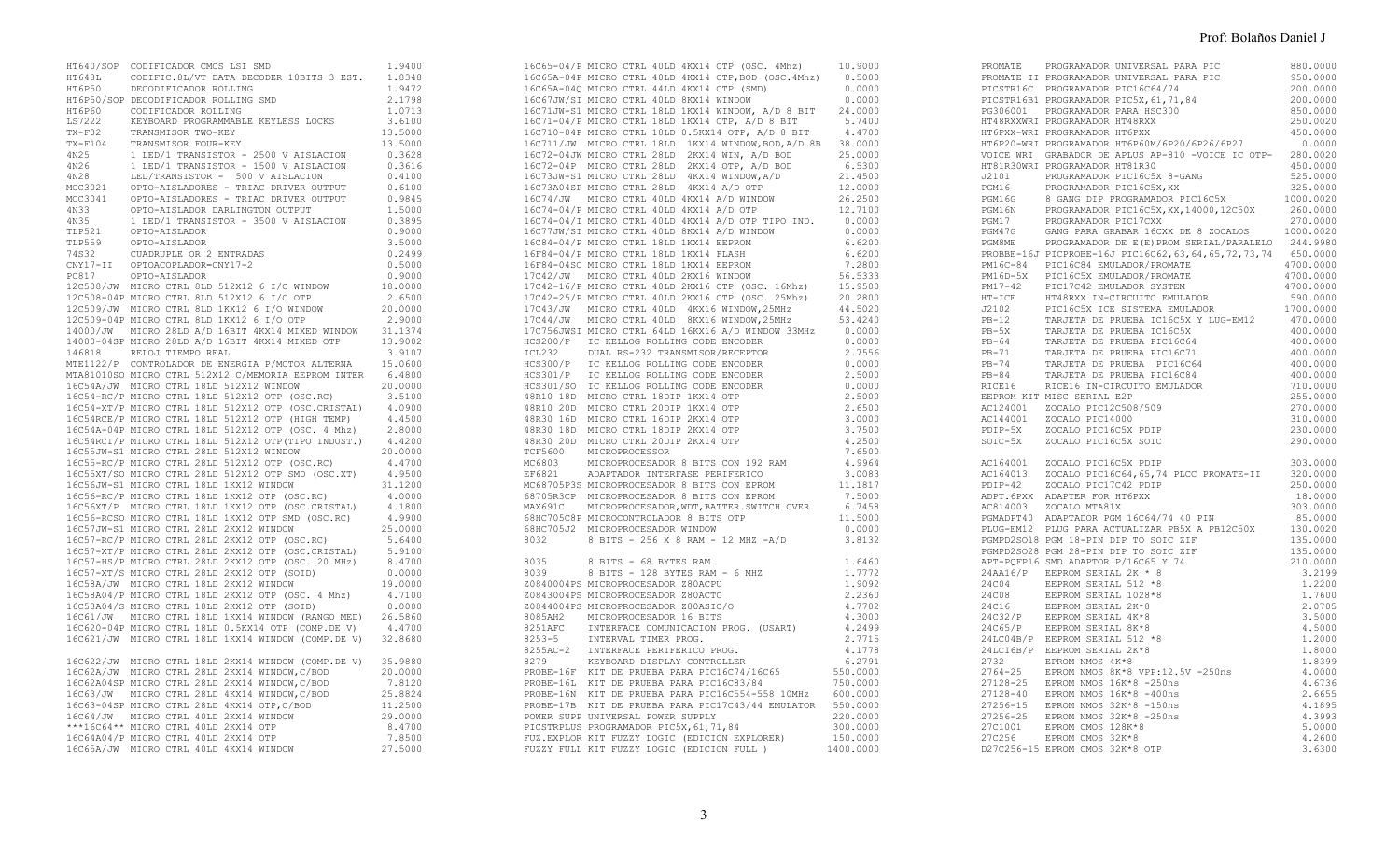|         | 27C4000-15 EPROM CMOS 512K*8 -150ns                                                                                                                                                                                                    | 16.5000 |
|---------|----------------------------------------------------------------------------------------------------------------------------------------------------------------------------------------------------------------------------------------|---------|
|         | 27C512-20 EPROM CMOS 64K*8 -200ns                                                                                                                                                                                                      | 5.0669  |
|         | 27C512-15 EPROM CMOS 64K*8 -150ns                                                                                                                                                                                                      | 3.5000  |
|         |                                                                                                                                                                                                                                        | 3.1347  |
|         | $\begin{tabular}{lllllll} 27C64-20 & \text{EPROM CMOS } 8\text{K*8} & -200 ns \\ \text{M2816BP} & \text{EEPROM } 2\text{K*8} \\ \text{2864} & \text{EEPROM } 8\text{K*8} \end{tabular}$                                                | 5.3024  |
|         |                                                                                                                                                                                                                                        | 15.3737 |
|         | 28C16A-15P EEPROM CMOS 2K*8                                                                                                                                                                                                            | 4.2500  |
|         |                                                                                                                                                                                                                                        | 9.3174  |
|         |                                                                                                                                                                                                                                        |         |
|         | $\begin{tabular}{lllllllllll} 28C64 & \text{EEPROM CMOS} & 8K*8 \\ 28C64-25 & \text{EEPROM CMOS} & 8K*8 \\ 511000 & \text{DRAM} & 1024K*1 & \text{BIT} \end{tabular}$                                                                  | 8.0497  |
|         |                                                                                                                                                                                                                                        | 2.4000  |
|         |                                                                                                                                                                                                                                        |         |
|         |                                                                                                                                                                                                                                        |         |
|         |                                                                                                                                                                                                                                        |         |
|         |                                                                                                                                                                                                                                        |         |
|         |                                                                                                                                                                                                                                        |         |
|         |                                                                                                                                                                                                                                        |         |
|         |                                                                                                                                                                                                                                        |         |
|         |                                                                                                                                                                                                                                        |         |
|         |                                                                                                                                                                                                                                        |         |
|         |                                                                                                                                                                                                                                        |         |
|         |                                                                                                                                                                                                                                        |         |
|         |                                                                                                                                                                                                                                        |         |
|         |                                                                                                                                                                                                                                        |         |
|         |                                                                                                                                                                                                                                        |         |
|         |                                                                                                                                                                                                                                        |         |
|         |                                                                                                                                                                                                                                        |         |
|         |                                                                                                                                                                                                                                        |         |
|         |                                                                                                                                                                                                                                        |         |
|         |                                                                                                                                                                                                                                        |         |
|         |                                                                                                                                                                                                                                        |         |
|         |                                                                                                                                                                                                                                        |         |
|         |                                                                                                                                                                                                                                        |         |
|         |                                                                                                                                                                                                                                        |         |
|         |                                                                                                                                                                                                                                        |         |
|         |                                                                                                                                                                                                                                        |         |
|         |                                                                                                                                                                                                                                        |         |
|         |                                                                                                                                                                                                                                        |         |
|         |                                                                                                                                                                                                                                        |         |
|         | 74HC14<br>74HC14<br>74HC20<br>DOBLE NAND - 4 ENTRADAS<br>74HC21<br>DOBLE NAND - 4 ENTRADAS<br>74HC30<br>NAND - 8 ENTRADAS<br>74HC32<br>CUADRUPLE OR - 2 ENTRADAS<br>74HC32<br>CUADRUPLE OR - 2 ENTRADAS                                | 0.3463  |
|         |                                                                                                                                                                                                                                        | 0.2212  |
|         |                                                                                                                                                                                                                                        | 0.3008  |
|         |                                                                                                                                                                                                                                        | 0.2212  |
|         |                                                                                                                                                                                                                                        | 0.2833  |
|         |                                                                                                                                                                                                                                        |         |
|         |                                                                                                                                                                                                                                        |         |
|         |                                                                                                                                                                                                                                        |         |
|         |                                                                                                                                                                                                                                        |         |
|         |                                                                                                                                                                                                                                        |         |
|         |                                                                                                                                                                                                                                        |         |
|         |                                                                                                                                                                                                                                        |         |
|         |                                                                                                                                                                                                                                        |         |
|         |                                                                                                                                                                                                                                        |         |
|         |                                                                                                                                                                                                                                        |         |
|         |                                                                                                                                                                                                                                        |         |
|         |                                                                                                                                                                                                                                        |         |
|         | FRIECAL SCIENCE DETERMINATION (NURROR) 0.4573<br>TAHC244 OCTAL LINE DRIVER TRI-STATE (NO INVERSOR) 0.4573<br>TAHC259 DECOD.LINEA 3 A 8 LATCH DIREC.8 BITS 0.5289<br>TAHC273 OCTAL FLIP FLOP D C/CLEAR 0.5802<br>TAHC365 SEXTUPLE BUFFE |         |
|         |                                                                                                                                                                                                                                        |         |
|         |                                                                                                                                                                                                                                        |         |
|         |                                                                                                                                                                                                                                        |         |
|         |                                                                                                                                                                                                                                        |         |
|         |                                                                                                                                                                                                                                        | 0.4800  |
|         |                                                                                                                                                                                                                                        | 0.5563  |
|         | THE SEXTUPLE BUFFER TRI-STATE<br>74HC353 OCTAL D LATCH TRI-STATE<br>74HC374 OCTAL FLIP FLOP D TRI-STATE<br>74HC393 DOBLE CONTADOR BINARIO 4 BIT<br>74HC393 DOBLE CONTADOR BINARIO 4 BIT<br>TLIP TLOR D TWARIO 4 BIT                    | 0.4991  |
| 74HC574 | FLIP-FLOPS, D-TYPE                                                                                                                                                                                                                     | 1.2946  |

|  | 74HC595 REGISTRO SHIFT 8-BIT C/SALIDA LATCH                                                                                                                                                                                                 | 0.9375 |
|--|---------------------------------------------------------------------------------------------------------------------------------------------------------------------------------------------------------------------------------------------|--------|
|  |                                                                                                                                                                                                                                             |        |
|  |                                                                                                                                                                                                                                             |        |
|  |                                                                                                                                                                                                                                             |        |
|  |                                                                                                                                                                                                                                             |        |
|  |                                                                                                                                                                                                                                             |        |
|  |                                                                                                                                                                                                                                             |        |
|  |                                                                                                                                                                                                                                             |        |
|  |                                                                                                                                                                                                                                             |        |
|  |                                                                                                                                                                                                                                             |        |
|  |                                                                                                                                                                                                                                             |        |
|  |                                                                                                                                                                                                                                             |        |
|  |                                                                                                                                                                                                                                             |        |
|  |                                                                                                                                                                                                                                             |        |
|  |                                                                                                                                                                                                                                             |        |
|  |                                                                                                                                                                                                                                             |        |
|  |                                                                                                                                                                                                                                             |        |
|  | 741.542<br>162419<br>16221 DECOD, BOC A DECIMAL 0.2407<br>162151 DOSLE 21-21 (21 INPUT AND-OR-INV 0.3309<br>161.584 DOSLE 21-IF PLOP D<br>162.532 CORL EXTRAINS ** 6.2512<br>162.532 TOSLE EXTRAIN 162.622 ** 6.2512<br>162.522 TOSLE EXTRA |        |
|  | 74LS51 DOBLE 2W-2(3) INPUT AND-OR-INV                                                                                                                                                                                                       | 0.3309 |
|  |                                                                                                                                                                                                                                             |        |
|  |                                                                                                                                                                                                                                             |        |
|  |                                                                                                                                                                                                                                             |        |
|  |                                                                                                                                                                                                                                             |        |
|  |                                                                                                                                                                                                                                             |        |
|  |                                                                                                                                                                                                                                             |        |
|  |                                                                                                                                                                                                                                             |        |
|  |                                                                                                                                                                                                                                             |        |
|  |                                                                                                                                                                                                                                             |        |
|  |                                                                                                                                                                                                                                             |        |
|  |                                                                                                                                                                                                                                             |        |
|  |                                                                                                                                                                                                                                             |        |
|  |                                                                                                                                                                                                                                             |        |
|  |                                                                                                                                                                                                                                             |        |
|  |                                                                                                                                                                                                                                             |        |
|  |                                                                                                                                                                                                                                             |        |
|  |                                                                                                                                                                                                                                             |        |
|  |                                                                                                                                                                                                                                             |        |
|  |                                                                                                                                                                                                                                             |        |
|  |                                                                                                                                                                                                                                             |        |
|  |                                                                                                                                                                                                                                             |        |
|  |                                                                                                                                                                                                                                             |        |
|  |                                                                                                                                                                                                                                             |        |
|  |                                                                                                                                                                                                                                             |        |
|  |                                                                                                                                                                                                                                             |        |
|  |                                                                                                                                                                                                                                             |        |
|  |                                                                                                                                                                                                                                             |        |
|  |                                                                                                                                                                                                                                             |        |
|  |                                                                                                                                                                                                                                             |        |
|  |                                                                                                                                                                                                                                             |        |
|  |                                                                                                                                                                                                                                             |        |
|  |                                                                                                                                                                                                                                             |        |
|  |                                                                                                                                                                                                                                             |        |
|  |                                                                                                                                                                                                                                             |        |
|  |                                                                                                                                                                                                                                             |        |
|  |                                                                                                                                                                                                                                             |        |
|  |                                                                                                                                                                                                                                             |        |
|  |                                                                                                                                                                                                                                             |        |
|  |                                                                                                                                                                                                                                             |        |
|  |                                                                                                                                                                                                                                             |        |
|  |                                                                                                                                                                                                                                             |        |
|  |                                                                                                                                                                                                                                             |        |
|  |                                                                                                                                                                                                                                             |        |
|  |                                                                                                                                                                                                                                             |        |
|  |                                                                                                                                                                                                                                             |        |
|  |                                                                                                                                                                                                                                             |        |
|  |                                                                                                                                                                                                                                             |        |

| 74ALS27 TRIPLE NOR 3 ENT.<br>74ALS32 CUAD.OR 2 ENT.<br>74ALS241 OCTAL 3-STATE BUS BUFFERS<br>74F00 CUAD.NAND 2 ENT.<br>74F00 TRIPLE NAND 3 ENT.<br>74F10 TRIPLE NAND 3 ENT.<br>74F11 TRIPLE AND 3 ENT.<br>74F11 TRIPLE AND 3 ENT.<br>74F20 DOB | 0.2762<br>0.2762<br>0.3370<br>0.2379<br>0.2938<br>0.2938<br>0.2938<br>0.2798 |
|------------------------------------------------------------------------------------------------------------------------------------------------------------------------------------------------------------------------------------------------|------------------------------------------------------------------------------|
|                                                                                                                                                                                                                                                |                                                                              |
|                                                                                                                                                                                                                                                |                                                                              |
|                                                                                                                                                                                                                                                |                                                                              |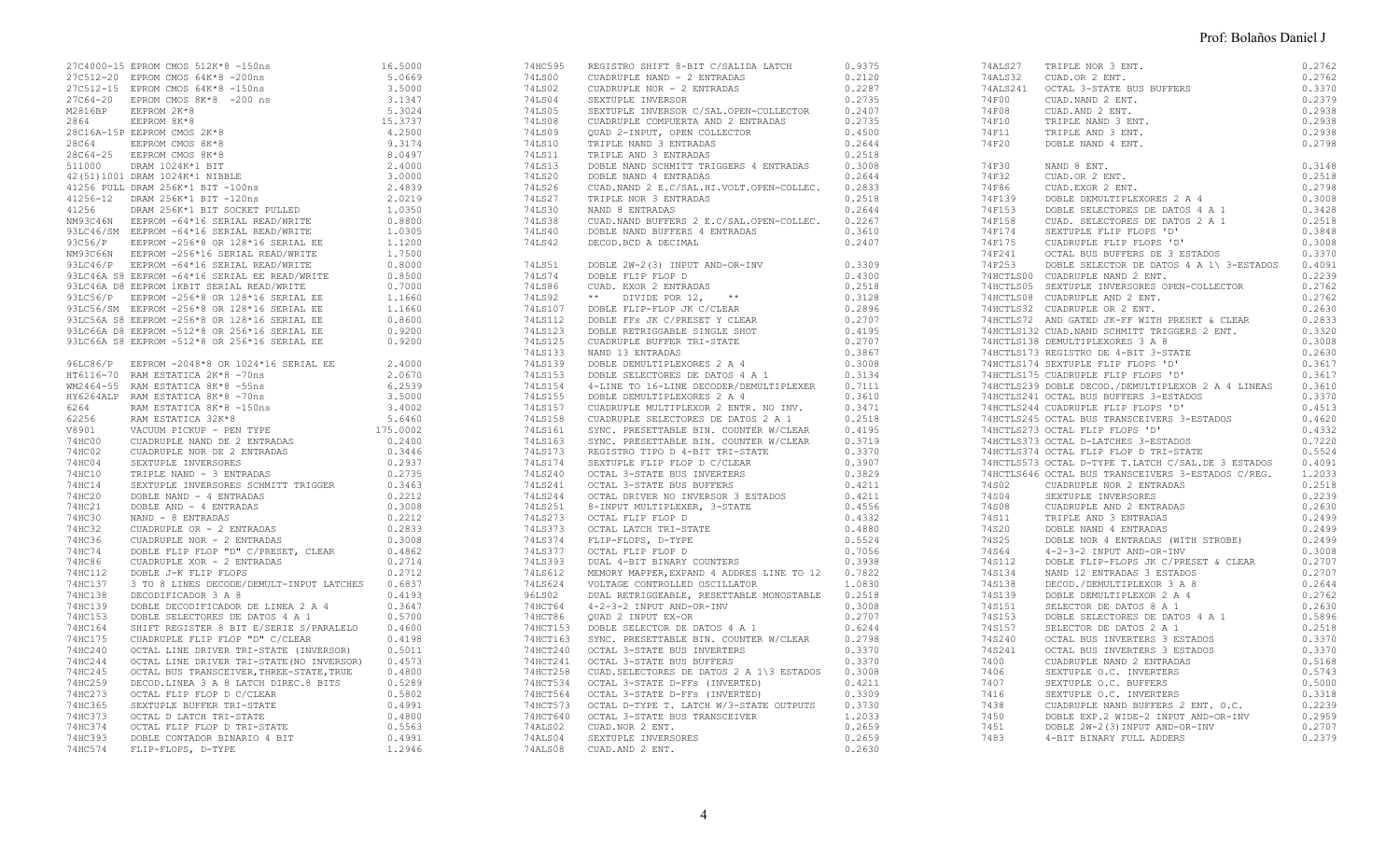| 40H244  |                                       |                                                                                                                                                                                                                                                                                                                    | P1.5KE110 TRANSIENT VOLTAGE SUPPRESSORS DIODE 110V | 0.6739 |                                                                                                                                                                                                                                             |        |
|---------|---------------------------------------|--------------------------------------------------------------------------------------------------------------------------------------------------------------------------------------------------------------------------------------------------------------------------------------------------------------------|----------------------------------------------------|--------|---------------------------------------------------------------------------------------------------------------------------------------------------------------------------------------------------------------------------------------------|--------|
| 74H08   |                                       |                                                                                                                                                                                                                                                                                                                    |                                                    |        |                                                                                                                                                                                                                                             |        |
|         |                                       |                                                                                                                                                                                                                                                                                                                    |                                                    |        |                                                                                                                                                                                                                                             |        |
| 74C42   |                                       |                                                                                                                                                                                                                                                                                                                    |                                                    |        |                                                                                                                                                                                                                                             |        |
| 74C73   |                                       |                                                                                                                                                                                                                                                                                                                    |                                                    |        |                                                                                                                                                                                                                                             |        |
|         | .35A 12KV RECTIFICADOR 350MA 12KV     |                                                                                                                                                                                                                                                                                                                    |                                                    |        |                                                                                                                                                                                                                                             |        |
| HV05-12 |                                       |                                                                                                                                                                                                                                                                                                                    |                                                    |        |                                                                                                                                                                                                                                             |        |
|         |                                       |                                                                                                                                                                                                                                                                                                                    |                                                    |        |                                                                                                                                                                                                                                             |        |
| 20FR102 |                                       |                                                                                                                                                                                                                                                                                                                    |                                                    |        |                                                                                                                                                                                                                                             |        |
| 20FR104 | RECTIFICADOR FAST RECOVERY 400V 150NS | 0.0490                                                                                                                                                                                                                                                                                                             |                                                    |        |                                                                                                                                                                                                                                             |        |
| 20FR105 | RECTIFICADOR FAST RECOVERY 600V 250NS | 0.0520                                                                                                                                                                                                                                                                                                             |                                                    |        |                                                                                                                                                                                                                                             |        |
| 20FR107 | RECTIFICADOR FAST RECOVERY 1KV 500NS  | 0.0381                                                                                                                                                                                                                                                                                                             |                                                    |        |                                                                                                                                                                                                                                             |        |
|         |                                       |                                                                                                                                                                                                                                                                                                                    |                                                    |        |                                                                                                                                                                                                                                             |        |
|         |                                       |                                                                                                                                                                                                                                                                                                                    |                                                    |        |                                                                                                                                                                                                                                             |        |
|         |                                       |                                                                                                                                                                                                                                                                                                                    |                                                    |        |                                                                                                                                                                                                                                             |        |
|         |                                       |                                                                                                                                                                                                                                                                                                                    |                                                    |        |                                                                                                                                                                                                                                             |        |
|         |                                       |                                                                                                                                                                                                                                                                                                                    |                                                    |        |                                                                                                                                                                                                                                             |        |
|         |                                       |                                                                                                                                                                                                                                                                                                                    |                                                    |        |                                                                                                                                                                                                                                             |        |
|         |                                       |                                                                                                                                                                                                                                                                                                                    |                                                    |        |                                                                                                                                                                                                                                             |        |
|         |                                       |                                                                                                                                                                                                                                                                                                                    |                                                    |        |                                                                                                                                                                                                                                             |        |
|         |                                       |                                                                                                                                                                                                                                                                                                                    |                                                    |        |                                                                                                                                                                                                                                             |        |
|         |                                       |                                                                                                                                                                                                                                                                                                                    |                                                    |        |                                                                                                                                                                                                                                             |        |
|         |                                       |                                                                                                                                                                                                                                                                                                                    |                                                    |        |                                                                                                                                                                                                                                             |        |
|         |                                       |                                                                                                                                                                                                                                                                                                                    |                                                    |        |                                                                                                                                                                                                                                             |        |
|         |                                       |                                                                                                                                                                                                                                                                                                                    |                                                    |        |                                                                                                                                                                                                                                             |        |
|         |                                       |                                                                                                                                                                                                                                                                                                                    |                                                    |        |                                                                                                                                                                                                                                             |        |
|         |                                       |                                                                                                                                                                                                                                                                                                                    |                                                    |        |                                                                                                                                                                                                                                             |        |
|         |                                       |                                                                                                                                                                                                                                                                                                                    |                                                    |        |                                                                                                                                                                                                                                             |        |
|         |                                       |                                                                                                                                                                                                                                                                                                                    |                                                    |        |                                                                                                                                                                                                                                             |        |
|         |                                       |                                                                                                                                                                                                                                                                                                                    |                                                    |        |                                                                                                                                                                                                                                             |        |
|         |                                       |                                                                                                                                                                                                                                                                                                                    |                                                    |        |                                                                                                                                                                                                                                             |        |
|         |                                       |                                                                                                                                                                                                                                                                                                                    |                                                    |        |                                                                                                                                                                                                                                             |        |
|         |                                       |                                                                                                                                                                                                                                                                                                                    |                                                    |        |                                                                                                                                                                                                                                             |        |
|         |                                       |                                                                                                                                                                                                                                                                                                                    |                                                    |        |                                                                                                                                                                                                                                             |        |
|         |                                       |                                                                                                                                                                                                                                                                                                                    |                                                    |        |                                                                                                                                                                                                                                             |        |
|         |                                       |                                                                                                                                                                                                                                                                                                                    |                                                    |        |                                                                                                                                                                                                                                             |        |
|         |                                       |                                                                                                                                                                                                                                                                                                                    |                                                    |        |                                                                                                                                                                                                                                             |        |
|         |                                       |                                                                                                                                                                                                                                                                                                                    |                                                    |        |                                                                                                                                                                                                                                             |        |
|         |                                       |                                                                                                                                                                                                                                                                                                                    |                                                    |        |                                                                                                                                                                                                                                             |        |
|         |                                       |                                                                                                                                                                                                                                                                                                                    |                                                    |        | LG2020 3D LED 3mm VERDE DIFUSO P/12.5mm                                                                                                                                                                                                     | 0.0541 |
|         |                                       |                                                                                                                                                                                                                                                                                                                    |                                                    |        | LH2020 3D LED i 3mm ROJO DIFUSO P/12.5mm                                                                                                                                                                                                    | 0.0400 |
|         |                                       |                                                                                                                                                                                                                                                                                                                    |                                                    |        | LR2020 3D LED i 3mm ROJO DIFUSO P/12.5mm                                                                                                                                                                                                    | 0.0400 |
|         |                                       |                                                                                                                                                                                                                                                                                                                    |                                                    |        |                                                                                                                                                                                                                                             |        |
|         |                                       |                                                                                                                                                                                                                                                                                                                    |                                                    |        | LY2020 3D LED i 3mm AMARILLO DIFUSO P/12.5mm                                                                                                                                                                                                | 0.0589 |
|         |                                       |                                                                                                                                                                                                                                                                                                                    |                                                    |        | LPT2023 3mm PHOTO TRANSISTOR                                                                                                                                                                                                                | 0.2000 |
|         |                                       |                                                                                                                                                                                                                                                                                                                    |                                                    |        |                                                                                                                                                                                                                                             |        |
|         |                                       |                                                                                                                                                                                                                                                                                                                    |                                                    |        | LG2040 3D LED i 3mm VERDE DIFUSO P/25mmm                                                                                                                                                                                                    | 0.0631 |
|         |                                       |                                                                                                                                                                                                                                                                                                                    |                                                    |        | LI2040 3D LED í 3mm ROJO DIFUSO P/25mm                                                                                                                                                                                                      | 0.0692 |
|         |                                       |                                                                                                                                                                                                                                                                                                                    |                                                    |        | LY2040 3D LED i 3mm AMARILLO DIFUSO P/25mm                                                                                                                                                                                                  | 0.0692 |
|         |                                       |                                                                                                                                                                                                                                                                                                                    |                                                    |        | LED 3mm INFRARED EMITTING DIODE SMOKY                                                                                                                                                                                                       | 0.2500 |
|         |                                       |                                                                                                                                                                                                                                                                                                                    |                                                    |        |                                                                                                                                                                                                                                             | 0.2281 |
|         |                                       |                                                                                                                                                                                                                                                                                                                    |                                                    |        |                                                                                                                                                                                                                                             |        |
|         |                                       |                                                                                                                                                                                                                                                                                                                    |                                                    |        |                                                                                                                                                                                                                                             | 0.2350 |
|         |                                       |                                                                                                                                                                                                                                                                                                                    |                                                    |        |                                                                                                                                                                                                                                             | 0.3100 |
|         |                                       |                                                                                                                                                                                                                                                                                                                    |                                                    |        |                                                                                                                                                                                                                                             | 0.3100 |
|         |                                       |                                                                                                                                                                                                                                                                                                                    |                                                    |        |                                                                                                                                                                                                                                             | 0.0650 |
|         |                                       |                                                                                                                                                                                                                                                                                                                    |                                                    |        |                                                                                                                                                                                                                                             | 0.0722 |
|         |                                       |                                                                                                                                                                                                                                                                                                                    |                                                    |        |                                                                                                                                                                                                                                             |        |
|         |                                       |                                                                                                                                                                                                                                                                                                                    |                                                    |        |                                                                                                                                                                                                                                             | 0.0647 |
|         |                                       |                                                                                                                                                                                                                                                                                                                    |                                                    |        |                                                                                                                                                                                                                                             | 0.0547 |
|         |                                       |                                                                                                                                                                                                                                                                                                                    |                                                    |        |                                                                                                                                                                                                                                             | 0.2461 |
|         |                                       |                                                                                                                                                                                                                                                                                                                    |                                                    |        |                                                                                                                                                                                                                                             | 4.0998 |
|         |                                       |                                                                                                                                                                                                                                                                                                                    |                                                    |        |                                                                                                                                                                                                                                             | 0.4200 |
|         |                                       |                                                                                                                                                                                                                                                                                                                    |                                                    |        |                                                                                                                                                                                                                                             | 0.0410 |
|         |                                       |                                                                                                                                                                                                                                                                                                                    |                                                    |        |                                                                                                                                                                                                                                             |        |
|         |                                       |                                                                                                                                                                                                                                                                                                                    |                                                    |        |                                                                                                                                                                                                                                             | 0.0721 |
|         |                                       |                                                                                                                                                                                                                                                                                                                    |                                                    |        |                                                                                                                                                                                                                                             | 0.0560 |
|         |                                       |                                                                                                                                                                                                                                                                                                                    |                                                    |        |                                                                                                                                                                                                                                             | 0.0481 |
|         |                                       |                                                                                                                                                                                                                                                                                                                    |                                                    |        | LIR2041 LED 3mm INFRARED EMITTING DIODE SMOKY<br>LEG2062 LED 3mm BICOLOR R/V<br>LEG2092 LED 3mm BICOLOR R/V<br>ST23G RECEPTOR INFRARROJO<br>EL23G EMISOR INFRARROJO<br>LED2*5R LED ROJO 2x5<br>LED2*5Y LED 2*5mm ROJO P/25mm<br>LED2*5Y LED | 0.0400 |
|         |                                       |                                                                                                                                                                                                                                                                                                                    |                                                    |        |                                                                                                                                                                                                                                             | 0.0644 |
|         |                                       |                                                                                                                                                                                                                                                                                                                    |                                                    |        |                                                                                                                                                                                                                                             |        |
|         |                                       |                                                                                                                                                                                                                                                                                                                    |                                                    |        |                                                                                                                                                                                                                                             | 0.2000 |
|         |                                       |                                                                                                                                                                                                                                                                                                                    |                                                    |        | LPT3313 5D 5.0mm FOTO TRANSISTOR<br>LG3330 5D LED 1 5mm VERDE DIFUSO P/25mm                                                                                                                                                                 | 0.0600 |
|         |                                       | $\begin{array}{r} \tt ZE43.0-0.1 \\ \tt ZENER~1W \\ \tt ZE2.4-1 \\ \tt ZE2.7-1 \\ \tt ZE3.0-1 \\ \tt ZE3.3-1 \\ \tt ZE3.9-1 \\ \tt ZE4.3-1 \\ \tt ZE4.7-1 \\ \tt ZE5.6-1 \\ \tt ZE6.8-1 \\ \tt ZE6.8-1 \\ \tt ZE6.8-1 \\ \tt ZE7.5-1 \\ \tt ZE6.1-1 \\ \tt ZE0.0-1 \\ \tt ZE10.0-1 \\ \tt ZE10.0-1 \\ \end{array}$ |                                                    |        | LUR3330HOA LED 1 5mm ROJO DIFFUSED MUY ALTO BRILLO 0.3000                                                                                                                                                                                   |        |
|         |                                       |                                                                                                                                                                                                                                                                                                                    |                                                    |        | LHR3330/A LED i 5mm ROJO DIFFUSED ALTO BRILLO                                                                                                                                                                                               | 0.1800 |
|         |                                       |                                                                                                                                                                                                                                                                                                                    |                                                    |        |                                                                                                                                                                                                                                             |        |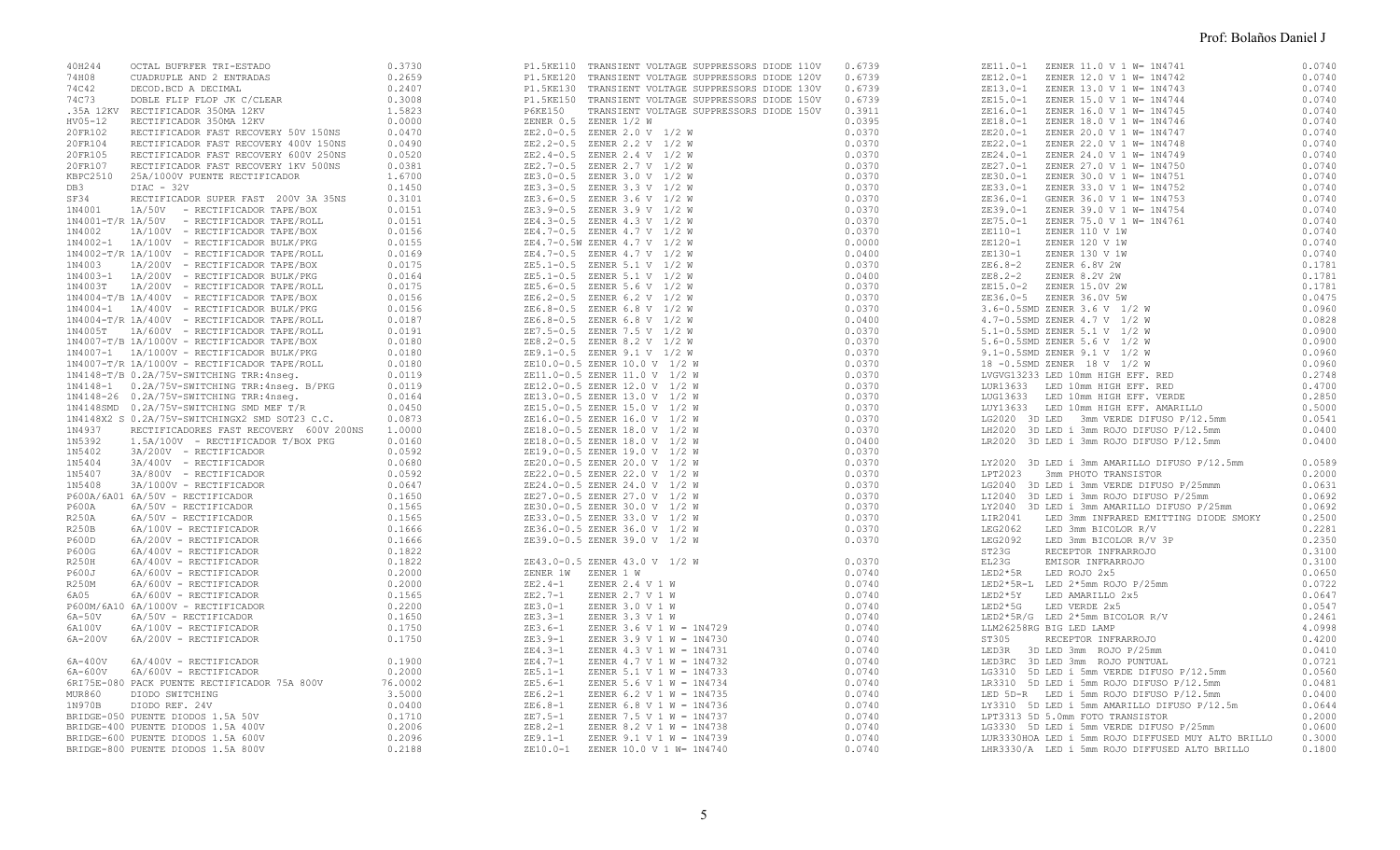|  | L53SRD-E LED 5mm ROJO DIFFUSED ALTO BRILLO 0.1800<br>L13330 5D LED i 5mm ROJO DIFUSO P/25mm 0.0715<br>LY3330 5D LED i 5mm AMARILLO DIFUSO P/25mm 0.0715<br>LIR3331 5D 5.0mm DIODO EMISOR INFRARROJO 0.1900<br>LSIR3331 DI DIODO EMISOR                                                                                                                                                                                     |        |
|--|----------------------------------------------------------------------------------------------------------------------------------------------------------------------------------------------------------------------------------------------------------------------------------------------------------------------------------------------------------------------------------------------------------------------------|--------|
|  |                                                                                                                                                                                                                                                                                                                                                                                                                            |        |
|  |                                                                                                                                                                                                                                                                                                                                                                                                                            |        |
|  |                                                                                                                                                                                                                                                                                                                                                                                                                            |        |
|  |                                                                                                                                                                                                                                                                                                                                                                                                                            |        |
|  | VIR3331 5D 5.0mm DIODO EMISOR INFRARROJO (1.2100)<br>LES333 5D LED 1 5mm ROJO WATER CLEAR (1.9333 5D LED 1 5mm ROJO WATER CLEAR (1.9333 5D LED 1 5mm ROJO WATER CLEAR (1.939)<br>LIR3333 5D LED 1 5mm ROJO WATER CLEAR (1.9393)<br>L                                                                                                                                                                                       |        |
|  | LIR3333 5D 5.0mm DIODO EMISOR INFRARROJO 0.8MW                                                                                                                                                                                                                                                                                                                                                                             | 0.2000 |
|  | LVG3333 LED 5mm VERDE                                                                                                                                                                                                                                                                                                                                                                                                      | 0.1340 |
|  | LVR3333 5D LED i 5mm ROJO WATER CLEAR                                                                                                                                                                                                                                                                                                                                                                                      | 0.1000 |
|  | LVY3333 LED 5mm AMARILLO                                                                                                                                                                                                                                                                                                                                                                                                   | 0.1520 |
|  | $\begin{tabular}{lllllllll} \texttt{LFG3360} & & & & & & & & & 0.1520 \\ \texttt{LFG3360} & \texttt{5D BLINKING} & \texttt{LED VERDE} & (\texttt{INTERMITERMITERMTENTE}) & & & 0.4500 \\ \texttt{LFH3360} & \texttt{5D BLINKING} & \texttt{LED ROJO} & (\texttt{INTERMITERMITERMTENTE}) & & 0.4300 \\ \texttt{LIT3360DP} & \texttt{LED} & \texttt{5DMB} & & 0.2007 \\ \texttt{IFV3360} & \texttt{SD. PI TWENTC} & \texttt$ |        |
|  |                                                                                                                                                                                                                                                                                                                                                                                                                            |        |
|  |                                                                                                                                                                                                                                                                                                                                                                                                                            |        |
|  | LFY3360 5D BLINKING LED AMARILLO (INTERMITENTE)<br>LEG3362 5D LED RICOLOR (POINALLO (INTERMITENTE)                                                                                                                                                                                                                                                                                                                         | 0.4700 |
|  | LEG3362 5D LED BICOLOR (ROJO/VERDE)                                                                                                                                                                                                                                                                                                                                                                                        | 0.1900 |
|  | LEG3392 5D LED BICOLOR (ROJO/VERDE)                                                                                                                                                                                                                                                                                                                                                                                        | 0.1950 |
|  |                                                                                                                                                                                                                                                                                                                                                                                                                            | 0.2200 |
|  | ${\tt LYG3392}\qquad {\tt LED\ 5mm\ BICOLOR\ A/V} \\ {\tt LHRVG3393\quad LED\ 5mm\ BICOLOR}$                                                                                                                                                                                                                                                                                                                               | 0.2520 |
|  | R-M3001-1 CAJA PLASTICA PARA LHRVG3393                                                                                                                                                                                                                                                                                                                                                                                     | 2.2002 |
|  |                                                                                                                                                                                                                                                                                                                                                                                                                            | 0.0587 |
|  |                                                                                                                                                                                                                                                                                                                                                                                                                            | 0.0656 |
|  |                                                                                                                                                                                                                                                                                                                                                                                                                            | 0.0541 |
|  | - HED3Y<br>LED3Y LED 13mm AMARILLO P/25mm<br>LED3G LED 13mm AMARILLO P/25mm<br>LED3G LED 13mm VERDE<br>LED3G-L LED 13mm VERDE 25mm                                                                                                                                                                                                                                                                                         | 0.0587 |
|  | LG3630 10D LED i 10mm VERDE DIFUSO                                                                                                                                                                                                                                                                                                                                                                                         | 0.1900 |
|  | LI3630 10D LED i 10mm ROJO DIFUSO                                                                                                                                                                                                                                                                                                                                                                                          | 0.1900 |
|  | LUR3630 LED 10mm ROJO DIFUSO (ALTO BRILLO) 0.5000<br>LY3630 10D LED i 10mm AMARILLO DIFUSO (0.1900)                                                                                                                                                                                                                                                                                                                        |        |
|  | LY3630 10D LED i 10mm AMARILLO DIFUSO                                                                                                                                                                                                                                                                                                                                                                                      | 0.1900 |
|  | LEG366010D BLINKING LED VERDE i 10mm (INTERMITENTE) 0.8423<br>LEG366010D BLINKING LED ROJO i 10mm (INTERMITENTE) 0.8423<br>LEY366010D BLINKING LED ROJO i 10mm (INTERMITENT 0.8423<br>LEY366010D BLINKING LED AMARILLO i 10mm (INTERMIT                                                                                                                                                                                    |        |
|  |                                                                                                                                                                                                                                                                                                                                                                                                                            |        |
|  |                                                                                                                                                                                                                                                                                                                                                                                                                            |        |
|  | LG3930 8D LED i 8mm VERDE DIFUSO                                                                                                                                                                                                                                                                                                                                                                                           | 0.1500 |
|  | LI3930 8D LED i 8mm ROJO DIFUSO                                                                                                                                                                                                                                                                                                                                                                                            | 0.1500 |
|  | LY3930 8D LED i 8mm AMARILLO DIFUSO                                                                                                                                                                                                                                                                                                                                                                                        | 0.1500 |
|  |                                                                                                                                                                                                                                                                                                                                                                                                                            |        |
|  |                                                                                                                                                                                                                                                                                                                                                                                                                            |        |
|  |                                                                                                                                                                                                                                                                                                                                                                                                                            |        |
|  |                                                                                                                                                                                                                                                                                                                                                                                                                            |        |
|  |                                                                                                                                                                                                                                                                                                                                                                                                                            |        |
|  |                                                                                                                                                                                                                                                                                                                                                                                                                            |        |
|  |                                                                                                                                                                                                                                                                                                                                                                                                                            |        |
|  |                                                                                                                                                                                                                                                                                                                                                                                                                            |        |
|  |                                                                                                                                                                                                                                                                                                                                                                                                                            |        |
|  | LISZ30 2*5 LED 2x5mm RECTANGULAR AMARILLO DIFUSO 0.0760<br>LY5230 2*5 LED 2x5mm RECTANGULAR AMARILLO DIFUSO 0.0760                                                                                                                                                                                                                                                                                                         |        |
|  | LED5RC 5D LED i 5mm ROJO PUNTUAL                                                                                                                                                                                                                                                                                                                                                                                           | 0.0755 |
|  | LEDSRC SD LED I SMM ROJO PONTORL<br>LD52DP 5D LED I 5mm ROJO DOBLE POLARIDAD<br>LEDSY - LED i 5mm AMARILLO                                                                                                                                                                                                                                                                                                                 | 0.0000 |
|  | LED í 5mm AMARILLO<br>LED5Y LED í 5mm AMARII<br>LED5G LED í 5mm VERDE                                                                                                                                                                                                                                                                                                                                                      | 0.0644 |
|  |                                                                                                                                                                                                                                                                                                                                                                                                                            | 0.0515 |
|  | LED5GC 5D LED i 5mm VERDE PUNTUAL                                                                                                                                                                                                                                                                                                                                                                                          | 0.0710 |
|  |                                                                                                                                                                                                                                                                                                                                                                                                                            |        |
|  | LED5GC 5D LED i 5mm VERDE PUNTUAL<br>LG5830 5*5 LED 5x5mm SQUARE TYPE GREEN DIFF 0.0780<br>LED G 5*5 LED 5x5mm SQUARE TYPE GREEN DIFF 0.0780<br>LEB G 5*5 LED 5x5mm SQUARE TYPE RED DIFF 0.0730<br>LED R 5*5 LED 5x5mm SQUARE TYPE RE                                                                                                                                                                                      |        |
|  |                                                                                                                                                                                                                                                                                                                                                                                                                            |        |
|  |                                                                                                                                                                                                                                                                                                                                                                                                                            |        |
|  |                                                                                                                                                                                                                                                                                                                                                                                                                            |        |
|  |                                                                                                                                                                                                                                                                                                                                                                                                                            |        |
|  |                                                                                                                                                                                                                                                                                                                                                                                                                            |        |
|  |                                                                                                                                                                                                                                                                                                                                                                                                                            |        |
|  |                                                                                                                                                                                                                                                                                                                                                                                                                            |        |
|  | LED<br>LED<br>LED<br>LEPRESSO FOTO DIODOD 5.2mmX2.8mm NEGRO 0.6269<br>LEPRESSO FOTO DIODOD 5.2mmX2.8mm NEGRO 0.6269<br>MT003P LCD DISP. 6 DIGITOS - 12.7mm 6.1200<br>MT003P LCD DISP. 6 DIGITOS - 12.7mm 6.1200<br>MRK-1302MG LAMPARITA PARA                                                                                                                                                                               |        |
|  |                                                                                                                                                                                                                                                                                                                                                                                                                            |        |

 $0.0715$ 

0.1900

 $0.1520$ <br> $0.2100$ 

 $0.1550$ 

0.0884

 $0.1000$ 

 $0.1520$ <br> $0.4500$ 

 $0.2007$ <br> $0.4700$ 

 $0.2200$ 

 $0.2520$ 

2.2002

 $0.0587$ 

 $0.0656$ 

 $0.0541$ 

0.0587

 $0.1900$ <br> $0.1900$ 

 $0.5000$ 

 $0.8423$ 

 $0.1500$ <br> $0.1500$ 

 $0.2120$ 

 $0.2000$ <br> $0.0680$ 

 $0.0550$ <br> $0.0740$ 

 $0.0000$ <br> $0.0644$ 

 $0.2461$ <br> $0.6269$ 

 $0.5400$ 

2.7800

| ISO-201 DISPLAY LCD 8 DIGITOS - 40 X 14.6 1.0323<br>1SO-203 DISPLAY LCD 8 DIGITOS - 60 X 18.4 1.6466<br>0802LRS-A LCD DISPLAY 08X2 CHRS. STN B/L<br>16.0000<br>1601AR-A LCD DISPLAY 16X1 CHRS. TN 11.2000<br>1601LR-A LCD DISPLAY 16X1 C |  |
|------------------------------------------------------------------------------------------------------------------------------------------------------------------------------------------------------------------------------------------|--|
| 1602LRS-H LCD DISPLAY 16X2 CHRS. STN B/L LED 22.0000<br>1602LRS-L LCD DISPLAY 16X2 STN B/L BIG(10mmX2) 31.0000<br>HT1616M16 16-DIGIT LCD MODULE 6.0000                                                                                   |  |
|                                                                                                                                                                                                                                          |  |
|                                                                                                                                                                                                                                          |  |
|                                                                                                                                                                                                                                          |  |
|                                                                                                                                                                                                                                          |  |
|                                                                                                                                                                                                                                          |  |
|                                                                                                                                                                                                                                          |  |
|                                                                                                                                                                                                                                          |  |
|                                                                                                                                                                                                                                          |  |
|                                                                                                                                                                                                                                          |  |
|                                                                                                                                                                                                                                          |  |
|                                                                                                                                                                                                                                          |  |
|                                                                                                                                                                                                                                          |  |
|                                                                                                                                                                                                                                          |  |
|                                                                                                                                                                                                                                          |  |
|                                                                                                                                                                                                                                          |  |
|                                                                                                                                                                                                                                          |  |
|                                                                                                                                                                                                                                          |  |
|                                                                                                                                                                                                                                          |  |
|                                                                                                                                                                                                                                          |  |
|                                                                                                                                                                                                                                          |  |
|                                                                                                                                                                                                                                          |  |
|                                                                                                                                                                                                                                          |  |
|                                                                                                                                                                                                                                          |  |
|                                                                                                                                                                                                                                          |  |
|                                                                                                                                                                                                                                          |  |
|                                                                                                                                                                                                                                          |  |
|                                                                                                                                                                                                                                          |  |
|                                                                                                                                                                                                                                          |  |
|                                                                                                                                                                                                                                          |  |
|                                                                                                                                                                                                                                          |  |
|                                                                                                                                                                                                                                          |  |
|                                                                                                                                                                                                                                          |  |
|                                                                                                                                                                                                                                          |  |
|                                                                                                                                                                                                                                          |  |
|                                                                                                                                                                                                                                          |  |
|                                                                                                                                                                                                                                          |  |
|                                                                                                                                                                                                                                          |  |
|                                                                                                                                                                                                                                          |  |
|                                                                                                                                                                                                                                          |  |
|                                                                                                                                                                                                                                          |  |
|                                                                                                                                                                                                                                          |  |
|                                                                                                                                                                                                                                          |  |
|                                                                                                                                                                                                                                          |  |
|                                                                                                                                                                                                                                          |  |

|           | 1905112 LED DISPLAY GREEN C.C 0.56"<br>1.005112-20 LED DISPLAY GREEN C.C 0.56"X2<br>1.2200 ITD5122/VG TRIPLE 0.5" DISPLAY GREEN A.C.<br>1.8000<br>1.8000<br>1.8000<br>1.8000<br>1.8000<br>1.8000<br>1.8000<br>1.8000<br>1.8000<br>1.8000<br>1.8000<br>1.80 |          |
|-----------|------------------------------------------------------------------------------------------------------------------------------------------------------------------------------------------------------------------------------------------------------------|----------|
|           |                                                                                                                                                                                                                                                            |          |
|           |                                                                                                                                                                                                                                                            |          |
|           |                                                                                                                                                                                                                                                            |          |
|           |                                                                                                                                                                                                                                                            |          |
|           |                                                                                                                                                                                                                                                            |          |
| $ML06G-3$ | MINI LAMP -VERDE 3mm 70mA                                                                                                                                                                                                                                  | 0.2200   |
|           | ML06G-3C MINILMP -VERDE 3mm W/CABLE 6V 0.2700<br>ML06G-3C MINILMP -VERDE 3mm W/CABLE 6V 70mA 0.3000<br>ML06G-5C MINILMP -VERDE 5mm W/CABLE 6V 70mA 0.2200<br>ML06G-5C MINILMP -VERDE 5mm W/CABLE 6V 0.2700<br>ML06O-3 MINILMP -AMBAR 3mm 0                 |          |
|           |                                                                                                                                                                                                                                                            |          |
|           |                                                                                                                                                                                                                                                            |          |
|           |                                                                                                                                                                                                                                                            |          |
|           |                                                                                                                                                                                                                                                            |          |
|           |                                                                                                                                                                                                                                                            |          |
|           |                                                                                                                                                                                                                                                            |          |
|           |                                                                                                                                                                                                                                                            |          |
|           |                                                                                                                                                                                                                                                            |          |
|           |                                                                                                                                                                                                                                                            |          |
|           |                                                                                                                                                                                                                                                            |          |
|           |                                                                                                                                                                                                                                                            |          |
|           |                                                                                                                                                                                                                                                            |          |
|           |                                                                                                                                                                                                                                                            |          |
|           |                                                                                                                                                                                                                                                            |          |
|           |                                                                                                                                                                                                                                                            |          |
|           |                                                                                                                                                                                                                                                            |          |
|           | ML09W-5/HI MINI LAMP -TRANS. 5mm                                                                                                                                                                                                                           | 0.2200   |
|           |                                                                                                                                                                                                                                                            |          |
|           |                                                                                                                                                                                                                                                            |          |
|           |                                                                                                                                                                                                                                                            |          |
|           |                                                                                                                                                                                                                                                            |          |
|           | MIDIS-3 MINI LAMP -VERDE 3mm<br>MIDIS-3 MINI LAMP -VERDE 3mm<br>MIDIS-3 MINI LAMP -VERDE 3mm<br>MIDIS-3C MINI LAMP -VERDE 3mm<br>MIDIS-3C MINI LAMP -VERDE 3mm<br>MICABLE 50mA<br>MIDIS-3C MINI LAMP -VERDE 3mm<br>MVCABLE 50mA<br>0.2000<br>MID           |          |
|           |                                                                                                                                                                                                                                                            |          |
|           |                                                                                                                                                                                                                                                            |          |
|           |                                                                                                                                                                                                                                                            |          |
|           | ML120-3AMB MINI LAMP -AMBAR 3mm 50mA                                                                                                                                                                                                                       | 0.2500   |
|           |                                                                                                                                                                                                                                                            |          |
|           |                                                                                                                                                                                                                                                            |          |
|           |                                                                                                                                                                                                                                                            |          |
|           |                                                                                                                                                                                                                                                            |          |
|           |                                                                                                                                                                                                                                                            |          |
|           |                                                                                                                                                                                                                                                            |          |
|           |                                                                                                                                                                                                                                                            |          |
|           |                                                                                                                                                                                                                                                            |          |
|           |                                                                                                                                                                                                                                                            |          |
|           |                                                                                                                                                                                                                                                            |          |
|           |                                                                                                                                                                                                                                                            |          |
|           |                                                                                                                                                                                                                                                            |          |
|           |                                                                                                                                                                                                                                                            |          |
|           |                                                                                                                                                                                                                                                            |          |
|           |                                                                                                                                                                                                                                                            |          |
|           | KM-203TUBE TUBO LINTERNA EMERGENCIA                                                                                                                                                                                                                        | 1.0469   |
|           | CD70 X-RAY TUBE                                                                                                                                                                                                                                            | 194.6700 |
|           |                                                                                                                                                                                                                                                            |          |
|           |                                                                                                                                                                                                                                                            |          |
|           |                                                                                                                                                                                                                                                            |          |
|           |                                                                                                                                                                                                                                                            |          |
|           |                                                                                                                                                                                                                                                            |          |
|           |                                                                                                                                                                                                                                                            |          |
|           |                                                                                                                                                                                                                                                            |          |
|           |                                                                                                                                                                                                                                                            |          |
|           |                                                                                                                                                                                                                                                            |          |
|           |                                                                                                                                                                                                                                                            |          |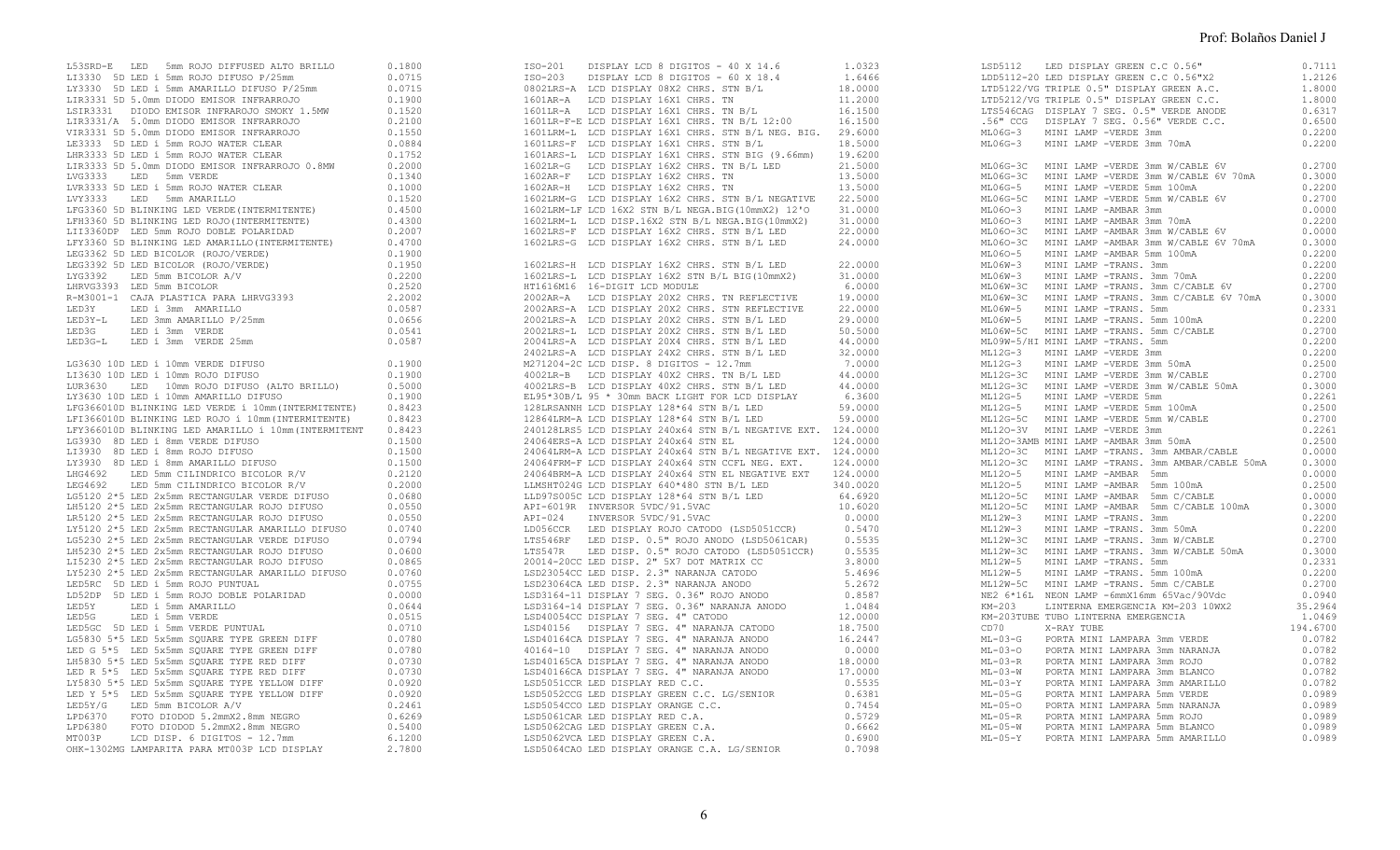| MR-16            | LAMPARA DICROICA HALOGENA XSB 38 DG.                                                                                         | 2.1740   |              | BC546B CD NPN 65V/0.1A/0.50W PRE-DRIVER AF      | 0.0499 | #8002   | LENTE 360 DEG.                                 | 0.4000   |
|------------------|------------------------------------------------------------------------------------------------------------------------------|----------|--------------|-------------------------------------------------|--------|---------|------------------------------------------------|----------|
|                  | EXT12-14 LAMPARA HALOGEN DICROICA XSB 14 DG.                                                                                 | 2.5439   | BC547        | NPN 45V/0.1A/0.50W PRE-DRIVER AF                | 0.0499 | #8102   | LENTE 360 DEG.                                 | 0.5000   |
|                  | EXZ12-26 LAMPARA HALOGENA DICROICA XSB 26 DG.                                                                                | 2.5439   |              | BC547C CD NPN 45V/0.1A/0.50W PRE-DRIVER AF      | 0.0499 |         | A9001/9009 5mm LDR 10K OHM                     | 0.4315   |
|                  | KSP10-SAM NPN 25V/0.35W - VHF/UHF-650MHZ                                                                                     | 0.1000   | BC547B       | NPN 45V/0.1A/0.50W PRE-DRIVER AF                | 0.0499 | RE200   | IR-DETECTOR PIROELECTRICO                      | 2.7883   |
|                  | MPSH10-CD NPN 25V/0.35W - VHF/UHF-650MHZ                                                                                     | 0.1000   | BC548B       | NPN 30V/0.1A/O.50W PRE-DRIVER AF                | 0.0502 |         | ELCDS9P5-3 5mm LDR 3-11 KOHMS @10 LUX          | 0.3700   |
|                  | MPSH10-MOT TRANSISTOR NPN 25V/0.35W/650MH                                                                                    | 0.1100   | BC549B       | NPN 30V/0.1A/0.50W RF                           | 0.0547 |         | LHI9583598 IR-DETECTOR PIROELECTRICO           | 2,7000   |
| OM1000D-HK TRIAC |                                                                                                                              |          | 2N5551       |                                                 | 0.0602 |         |                                                | 3.0900   |
|                  |                                                                                                                              | 150.0000 |              | NPN 160V/0.6A/0.35W                             |        |         | 400SR100 RECEPTOR ULTRASONICO CERAMICO 10mm    |          |
|                  | MCR100-6 SCR 0.8AMP. 400V                                                                                                    | 0.2735   | <b>BC557</b> | PNP 45V/0.1A/0.50W PRE-DRIVER AF                | 0.0499 |         | 400SR160 RECEPTOR ULTRASONICO CERAMICO 16mm    | 3.7312   |
|                  | MCR100-8 SCR 0.8AMP. 600V                                                                                                    | 0.3128   |              | BC557B PHI PNP 45V/0.1A/0.50W PRE-DRIVER AF     | 0.0000 |         | 400ST100 TRANSMISOR ULTRASONICO CERAMICO 10mm  | 3.0900   |
| A1015            | TRANSISTOR                                                                                                                   | 0.2500   | <b>BC558</b> | PNP 30V/0.1A/0.50W PRE-DRIVER AF                | 0.0572 |         | 400ST160 TRANSMISOR ULTRASONICO CERAMICO 16mm  | 3.7312   |
| TIP102           | NPN DARLINGTON TR. 100V/3A/80W                                                                                               | 0.5000   |              | BC558B-ENC PNP 30V/0.1A/0.50W PRE-DRIVER AF     | 0.0499 | 40R16P  | RECEPTOR ULTRASONICO CERAMICO 16mm             | 0.0000   |
| BTU11A           | NPN 1000V 4A                                                                                                                 | 0.7900   | <b>BC559</b> | PNP 30V/0.1A/0.50W PRE-DRIVER AF                | 0.0499 |         | 400ST160 TRANSMISOR ULTRASONICO CERAMICO 16mm  | 0.0000   |
| TIP112           | NPN DARLINGTON TR. 100V/2A/50W                                                                                               | 0.5000   | BC559B       | PNP 30V/0.1A/0.50W PRE-DRIVER AF                | 0.0499 |         | 225CTB150A CIRCUITO CORTE 150A                 | 108.0000 |
| TIP122           | NPN DARLINGTON TR. 100V/3A/20W                                                                                               | 1.5000   | NDP606A      | TRANSISTOR MOSFET                               | 3.0000 |         | 225CTB200A CIRCUITO CORTE 200A                 | 108.0000 |
| IRFD123          | MOSFET TRANSISTOR                                                                                                            | 1.5000   | IRF630       | MOSFET POTENCIA CANAL-N 200V 75W                | 2,2000 | R0*1/8W | Resist. 0 Ohm 1/6W (1/8W) CARBON               | 0.0077   |
| TIP125           | XTRN PNP 5A 60V                                                                                                              | 0.6120   | <b>BD649</b> | NPN DARLINGTON 120V/8A/62W                      | 0.6864 |         | R1*1/8W Resist. 1 Ohm 1/6W (1/8W) CARBON       | 0.0058   |
| 2SK1250          |                                                                                                                              | 10.2400  | IRF730       |                                                 | 2.3000 |         |                                                | 0.0058   |
|                  | MOSFET 500V/20A/150W POTENCIA                                                                                                |          |              | MOSFET POTENCIA CANAL-N 400V 75W                |        |         | R1.5*1/8W Resist. 1.5 Ohm 1/6W (1/8W) CARBON   |          |
| MPSA13           | DARL NPN 30V/0.5A/FT4MHZ                                                                                                     | 0.0930   | A733         | PNP 40V/0.1A/0.35W                              | 0.0541 |         | R2.2*1/8W Resist. 2.2 Ohm 1/6W (1/8W) CARBON   | 0.0058   |
|                  | MJE13007 NPN TR. 5A/400V/80W TO-220                                                                                          | 1.1700   |              | 2SB772 NEC PNP 40V/3A/10W TRANSISTORES POTENCIA | 0.3200 |         | R4.7*1/8W Resist. 4.7 Ohm 1/6W (1/8W) CARBON   | 0.0058   |
| BT134-500E       |                                                                                                                              | 1.8518   | IRF830       | MOSFET POTENCIA CANAL-N 500V 75W                | 2.4000 |         | R5.6*1/8W Resist. 5.6 Ohm 1/6W (1/8W) CARBON   | 0.0058   |
|                  |                                                                                                                              | 0.7037   | IRF831       | MOSFET POTENCIA CANAL-N 450V 75W                | 1.6002 |         | R8.2*1/8W Resist. 8.2 Ohm 1/6W (1/8W) CARBON   | 0.0058   |
|                  | BT137F600F TRIAC 8A/600V<br>BT137600E TRIAC 8A/600V<br>BT138F600F TRIAC 12A/600V ENCAPSULADO<br>BD139 NPN 80V/11/05 TRINCOTT | 0.6702   |              | 2SD882P NPN 40V/3A/10W TRANSISTORES POTENCIA    | 0.2917 |         | R10*1/8W Resist. 10 Ohm 1/6W (1/8W) CARBON     | 0.0058   |
|                  |                                                                                                                              | 1.0998   |              | 2SD882 NEC NPN 40V/3A/10W TRANSISTORES POTENCIA | 0.2700 |         | R15*1/8W Resist. 15 Ohm 1/6W (1/8W) CARBON     | 0.0058   |
| <b>BD139</b>     | NPN 80V/1A/8W TRANSISTOR DE POTENCIA                                                                                         | 0.2461   |              | MPSA92 NS PNP 300V/0.5A/0.6W - USOS GENERALES   | 0.0852 |         | R18*1/8W Resist. 18 Ohm 1/6W (1/8W) CARBON     | 0.0058   |
|                  | BT139F600F TRIAC 16A/600V ENCAPSULADO                                                                                        | 1.6302   |              | MPSA92-CD PNP 300V/0.5A/0.6W - USOS GENERALES   | 0.0852 |         | R22*1/8W Resist. 22 Ohm 1/6W (1/8W) CARBON     | 0.0058   |
| MPSA14           | DARL NPN 30V/0.5A/FT4MHZ                                                                                                     | 0.0900   | H945         | NPN 60V/0.2A/0.50W RF-AF                        | 0.0499 |         | R27*1/8W Resist. 27 Ohm 1/6W (1/8W) CARBON     | 0.0058   |
|                  |                                                                                                                              |          |              |                                                 |        |         |                                                |          |
| <b>BD140</b>     | PNP 80V/1A/8W TRANSISTOR DE POTENCIA                                                                                         | 0.2461   |              | ZVP3306A MOSFET CANAL-P 270mA 60V               | 0.5716 |         | R33*1/8W Resist. 33 Ohm 1/6W (1/8W) CARBON     | 0.0058   |
|                  |                                                                                                                              |          |              | ZVP3306FTR MOSFET CANAL-P 270mA 60V             | 0.6500 |         | R39*1/8W Resist. 39 Ohm 1/6W (1/8W) CARBON     | 0.0058   |
|                  |                                                                                                                              |          | KST10        | NPN 25V/0.35W -VHF/UHF-650MHZ TIPO SMD          | 0.1302 |         | R47*1/8W Resist. 47 Ohm 1/6W (1/8W) CARBON     | 0.0058   |
|                  |                                                                                                                              |          |              | MPSA13SMD DARL NPN 30V/0.5A/FT4MHZ SMD          | 0.1059 |         | R68*1/8W Resist. 68 Ohm 1/6W (1/8W) CARBON     | 0.0058   |
|                  |                                                                                                                              |          |              | MPSA14SMD DARL NPN 30V/0.5A/FT4MHZ SMD          | 0.1176 |         | R82*1/8W Resist. 82 Ohm 1/6W (1/8W) CARBON     | 0.0058   |
|                  |                                                                                                                              |          |              | 2222A-1P NPN 40V SOT-23                         | 0.0900 |         | R100*1/8W Resist. 100 Ohm 1/6W (1/8W) CARBON   | 0.0058   |
|                  |                                                                                                                              |          |              | MPSA42SMD NPN 300V/0.5A/0.6W - USOS GENERALES   | 0.1302 |         | R120*1/8W Resist. 120 Ohm 1/6W (1/8W) CARBON   | 0.0058   |
|                  |                                                                                                                              |          |              | BC807-25 SMD PNP 45V/0.5A PRE-DRIVER AF         | 0.0761 |         | R150*1/8W Resist. 150 Ohm 1/6W (1/8W) CARBON   | 0.0058   |
|                  |                                                                                                                              |          |              | BC807-40 SMD PNP 45V/0.5A PRE-DRIVER AF         | 0.0792 |         | R180*1/8W Resist. 180 Ohm 1/6W (1/8W) CARBON   | 0.0058   |
|                  |                                                                                                                              |          |              | BC807BSMD PNP 45V/0.5A/100MHz                   | 0.1488 |         |                                                |          |
|                  |                                                                                                                              |          |              | BC817-25 SMD NPN 45V/0.5A PRE-DRIVER AF         | 0.0761 |         | R220*1/8W Resist. 220 Ohm 1/6W (1/8W) CARBON   | 0.0058   |
|                  |                                                                                                                              |          |              |                                                 |        |         |                                                |          |
|                  |                                                                                                                              |          |              | BC817-40 SMD NPN 45V/0.5A PRE-DRIVER AF         | 0.0792 |         | R270*1/8W Resist. 270 Ohm 1/6W (1/8W) CARBON   | 0.0058   |
|                  |                                                                                                                              |          |              | BC817BSMD NPN 45V/0.5A/200MHz                   | 0.1488 |         | R330*1/8W Resist. 330 Ohm 1/6W (1/8W) CARBON   | 0.0058   |
|                  |                                                                                                                              |          | BC846B       | SMD NPN 65V/0.1A PRE-DRIVER AF                  | 0.0579 |         | R390*1/8W Resist. 390 Ohm 1/6W (1/8W) CARBON   | 0.0058   |
|                  |                                                                                                                              |          |              | BC847SMD NPN 45V/0.1A/0.5W PRE-DRIVER SMD       | 0.0672 |         | R470*1/8W Resist. 470 Ohm 1/6W (1/8W) CARBON   | 0.0058   |
|                  |                                                                                                                              |          | BC847B       | SMD NPN 45V/0.1A PRE-DRIVER AF                  | 0.0579 |         | R510*1/8W Resist. 510 Ohm 1/6W (1/8W) CARBON   | 0.0058   |
| TIP32C           | PNP 100V/3A/40W                                                                                                              | 0.4102   | BC847C       | SMD NPN 45V/0.1A PRE-DRIVER AF                  | 0.0548 |         | R560*1/8W Resist. 560 Ohm 1/6W (1/8W) CARBON   | 0.0058   |
|                  | TIP32C MOT PNP 100V/3A/40W                                                                                                   | 0.4102   |              | BC848BSMD NPN 30V/0.1A/0.5W PRE-DRIVER SMD      | 0.1390 |         | R680*1/8W Resist. 680 Ohm 1/6W (1/8W) CARBON   | 0.0058   |
|                  | TIP32CF PNP 100V/3A/40W AISLADO                                                                                              | 0.3900   |              |                                                 |        |         | R750*1/8W Resist. 750 Ohm 1/6W (1/8W) CARBON   | 0.0000   |
| <b>BC337</b>     | NPN 45V/0.8A/0.60W - DRIVER AF                                                                                               | 0.0600   | BC856B       | SMD PNP 65V/0.1A PRE-DRIVER AF                  | 0.0548 |         | R820*1/8W Resist. 820 Ohm 1/6W (1/8W) CARBON   | 0.0058   |
|                  | BC337-40CD NPN 45V/0.8A/0.60W - DRIVER AF                                                                                    | 0.0600   |              | BC857SMD PNP 45V/0.1A/0.25W PRE-DRIVER SMD      | 0.0672 |         | R1K*1/8W Resist. 1K Ohm 1/6W (1/8W) CARBON     | 0.0058   |
|                  |                                                                                                                              | 0.0700   | BC857B       |                                                 | 0.0579 |         |                                                | 0.0058   |
|                  | BC337-25 NPN 45V/0.8A/0.60W - DRIVER AF                                                                                      |          |              | SMD PNP 45V/0.1A PRE-DRIVER AF                  |        |         | R1.2K*1/8W Resist. 1.2K Ohm 1/6W (1/8W) CARBON |          |
|                  | BC337-40 NPN 45V/0.8A/0.60W - DRIVER AF                                                                                      | 0.0750   | BC857C       | SMD PNP 45V/0.1A PRE-DRIVER AF                  | 0.0609 |         | R1.5K*1/8W Resist. 1.5K Ohm 1/6W (1/8W) CARBON | 0.0058   |
| <b>BC338</b>     | NPN 25V/O.8A/0.60W - DRIVER AF                                                                                               | 0.0000   |              | BC858BSMD PNP 30V/0.1A/0.5W PRE-DRIVER SMD      | 0.1390 |         | R1.8K*1/8W Resist. 1.8K Ohm 1/6W (1/8W) CARBON | 0.0058   |
| 2N3904           | NPN 60V/0.2A/0.625W                                                                                                          | 0.0468   |              | MPSA92SMD PNP 300V/0.5A/0.6W - USOS GENERALES   | 0.1302 |         | R2.2K*1/8W Resist. 2.2K Ohm 1/6W (1/8W) CARBON | 0.0058   |
|                  | IRGPH40FD2 1200V/29A/160W -FAST TRANSISTOR POTENCIA 15.2400                                                                  |          | TTC103       | TERMISTOR NTC 10KOhm 25SC                       | 0.5000 |         | R2.7K*1/8W Resist. 2.7K Ohm 1/6W (1/8W) CARBON | 0.0058   |
| BTA41600B TRIAC  |                                                                                                                              | 6.5000   | T154         | TERMISTOR K 154 -10K                            | 1.2974 |         | R3.3K*1/8W Resist. 3.3K Ohm 1/6W (1/8W) CARBON | 0.0058   |
|                  |                                                                                                                              |          | K2004        | TERMISTOR NTH2007A                              | 0.0000 |         | R3.9K*1/8W Resist. 3.9K Ohm 1/6W (1/8W) CARBON | 0.0058   |
| TIP41C           | NPN 100V/6A/65W                                                                                                              | 0.5470   | TTC203       | TERMISTOR NTC 20KOhm 25SC                       | 0.4444 |         | R4.7K*1/8W Resist. 4.7K Ohm 1/6W (1/8W) CARBON | 0.0058   |
|                  | MPSA42 NS NPN 300V/0.5A/0.6W - USOS GENERALES                                                                                | 0.0852   | TTC253       | TERMISTOR NTC 25KOhm 25SC                       | 0.4444 |         | R5.6K*1/8W Resist. 5.6K Ohm 1/6W (1/8W) CARBON | 0.0058   |
| TIP42            | PNP 100V/6A/65W                                                                                                              | 0.4500   |              | STR40-100N SENSOR CERAMICO ULTRASONICO 10mm     | 6.9525 |         | R6.8K*1/8W Resist. 6.8K Ohm 1/6W (1/8W) CARBON | 0.0058   |
|                  |                                                                                                                              |          |              |                                                 |        |         |                                                |          |
|                  | MPSA42-CD NPN 300V/0.5A/0.6W - USOS GENERALES                                                                                | 0.0852   | 40R12B       | RECEPTOR ULTRASONICO CERAMICO 12mm              | 2.7500 |         | R8.2K*1/8W Resist. 8.2K Ohm 1/6W (1/8W) CARBON | 0.0058   |
| TIP42A           | PNP 100V/6A/65W                                                                                                              | 0.5650   | 40T10        | TRANSMISOR ULTRASONICO CERAMICO 10mm            | 2,7500 |         | R10K*1/8W Resist. 10K Ohm 1/6W (1/8W) CARBON   | 0.0058   |
| TIP42C           | PNP 100V/6A/65W                                                                                                              | 0.5470   | 40T12B       | TRANSMISOR ULTRASONICO CERAMICO 12mm            | 2.7500 |         | R12K*1/8W Resist. 12K Ohm 1/6W (1/8W) CARBON   | 0.0058   |
| IRFZ44N          | TRANSISTOR MOSFET 60V 35A 150W                                                                                               | 2.2222   |              | MZ72P5200M PTC TERMISTOR PARA DEGAUSSING        | 0.7000 |         | R15K*1/8W Resist. 15K Ohm 1/6W (1/8W) CARBON   | 0.0058   |
| IRF510           | TRANSISTOR MOSFET                                                                                                            | 1,7000   |              | MZ73P5180M PTC TERMISTOR PARA DEGAUSSING        | 1,0000 |         | R18K*1/8W Resist. 18K Ohm 1/6W (1/8W) CARBON   | 0.0058   |
| BC546B           | NPN 65V/0.1A/0.50W PRE-DRIVER AF                                                                                             | 0.0530   | #7703        | LENTE                                           | 0.3274 |         | R22K*1/8W Resist. 22K Ohm 1/6W (1/8W) CARBON   | 0.0058   |
|                  |                                                                                                                              |          |              |                                                 |        |         |                                                |          |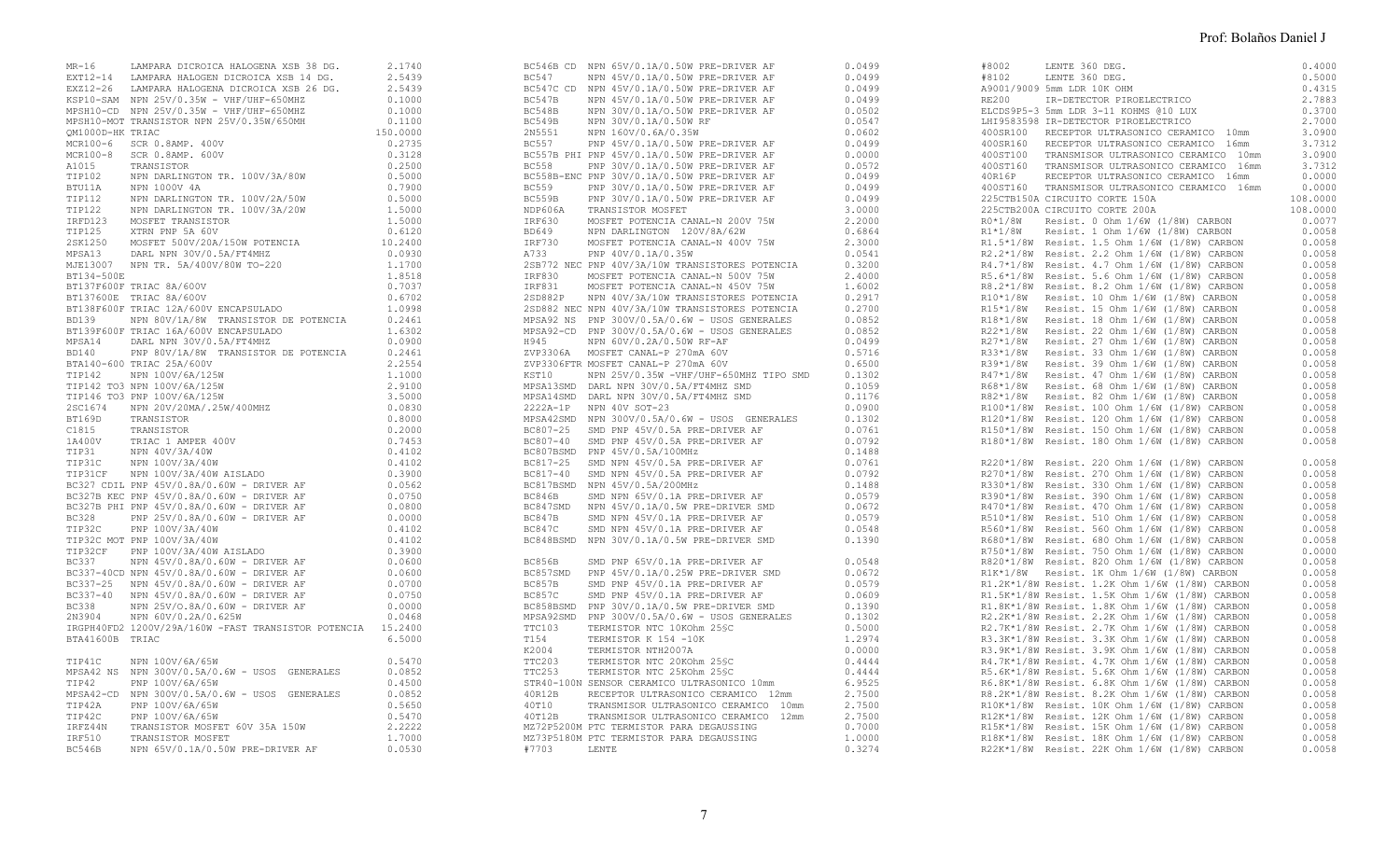| R27K*1/8W Resist. 27K Ohm 1/6W (1/8W) CARBON   | 0.0058 | R8.2M*.25 Resist. 8.2M Ohm 1/4W CARBON          | 0.0058 | M33*1/4W Resist. 33 OHM 1/4W 1% METAL FILM               | 0.0116 |
|------------------------------------------------|--------|-------------------------------------------------|--------|----------------------------------------------------------|--------|
| R33K*1/8W Resist. 33K Ohm 1/6W (1/8W) CARBON   | 0.0058 | R4.7*.5 Resist. 4.7 Ohm 1/2W CARBON             | 0.0150 | M47*1/4W Resist. 47 OHM 1/4W 1% METAL FILM               | 0.0116 |
| R39K*1/8W Resist. 39K Ohm 1/6W (1/8W) CARBON   | 0.0058 | $R47*$ .5<br>Resist. 47 Ohm 1/2W CARBON         | 0.0000 | M100*1/4W Resist. 100 OHM 1/4W 1% METAL FILM             | 0.0116 |
| R47K*1/8W Resist. 47K Ohm 1/6W (1/8W) CARBON   | 0.0058 | R68*.5<br>Resist. 68 Ohm 1/2W CARBON            | 0.0150 | M147*1/4W Resist. 147 OHM 1/4W 1% METAL FILM             | 0.0116 |
| R56K*1/8W Resist. 56K Ohm 1/6W (1/8W) CARBON   | 0.0058 | R680*.5<br>Resist. 680 Ohm 1/2W CARBON          | 0.0150 | M200*1/4W Resist. 200 OHM 1/4W 1% METAL FILM             | 0.0116 |
| R68K*1/8W Resist. 68K Ohm 1/6W (1/8W) CARBON   | 0.0058 | R3K3*.5<br>Resist. 3K3 Ohm 1/2W CARBON          | 0.0150 | M220*1/4W Resist. 220 OHM 1/4W 1% METAL FILM             | 0.0116 |
| R82K*1/8W Resist. 82K Ohm 1/6W (1/8W) CARBON   | 0.0058 | R20K*.5<br>Resist. 20K Ohm 1/2W CARBON          | 0.0150 | M270*1/4W Resist, 270 OHM 1/4W 1% METAL FILM             | 0.0116 |
| R100K*1/8W Resist. 100K Ohm 1/6W (1/8W) CARBON | 0.0058 | R21K*.5<br>ReSIST. 21K Ohm 1/2W CARBON          | 0.0150 | M330*1/4W Resist, 330 OHM 1/4W 1% METAL FILM             | 0.0116 |
|                                                |        |                                                 |        |                                                          |        |
| R120K*1/8W Resist. 120K Ohm 1/6W (1/8W) CARBON | 0.0058 | R39K*.5<br>Resist. 39K Ohm 1/2W CARBON          | 0.0150 |                                                          |        |
| R150K*1/8W Resist. 150K Ohm 1/6W (1/8W) CARBON | 0.0058 | R4M7*.5<br>ReSIST, 4M7 Ohm 1/2W CARBON          | 0.0150 | M470*1/4W Resist. 470 OHM 1/4W 1% METAL FILM             | 0.0116 |
| R180K*1/8W Resist. 180K Ohm 1/6W (1/8W) CARBON | 0.0058 | $R*1W$<br>RESISTENCIA 1W CARBON                 | 0.0349 | M820*1/4W Resist. 820 OHM 1/4W 1% METAL FILM             | 0.0116 |
| R220K*1/8W Resist. 220K Ohm 1/6W (1/8W) CARBON | 0.0058 | R.47*1<br>Resist.0.47 Ohm 1W CARBON             | 0.0349 | M1.0K*1/4W Resist. 1.0K OHM 1/4W 1% METAL FILM           | 0.0116 |
| R270K*1/8W Resist. 270K Ohm 1/6W (1/8W) CARBON | 0.0058 | $R1.0*1$<br>Resist. 1.0 Ohm 1W CARBON           | 0.0349 | M1.2K*1/4W Resist. 1.2K OHM 1/4W 1% METAL FILM           | 0.0116 |
| R330K*1/8W Resist. 330K Ohm 1/6W (1/8W) CARBON | 0.0058 | R56 *1<br>Resist. 56 Ohm 1W CARBON              | 0.0349 | M1.3K*1/4W Resist. 1.3K OHM 1/4W 1% METAL FILM           | 0.0116 |
| R360K*1/8W Resist. 360K Ohm 1/6W (1/8W) CARBON | 0.0058 | R150*1<br>Resist. 150 Ohm 1W CARBON             | 0.0349 | M1.5K*1/4W Resist. 1.5K OHM 1/4W 1% METAL FILM           | 0.0116 |
| R390K*1/8W Resist. 390K Ohm 1/6W (1/8W) CARBON | 0.0058 | R220*1<br>Resist. 220 Ohm 1W CARBON             | 0.0349 | M2.2K*1/4W Resist. 2.2K OHM 1/4W 1% METAL FILM           | 0.0116 |
| R470K*1/8W Resist. 470K Ohm 1/6W (1/8W) CARBON | 0.0058 | R330*1<br>Resist. 330 Ohm 1W CARBON             | 0.0349 | M3.3K*1/4W Resist. 3.3K OHM 1/4W 1% METAL FILM           | 0.0116 |
| R560K*1/8W Resist. 560K Ohm 1/6W (1/8W) CARBON | 0.0058 |                                                 |        | M4.7K*1/4W Resist. 4.7K OHM 1/4W 1% METAL FILM           | 0.0116 |
| R680K*1/8W Resist. 680K Ohm 1/6W (1/8W) CARBON | 0.0058 | R560*1<br>Resist. 560 Ohm 1W CARBON             | 0.0349 | M8.2K*1/4W Resist. 8.2K OHM 1/4W 1% METAL FILM           | 0.0116 |
| R820K*1/8W Resist. 820K Ohm 1/6W (1/8W) CARBON | 0.0058 | R5.6K*1<br>Resist. 5.6K Ohm 1W CARBON           | 0.0349 | M10K*1/4W Resist. 10K OHM 1/4W 1% METAL FILM             | 0.0116 |
|                                                |        |                                                 |        |                                                          |        |
| R1M*1/8W Resist. 1M Ohm 1/6W (1/8W) CARBON     | 0.0058 | Resist. 8.2K Ohm 1W CARBON<br>R8.2K*1           | 0.0349 | M22K*1/4W Resist. 22K OHM 1/4W 1% METAL FILM             | 0.0116 |
| R1.2M*1/8W Resist. 1.2M Ohm 1/6W (1/8W) CARBON | 0.0058 | Resist. 4.7 Ohm 2W CARBON<br>$R4.7*2$           | 0.0508 | M27K*1/4W Resist. 27K OHM 1/4W 1% METAL FILM             | 0.0116 |
| R1.5M*1/8W Resist. 1.5m Ohm 1/6W (1/8W) CARBON | 0.0058 | R18*2<br>Resist, 18K Ohm 2W CARBON              | 0.0508 | M47K*1/4W Resist. 47K OHM 1/4W 1% METAL FILM             | 0.0116 |
| R1.8M*1/8W Resist. 1.8M Ohm 1/6W (1/8W) CARBON | 0.0058 | R33*2<br>Resist. 33 Ohm 2W CARBON               | 0.0508 | M63K*1/4W Resist. 47K OHM 1/4W 1% METAL FILM             | 0.0150 |
| R2.2M*1/8W Resist. 2.2M Ohm 1/6W (1/8W) CARBON | 0.0058 | R4.7K*2<br>Resist, 4.7K Ohm 2W CARBON           | 0.0508 | M82K*1/4W Resist, 82K OHM 1/4W 1% METAL FILM             | 0.0116 |
| R2.7M*1/8W Resist. 2.7M Ohm 1/6W (1/8W) CARBON | 0.0058 | R5.6K*2<br>Resist, 5.6K Ohm 2W CARBON           | 0.0508 | M100K*1/4W Resist. 100K OHM 1/4W 1% METAL FILM           | 0.0116 |
|                                                |        | R18K*2<br>Resist. 18K Ohm 2W CARBON             | 0.0508 | M120K*1/4W Resist. 120K OHM 1/4W 1% METAL FILM           | 0.0116 |
| R3.3M*1/8W Resist. 3.3M Ohm 1/6W (1/8W) CARBON | 0.0058 | R68*3W<br>Resist. 68 Ohm 3W CARBON              | 0.2875 | M220K*1/4W Resist. 220K OHM 1/4W 1% METAL FILM           | 0.0116 |
| R3.9M*1/8W Resist. 3.9M Ohm 1/6W (1/8W) CARBON | 0.0058 | R0.22*5W Resist. 0.22 Ohm 5W CERAMICA           | 0.2179 |                                                          | 0.0116 |
|                                                |        |                                                 |        | M300K*1/4W Resist. 300K OHM 1/4W 1% METAL FILM           |        |
| R4.7M*1/8W Resist. 4.7M Ohm 1/6W (1/8W) CARBON | 0.0058 | R0.22*5W<br>Resist. 0.22 Ohm 5W                 | 0.1940 | M330K*1/4W Resist. 330K OHM 1/4W 1% METAL FILM           | 0.0116 |
| R5.6M*1/8W Resist. 5.6M Ohm 1/6W (1/8W) CARBON | 0.0058 | RO.47*5W<br>Resist. 0.47 Ohm 5W CERAMICA        | 0.2179 | M470K*1/4W Resist. 470K OHM 1/4W 1% METAL FILM           | 0.0116 |
| R6.8M*1/8W Resist. 6.8M Ohm 1/6W (1/8W) CARBON | 0.0058 | R0.22*10W Resist. 0.22 Ohm 10W CERAMICA         | 0.3386 | M510K*1/4W Resist. 510K OHM 1/4W 1% METAL FILM           | 0.1390 |
| R8.2M*1/8W Resist. 8.2M Ohm 1/6W (1/8W) CARBON | 0.0058 | R0.47*10W Resist. 0.47 Ohm 10W CERAMICA         | 0.3950 | M750K*1/4W Resist, 750K OHM 1/4W 1% METAL FILM           | 0.0116 |
| R10M*1/8W Resist. 10M Ohm 1/6W (1/8W) CARBON   | 0.0058 | R6K8*10W Resist. 6.8KOhm 10W CERAMICA           | 0.4500 | M1M*1/4W Resist, 1M OHM 1/4W 1% METAL FILM               | 0.0116 |
| R22M*1/8W Resist. 22M Ohm 1/6W (1/8W) CARBON   | 0.0087 | R8K2*10W<br>Resist. 8.2KOhm 10W CERAMICA        | 0.0000 | $R^{\star}$ .5W-M<br>Resist. RESISTENCIA 1/2W METAL FILM | 0.0163 |
| $R^{\star}$ .25W<br>RESISTENCIA 1/4W CARBON    | 0.0058 | R10K*15W<br>Resist. 10K Ohm 15W CERAMICA        | 0.6001 | $M147*$ .5<br>Resist. 147 Ohm 1/2W METAL FILM            | 0.0275 |
| R0.47*.25 Resist. 0.47 Ohm 1/4 W CARBON        | 0.0058 | R3*270<br>Resist. RESISTOR NETWORK 3X270 OHM    | 0.0871 | $M2.2*.5$<br>Resist. 2.2 Ohm 1/2W METAL FILM             | 0.0163 |
| R0.5*.25W Resist. 0.47 Ohm 1/4 W CARBON        | 0.0000 | $R3*4K7$<br>Resist. RESISTOR NETWORK 3X4K7 OHM  | 0.0871 | $M4.7*.5$<br>Resist. R.4.7 Ohm 1/2W METAL FILM           | 0.0163 |
| R1.2*.25 Resist. 1.2 Ohm 1/4W CARBON           | 0.0058 | $R1K*4$                                         | 0.0825 | M200*.5<br>Resist. R.200 Ohm 1/2W METAL FILM             | 0.0275 |
|                                                |        | CHIP RESISTOR 1K OHM X 4                        |        |                                                          |        |
| R1.5*.25 Resist. 1.5 Ohm 1/4W CARBON           | 0.0058 | R1K*7<br>CHIP RESISTOR 1K OHM X 7               | 0.1000 | M330*.5<br>Resist. R.330 Ohm 1/2W METAL FILM             | 0.0163 |
| R1.8*.25 Resist. 1.8 Ohm 1/4W CARBON           | 0.0058 | R10K*7<br>CHIP RESISTOR 10K OHM X 7             | 0.1000 | M3K3*.5<br>Resist. R.3K3 Ohm 1/2W METAL FILM             | 0.0275 |
| R2.7*.25 Resist. 2.7 Ohm 1/4W CARBON           | 0.0058 | $R3K3*8$<br>CHIP RESISTOR 3.3K OHM X 8          | 0.1505 | M750K*.5 Resist. R.750KOhm 1/2W METAL FILM               | 0.0275 |
| R3.3*.25 Resist. 3.3 Ohm 1/4W CARBON           | 0.0058 | R5.6K*8<br>CHIP RESISTOR 5.6K OHM X 8           | 0.1505 | $R*1W-M$<br>Resist. RESISTENCIA 1W METAL FILM            | 0.0616 |
| R3.9*.25 Resist. 3.9 Ohm 1/4W CARBON           | 0.0058 | R10K*8<br>CHIP RESISTOR 10K OHM X 8             | 0.1200 | 294SNT1013 BOBINA 0.47uH                                 | 0.8500 |
| R5.6*.25 Resist. 5.6 Ohm 1/4W CARBON           | 0.0058 | R1K*9<br>CHIP RESISTOR 1K OHM X 9               | 0.1259 | $M1K$ *1W<br>Resist. R. 1K* 1W METAL FILM                | 0.0616 |
| R6.8*.25<br>Resist. 6.8 Ohm 1/4W CARBON        | 0.0058 | M*.125W-M RESISTENCIA 1/8W METAL FILM           | 0.0223 | M0.68*2W<br>Resist. 0.680HM 2W                           | 0.0750 |
| R8.2*.25 Resist. 8.2 Ohm 1/4W CARBON           | 0.0058 | M62*1/8W Resist. 62 OHM 1/8W 1% METAL FILM      | 0.0223 | $M4.7*2W$<br>Resist. R. 4.7*2W METAL FILM                | 0.1900 |
| R12*.25<br>Resist. 12 Ohm 1/4W CARBON          | 0.0058 | M510*1/8W Resist. 510 OHM 1/8W 1% METAL FILM    | 0.0223 | 12A1-5K-V ROTARY POTENTIOMETER 5K OHM VERTICAL           | 0.6500 |
| $R15*.25$                                      |        |                                                 |        |                                                          |        |
| Resist. 15 Ohm 1/4W CARBON                     | 0.0058 | M750*1/8W Resist. 750 OHM 1/8W 1% METAL FILM    | 0.0223 | 12A1-10K-V ROTARY POTENTIOMETER 10K OHM VERTICAL         | 0.6500 |
| $R18* .25$<br>Resist. 18 Ohm 1/4W CARBON       | 0.0058 | M11K*1/8W Resist. 11K OHM 1/8W 1% METAL FILM    | 0.0227 | 12A1-50K-V ROTARY POTENTIOMETER 50K OHM VERTICAL         | 0.6500 |
| $R22* .25$<br>Resist. 22 Ohm 1/4W CARBON       | 0.0058 | M43K*1/8W Resist. 43K OHM 1/8W 1% METAL FILM    | 0.0223 | 12B1-5K-H ROTARY POTENTIOMETER 5K OHM HORIZONTAL         | 0.6500 |
| $R27* .25$<br>Resist. 27 Ohm 1/4W CARBON       | 0.0058 | M43K2*1/8W Resist. 43.2K OHM 1/8W 1% METAL FILM | 0.0223 | 12B1-10K-H ROTARY POTENTIOMETER 10K OHM HORIZONTAL       | 0.6500 |
| R33*.25<br>Resist. 33 Ohm 1/4W CARBON          | 0.0058 | M51K*1/8W Resist. 51K OHM 1/8W 1% MEATL FILM    | 0.0223 | 12B1-50K-H ROTARY POTENTIOMETER 50K OHM HORIZONTAL       | 0.6500 |
| R39*.25<br>Resist. 39 Ohm 1/4W CARBON          | 0.0058 | M62K*1/8W Resist. 62K OHM 1/8W 1% METAL FILM    | 0.0223 | 21A150KA-V ROTARY POTENTIOMETER 50K OHM VERTICAL         | 0.6500 |
| R68*.25<br>Resist. 68 Ohm 1/4W CARBON          | 0.0058 | M68K*1/8W Resist. 68K OHM 1/8W 1% METAL FILM    | 0.0223 | 21A150KB-V ROTARY POTENTIOMETER 50K OHM VERTICAL         | 0.6500 |
| R2.7K*.25 Resist. 2.7K Ohm 1/4W CARBON         | 0.0058 | M124K*1/8W Resist, 124K OHM 1/8W 1% METAL FILM  | 0.0223 | 21A1-05K-V ROTARY POTENTIOMETER 5K OHM VERTICAL          | 0.6500 |
| R3.9K*.25 Resist. 3.9K Ohm 1/4W CARBON         | 0.0058 | M150K*1/8W Resist, 150K OHM 1/8W 1% METAL FILM  | 0.0223 | 21A1-10K-V ROTARY POTENTIOMETER 10K OHM VERTICAL         | 0.6500 |
|                                                |        |                                                 |        |                                                          |        |
| R33K*.25 Resist. 33K Ohm 1/4W CARBON           | 0.0058 | M200K*1/8W Resist. 200K OHM 1/8W 1% METAL FILM  | 0.0223 | 22A1-05K-V ROTARY POTENTIOMETER 5K OHM VERTICAL          | 0.6500 |
| R360K*.25 Resist. 360K Ohm 1/4W CARBON         | 0.0058 | M255K*1/8W Resist. 255K OHM 1/8W 1% METAL FILM  | 0.0223 | 22A1-10K-V ROTARY POTENTIOMETER 10K OHM VERTICAL         | 0.6500 |
| R390K*.25 Resist. 390K Ohm 1/4W CARBON         | 0.0058 | M1.3M*1/8W Resist. 1.3M OHM 1/8W 1% METAL FILM  | 0.0325 | 22A150KA-V ROTARY POTENTIOMETER 50K OHM VERTICAL         | 0.6500 |
| R1.2M*.25 Resist. 1.2M Ohm 1/4W CARBON         | 0.0058 | R*.25W-M Resist. REISISTENCIA 1/4W METAL FILM   | 0.0116 | 22A150KB-V ROTARY POTENTIOMETER 50K OHM VERTICAL         | 0.6500 |
| R1.5M* 25 Resist. 1.5m Ohm 1/4W CARBON         | 0.0058 | M10*1/4W Resist. 10 OHM 1/4W 1% METAL FILM      | 0.0116 | 12NS 10KB ROTARY POTENTIOMETER 5K OHM VERTICAL           | 0.3000 |
| R2.2M*.25 Resist. 2.2M Ohm 1/4W CARBON         | 0.0058 | M22*1/4W Resist, 22 OHM 1/4W 1% METAL FILM      | 0.0116 |                                                          |        |
|                                                |        |                                                 |        |                                                          |        |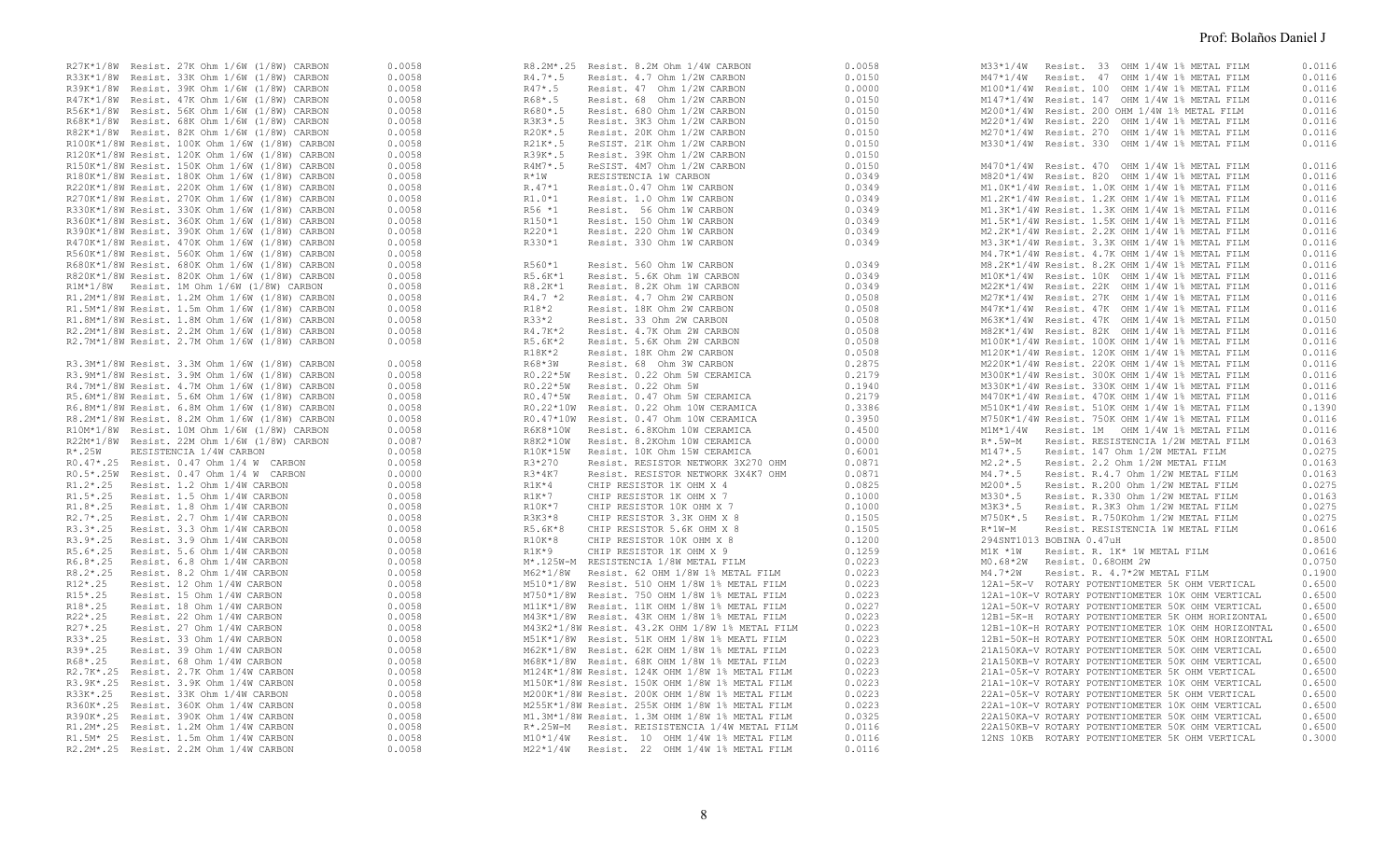|  |  |                                                                              | 0.2761 |
|--|--|------------------------------------------------------------------------------|--------|
|  |  |                                                                              | 0.3031 |
|  |  |                                                                              | 0.3031 |
|  |  |                                                                              | 0.2416 |
|  |  |                                                                              | 0.2416 |
|  |  |                                                                              | 0.2416 |
|  |  |                                                                              | 0.2416 |
|  |  |                                                                              | 0.2600 |
|  |  |                                                                              | 0.2600 |
|  |  |                                                                              | 0.2600 |
|  |  |                                                                              | 0.2600 |
|  |  |                                                                              | 0.2600 |
|  |  |                                                                              | 0.2600 |
|  |  |                                                                              | 0.2700 |
|  |  |                                                                              | 0.2700 |
|  |  |                                                                              | 0.2900 |
|  |  |                                                                              |        |
|  |  |                                                                              | 0.2900 |
|  |  |                                                                              | 0.2900 |
|  |  |                                                                              | 0.5176 |
|  |  |                                                                              | 0.5176 |
|  |  |                                                                              | 0.5176 |
|  |  |                                                                              | 0.5176 |
|  |  |                                                                              | 0.5176 |
|  |  |                                                                              | 0.5176 |
|  |  |                                                                              | 0.5176 |
|  |  |                                                                              | 0.5176 |
|  |  |                                                                              | 0.5625 |
|  |  |                                                                              | 0.5625 |
|  |  |                                                                              | 0.7764 |
|  |  | RUE E 135 POLY SWITCH 135<br>RUE E 160 POLY SWITCH 160<br>TISP2290 PROTECTOR | 1.3333 |
|  |  |                                                                              | 1.3889 |
|  |  |                                                                              | 2.0608 |
|  |  | SRYH230L DESCARGADOR GASEOSO CERAMICO 230V 10KA                              | 1.0069 |
|  |  | SR3YP230HE DESCARGADOR GASEOSO CERAMICO 230VX2 10KA 2.0257                   |        |
|  |  | DESCARGADOR GASEOSO CERAMICO 230V 5KA                                        | 1.3071 |
|  |  |                                                                              |        |
|  |  | DESCARGADOR GASEOSO CERAMICO 250V 5KA                                        | 1.3071 |
|  |  | DESCARGADOR GASEOSO CERAMICO 300V 5KA                                        | 1.3071 |
|  |  | DESCARGADOR GASEOSO CERAMICO 90V 2.5KA                                       | 0.7319 |
|  |  |                                                                              | 0.7319 |
|  |  | DESCARGADOR GASEOSO CERAMICO 120V 2.5KA                                      |        |
|  |  | DESCARGADOR GASEOSO CERAMICO 175V 2.5KA                                      | 0.7319 |
|  |  | DESCARGADOR GASEOSO CERAMICO 230V 2.5KA                                      | 0.7319 |
|  |  | DESCARGADOR GASEOSO CERAMICO 300V 2.5KA                                      | 0.7319 |
|  |  | DESCARGADOR GASEOSO CERAMICO 400V 2.5KA                                      | 0.7319 |
|  |  | DESCARGADOR GASEOSO CERAMICO 500V 2.5KA                                      | 0.7319 |
|  |  | DESCARGADOR GASEOSO CERAMICO 600V 2.5KA                                      | 0.7319 |
|  |  | 0 1206 SMD 0 OHM 1/8W +-5% 1206 T/R                                          | 0.0080 |
|  |  |                                                                              | 0.0067 |
|  |  |                                                                              | 0.0080 |
|  |  |                                                                              | 0.0067 |
|  |  |                                                                              | 0.0080 |
|  |  |                                                                              | 0.0067 |
|  |  |                                                                              | 0.0080 |
|  |  |                                                                              | 0.0067 |
|  |  |                                                                              | 0.0080 |
|  |  |                                                                              | 0.0067 |
|  |  |                                                                              | 0.0080 |
|  |  |                                                                              | 0.0067 |
|  |  |                                                                              | 0.0080 |
|  |  |                                                                              | 0.0067 |
|  |  |                                                                              | 0.0080 |
|  |  |                                                                              | 0.0067 |
|  |  |                                                                              | 0.0080 |
|  |  |                                                                              |        |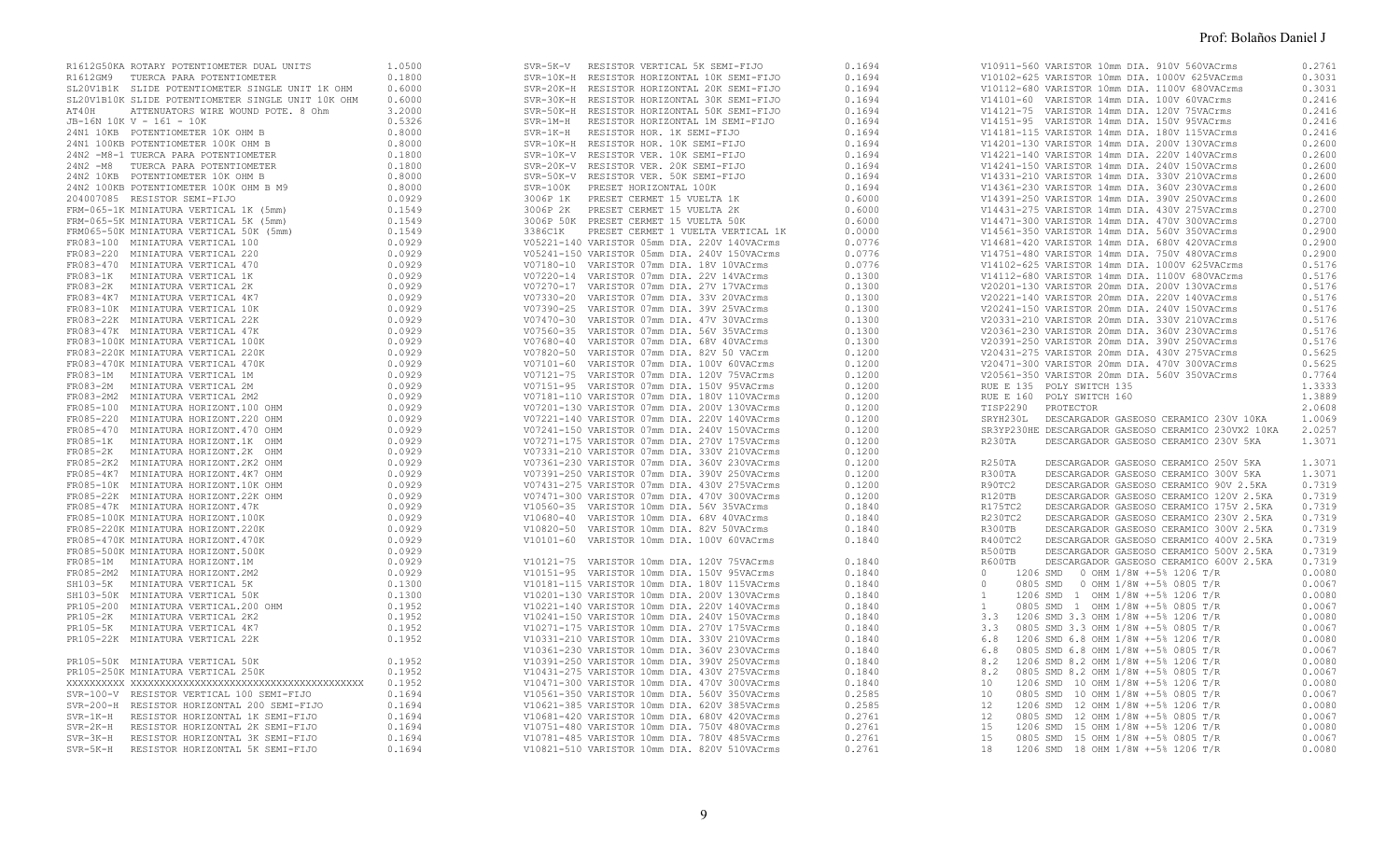| 0805 SMD 18 OHM 1/8W +-5% 0805 T/R<br>18   | 0.0067 | 0805 SMD 6K8 OHM 1/8W +-5% 0805 T/R<br>8K2 | 0.0067 | 1206 SMD 6M8 OHM 1/8W +-5% 1206 T/R<br>6M8 | 0.0080 |
|--------------------------------------------|--------|--------------------------------------------|--------|--------------------------------------------|--------|
| 27<br>1206 SMD 27 OHM 1/8W +-5% 1206 T/R   | 0.0080 | 10K<br>1206 SMD 10K OHM 1/8W +-5% 1206 T/R | 0.0080 | 6M8<br>0805 SMD 6M8 OHM 1/8W +-5% 0805 T/R | 0.0067 |
| 27<br>0805 SMD 27 OHM 1/8W +-5% 0805 T/R   | 0.0067 | 10K<br>0805 SMD 10K OHM 1/8W +-5% 0805 T/R | 0.0067 | 10M<br>1206 SMD 10M OHM 1/8W +-5% 1206 T/R | 0.0080 |
| 33<br>1206 SMD 33 OHM 1/8W +-5% 1206 T/R   | 0.0080 | 10K 1%0805 SMD 10K OHM 1/8W +-1% 0805 T/R  | 0.0120 | 0805 SMD 10M OHM 1/8W +-5% 0805 T/R<br>10M | 0.0067 |
| 33<br>0805 SMD 33 OHM 1/8W +-5% 0805 T/R   | 0.0067 | 12K<br>1206 SMD 12K OHM 1/8W +-5% 1206 T/R | 0.0080 | 22M 1206 SMD 22M OHM 1/8W +-5% 1206 T/R    | 0.0253 |
| 39<br>1206 SMD 39 OHM 1/8W +-5% 1206 T/R   | 0.0080 | 0805 SMD 12K OHM 1/8W +-5% 0805 T/R<br>12K | 0.0067 | 22M 0805 SMD 22M OHM 1/8W +-5% 0805 T/R    | 0.0253 |
| 39<br>0805 SMD 39 OHM 1/8W +-5% 0805 T/R   | 0.0067 | 1206 SMD 15K OHM 1/8W +-5% 1206 T/R<br>15K | 0.0080 | NP1*250 1uF * 250 V RADIAL NP              | 0.2000 |
| 47<br>1206 SMD 47 OHM 1/8W +-5% 1206 T/R   | 0.0080 | 0805 SMD 15K OHM 1/8W +-5% 0805 T/R<br>15K | 0.0067 | NP2.2*63 2.2uF * 6.3 V RADIAL NP           | 0.0967 |
| 47                                         | 0.0067 | 18K                                        | 0.0080 |                                            |        |
| 0805 SMD 47 OHM 1/8W +-5% 0805 T/R         |        | 1206 SMD 18K OHM 1/8W +-5% 1206 T/R        |        |                                            |        |
| 47 1% 0805 SMD 47 OHM 1/8W +-1% 0805 T/R   | 0.0120 | 18K<br>0805 SMD 18K OHM 1/8W +-5% 0805 T/R | 0.0067 | 4.7uF * 63 V RADIAL NP<br>NP4.7*63         | 0.0833 |
| 1206 SMD 82 OHM 1/8W +-5% 1206 T/R<br>82   | 0.0080 | 22K<br>1206 SMD 22K OHM 1/8W +-5% 1206 T/R | 0.0080 | NP10*63<br>10uF * 63 V RADIAL NP           | 0.1111 |
| 82<br>0805 SMD 82 OHM 1/8W +-5% 0805 T/R   | 0.0067 | 22K<br>0805 SMD 22K OHM 1/8W +-5% 0805 T/R | 0.0067 | NP22*63<br>22uF * 63 V RADIAL NP           | 0.1500 |
| 1206 SMD 100 OHM 1/8W +-5% 1206 T/R<br>100 | 0.0080 | 27K 1206 SMD 27K OHM 1/8W +-5% 1206 T/R    | 0.0080 | EL0.47*50 0.47uF * 50 V RADIAL             | 0.0289 |
| 0805 SMD 100 OHM 1/8W +-5% 0805 T/R<br>100 | 0.0067 | 0805 SMD 27K OHM 1/8W +-5% 0805 T/R<br>27K | 0.0067 | EL0.47*63 0.63uF * 63 V RADIAL             | 0.0322 |
| 1206 SMD 120 OHM 1/8W +-5% 1206 T/R<br>120 | 0.0080 | 33K<br>1206 SMD 33K OHM 1/8W +-5% 1206 T/R | 0.0080 | EL1*100   1 uF * 100 V RADIAL              | 0.0450 |
| 120<br>0805 SMD 120 OHM 1/8W +-5% 0805 T/R | 0.0067 | 33K<br>0805 SMD 33K OHM 1/8W +-5% 0805 T/R | 0.0067 | EL1*16/50V 1 uF * 16 V = 50V RADIAL        | 0.0289 |
| 150<br>1206 SMD 150 OHM 1/8W +-5% 1206 T/R | 0.0080 | 39K<br>1206 SMD 39K OHM 1/8W +-5% 1206 T/R | 0.0080 | $EL1*50$<br>1 uF * 50 V RADIAL             | 0.0289 |
| 150<br>0805 SMD 150 OHM 1/8W +-5% 0805 T/R | 0.0067 |                                            |        | EL1*50 CN 1 uF * 50 V RADIAL               | 0.0235 |
| 180<br>1206 SMD 180 OHM 1/8W +-5% 1206 T/R | 0.0080 | 0805 SMD 39K OHM 1/8W +-5% 0805 T/R<br>39K | 0.0067 | $EL1*63$<br>1 uF * 63 V RADIAL             | 0.0322 |
| 0805 SMD 180 OHM 1/8W +-5% 0805 T/R<br>180 | 0.0067 | 47K<br>1206 SMD 47K OHM 1/8W +-5% 1206 T/R | 0.0080 | EL2.2*100 2.2 uF * 100 V RADIAL            | 0.0360 |
| 1206 SMD 220 OHM 1/8W +-5% 1206 T/R<br>220 | 0.0080 | 0805 SMD 47K OHM 1/8W +-5% 0805 T/R<br>47K | 0.0067 | EL2.2*50 2.2 uF * 50 V RADIAL              | 0.0289 |
| 0805 SMD 220 OHM 1/8W +-5% 0805 T/R<br>220 | 0.0067 | 1206 SMD 56K OHM 1/8W +-5% 1206 T/R<br>56K | 0.0080 | $2.2$ uF $*$ 63 V RADIAL<br>EL2.2*63       | 0.0720 |
| 270<br>1206 SMD 270 OHM 1/8W +-5% 1206 T/R | 0.0080 | 56K<br>0805 SMD 56K OHM 1/8W +-5% 0805 T/R | 0.0067 | EL4.7*50<br>4.7 uF * 50 V RADIAL           | 0.0289 |
|                                            |        |                                            |        |                                            |        |
| 270<br>0805 SMD 270 OHM 1/8W +-5% 0805 T/R | 0.0067 | 1206 SMD 68K OHM 1/8W +-5% 1206 T/R<br>68K | 0.0080 | EL4.7*63 4.7 uF * 63 V RADIAL              | 0.0322 |
| 300<br>1206 SMD 300 OHM 1/8W +-5% 1206 T/R | 0.0080 | 68K<br>0805 SMD 68K OHM 1/8W +-5% 0805 T/R | 0.0067 | EL10*25<br>10 uF * 25 V RADIAL             | 0.0289 |
| 300<br>0805 SMD 300 OHM 1/8W +-5% 0805 T/R | 0.0067 | 1206 SMD 82K OHM 1/8W +-5% 1206 T/R<br>82K | 0.0080 | EL10*35<br>10 uF * 35 V RADIAL             | 0.0310 |
|                                            |        | 0805 SMD 82K OHM 1/8W +-5% 0805 T/R<br>82K | 0.0067 | EL10*50<br>10 uF * 50 V RADIAL             | 0.0310 |
| 1206 SMD 330 OHM 1/8W +-5% 1206 T/R<br>330 | 0.0080 | 100K 1206 SMD 100K OHM 1/8W +-5% 1206 T/R  | 0.0080 | EL10*50 CN 10 uF * 50 V RADIAL             | 0.0245 |
| 330<br>0805 SMD 330 OHM 1/8W +-5% 0805 T/R | 0.0067 | 100K 0805 SMD 100K OHM 1/8W +-5% 0805 T/R  | 0.0067 | EL22*10<br>22 uF * 10 V RADIAL             | 0.0289 |
| 390<br>1206 SMD 470 OHM 1/8W +-5% 1206 T/R | 0.0080 | 120K 1206 SMD 120K OHM 1/8W +-5% 1206 T/R  | 0.0080 | EL22*16<br>22 uF * 16 V RADIAL             | 0.0289 |
| 390<br>0805 SMD 470 OHM 1/8W +-5% 0805 T/R | 0.0067 | 120K 0805 SMD 120K OHM 1/8W +-5% 0805 T/R  | 0.0067 | EL22*160<br>22 uF * 160 V RADIAL           | 0.2352 |
| 470<br>1206 SMD 470 OHM 1/8W +-5% 1206 T/R | 0.0080 | 150K 1206 SMD 150K OHM 1/8W +-5% 1206 T/R  | 0.0080 | EL22*25<br>22 uF * 25 V RADIAL             | 0.0311 |
| 0805 SMD 470 OHM 1/8W +-5% 0805 T/R<br>470 | 0.0067 | 150K 0805 SMD 150K OHM 1/8W +-5% 0805 T/R  | 0.0067 | EL22*35<br>22 uF * 50 V RADIAL             | 0.0000 |
| 470 1%0805 SMD 470 OHM 1/8W +-1% 0805 T/R  | 0.0120 | 180K 1206 SMD 180K OHM 1/8W +-5% 1206 T/R  | 0.0080 | EL22*50<br>22 uF * 50 V RADIAL             | 0.0333 |
| 1206 SMD 560 OHM 1/8W +-5% 1206 T/R<br>560 | 0.0080 | 180K 0805 SMD 180K OHM 1/8W +-5% 0805 T/R  | 0.0067 | EL47*16<br>47 uF * 16 V RADIAL             | 0.0300 |
| 0805 SMD 560 OHM 1/8W +-5% 0805 T/R<br>560 | 0.0067 | 220K 1206 SMD 220K OHM 1/8W +-5% 1206 T/R  | 0.0080 | EL47*25<br>47 uF * 25 V RADIAL             | 0.0333 |
| 560 1%0805 SMD 560 OHM 1/8W +-1% 0805 T/R  | 0.0120 | 220K 0805 SMD 220K OHM 1/8W +-5% 0805 T/R  | 0.0067 | EL47*250 47 uF * 250 V RADIAL              | 0.7000 |
| 1206 SMD 680 OHM 1/8W +-5% 1206 T/R<br>680 | 0.0080 | 270K 1206 SMD 270K OHM 1/8W +-5% 1206 T/R  | 0.0080 | EL47*25CHN 47 uF * 25 V RADIAL             | 0.0333 |
|                                            |        |                                            |        |                                            |        |
| 0805 SMD 680 OHM 1/8W +-5% 0805 T/R<br>680 | 0.0067 | 270K 0805 SMD 270K OHM 1/8W +-5% 0805 T/R  | 0.0067 | EL47*35<br>47 uF * 35 V RADIAL             | 0.0500 |
| 1206 SMD 820 OHM 1/8W +-5% 1206 T/R<br>820 | 0.0080 | 300K 1206 SMD 300K OHM 1/8W +-5% 1206 T/R  | 0.0080 | 47 uF * 350 V RADIAL<br>EL47*350           | 0.8333 |
| 820<br>0805 SMD 820 OHM 1/8W +-5% 0805 T/R | 0.0067 | 300K 0805 SMD 300K OHM 1/8W +-5% 0805 T/R  | 0.0067 | EL47*50<br>47 uF * 50 V RADIAL             | 0.0567 |
| 1K<br>1206 SMD 1K OHM 1/8W +-5% 1206 T/R   | 0.0080 | 330K 1206 SMD 330K OHM 1/8W +-5% 1206 T/R  | 0.0080 | EL100*16   100 uF *   16 V RADIAL          | 0.0400 |
| 1K<br>0805 SMD 1K OHM 1/8W +-5% 0805 T/R   | 0.0067 | 330K 0805 SMD 330K OHM 1/8W +-5% 0805 T/R  | 0.0067 | EL100*200 100 uF * 200 V RADIAL            | 0.7667 |
| 1K2 1%0805 SMD 1K2 OHM 1/8W +-1% 0805 T/R  | 0.0120 | 390K 1206 SMD 390K OHM 1/8W +-5% 1206 T/R  | 0.0080 | EL100*25 100 uF * 25 V RADIAL              | 0.0467 |
| 1K5<br>1206 SMD 1K5 OHM 1/8W +-5% 1206 T/R | 0.0080 | 390K 0805 SMD 390K OHM 1/8W +-5% 0805 T/R  | 0.0067 | EL100*35<br>100 uF * 35 V RADIAL           | 0.0918 |
| 0805 SMD 1K5 OHM 1/8W +-5% 0805 T/R<br>1K5 | 0.0067 | 470K 1206 SMD 470K OHM 1/8W +-5% 1206 T/R  | 0.0080 | 100 uF * 50 V RADIAL<br>EL100*50           | 0.0778 |
| 1K5 1%0805 SMD 1K5 OHM 1/8W +-1% 0805 T/R  | 0.0120 | 470K 0805 SMD 470K OHM 1/8W +-5% 0805 T/R  | 0.0067 | EL100*63<br>100 uF * 63 V RADIAL           | 0.1450 |
| 1K8 1206 SMD 1K8 OHM 1/8W +-5% 1206 T/R    | 0.0080 | 510K 1206 SMD 510K OHM 1/8W +-5% 1206 T/R  | 0.0080 | EL220*16<br>220 uF * 16 V RADIAL           | 0.0522 |
| 1K8<br>0805 SMD 1K8 OHM 1/8W +-5% 0805 T/R | 0.0067 | 510K 0805 SMD 510K OHM 1/8W +-5% 0805 T/R  | 0.0067 | EL220*25<br>220 uF * 25 V RADIAL           | 0.0810 |
| 1K8 1%0805 SMD 1K8 OHM 1/8W +-1% 0805 T/R  | 0.0120 | 560K 1206 SMD 560K OHM 1/8W +-5% 1206 T/R  | 0.0080 | EL220*35<br>220 uF * 35 V RADIAL           | 0.1044 |
| 2K2<br>1206 SMD 2K2 OHM 1/8W +-5% 1206 T/R | 0.0080 | 560K 0805 SMD 560K OHM 1/8W +-5% 0805 T/R  | 0.0067 | EL220*50<br>220 uF * 50 V RADIAL           | 0.1800 |
| 0805 SMD 2K2 OHM 1/8W +-5% 0805 T/R<br>2K2 | 0.0067 | 750K 1206 SMD 750K OHM 1/8W +-5% 1206 T/R  | 0.0080 | 470 uF * 16 V RADIAL<br>EL470*16           | 0.0778 |
| 2K7<br>1206 SMD 2K7 OHM 1/8W +-5% 1206 T/R | 0.0080 | 750K 0805 SMD 750K OHM 1/8W +-5% 0805 T/R  | 0.0067 | 470 uF * 25 V RADIAL<br>EL470*25           | 0.1044 |
| 2K7                                        |        |                                            |        | EL470*35                                   | 0.1778 |
| 0805 SMD 2K7 OHM 1/8W +-5% 0805 T/R        | 0.0067 | 1206 SMD 1M OHM 1/8W +-5% 1206 T/R<br>1M   | 0.0080 | 470 uF * 35 V RADIAL                       |        |
| 3K3<br>1206 SMD 3K3 OHM 1/8W +-5% 1206 T/R | 0.0080 | 0805 SMD 1M OHM 1/8W +-5% 0805 T/R<br>1M   | 0.0067 | EL470*50 470 uF * 50 V RADIAL              | 0.2889 |
| 3K3<br>0805 SMD 3K3 OHM 1/8W +-5% 0805 T/R | 0.0067 | 1M5<br>1206 SMD 1M5 OHM 1/8W +-5% 1206 T/R | 0.0080 | EL1000*10 1000uF * 10 V RADIAL             | 0.1278 |
| 1206 SMD 4K7 OHM 1/8W +-5% 1206 T/R<br>4K7 | 0.0080 | 0805 SMD 1M5 OHM 1/8W +-5% 0805 T/R<br>1M5 | 0.0067 | EL1000*16 1000uF * 16 V RADIAL             | 0.1333 |
| 0805 SMD 4K7 OHM 1/8W +-5% 0805 T/R<br>4K7 | 0.0067 | 1206 SMD 1M8 OHM 1/8W +-5% 1206 T/R<br>1M8 | 0.0080 | EL1000*16C 1000uF * 16 V RADIAL            | 0.1435 |
| 1206 SMD 5K6 OHM 1/8W +-5% 1206 T/R<br>5K6 | 0.0080 | 1M8<br>0805 SMD 1M8 OHM 1/8W +-5% 0805 T/R | 0.0067 | EL1000*25 1000uF * 25 V RADIAL             | 0.2111 |
| 5K6<br>0805 SMD 5K6 OHM 1/8W +-5% 0805 T/R | 0.0067 | 2M2<br>1206 SMD 2M2 OHM 1/8W +-5% 1206 T/R | 0.0080 | EL1000*35 1000uF * 35 V RADIAL             | 0.3000 |
| 6K8<br>1206 SMD 6K8 OHM 1/8W +-5% 1206 T/R | 0.0080 | 2M2<br>0805 SMD 2M2 OHM 1/8W +-5% 0805 T/R | 0.0067 | EL1000*50 1000uF * 50 V RADIAL             | 0.4667 |
| 6K8<br>0805 SMD 6K8 OHM 1/8W +-5% 0805 T/R | 0.0067 | 4M7<br>1206 SMD 4M7 OHM 1/8W +-5% 1206 T/R | 0.0080 | EL2200*16 2200uF * 16 V RADIAL             | 0.2667 |
| 1206 SMD 6K8 OHM 1/8W +-5% 1206 T/R<br>8K2 | 0.0080 | 0805 SMD 4M7 OHM 1/8W +-5% 0805 T/R<br>4M7 | 0.0067 |                                            |        |
|                                            |        |                                            |        |                                            |        |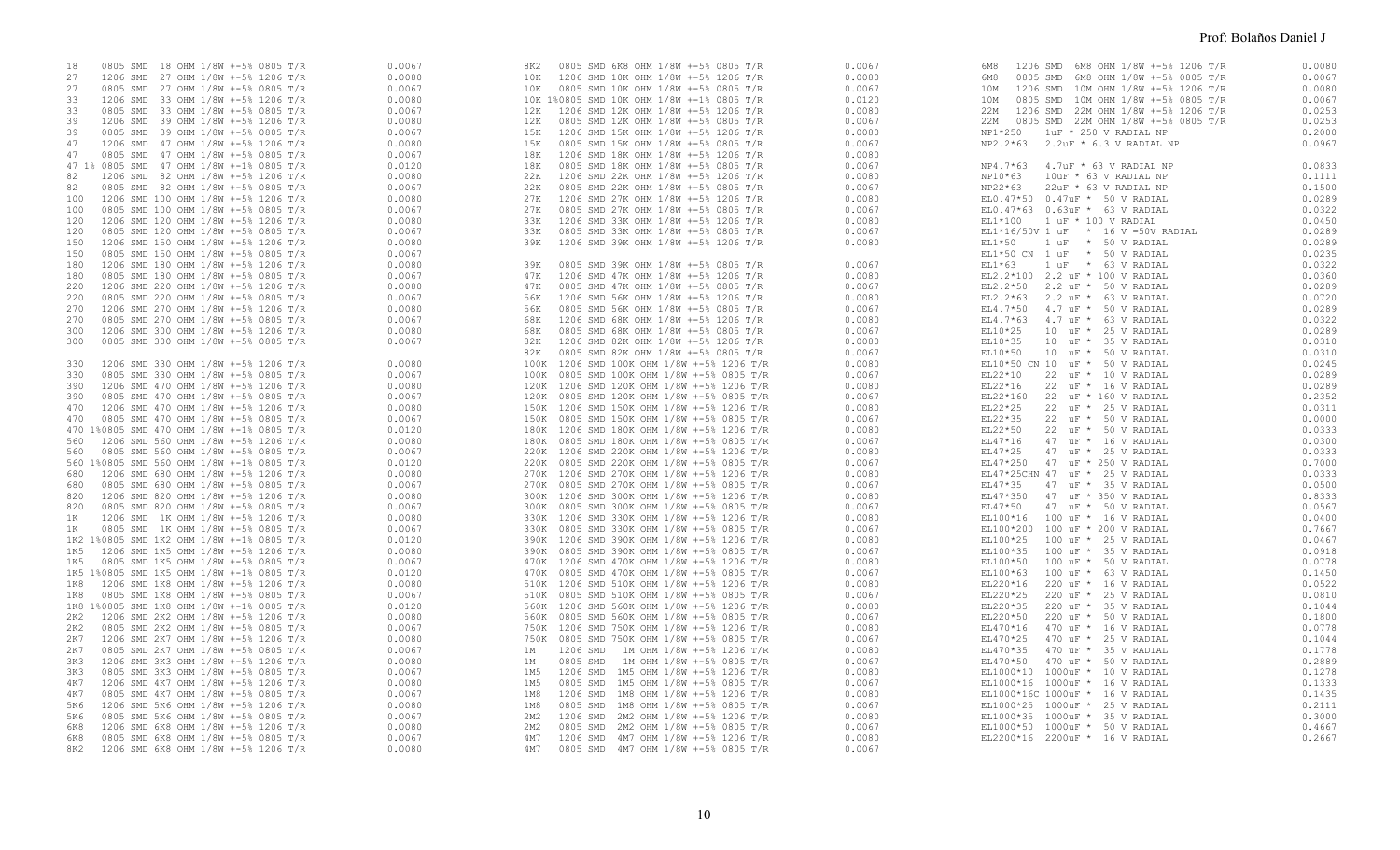|  | 100P*50 | CAP.CERAMICO 100pF*50V<br>1009 = 10 = LERANICO 1009 = 50<br>1009 = 100 = LERANICO 1009 = 50<br>1009 = 000 = CAR. CERANICO 1009 = 50<br>1009 = 000 = CAR. CERANICO 1009 = 50<br>1209 = 50<br>1209 = 50<br>CAR. CERANICO 1209 = 50<br>1209 = 100 = CAR. CERANICO 1209 = | 0.0126 |            | ML2.2nF-S CAP.MULTICAPA 2.2nF * 50V                                                                                                                                                                                                             | 0.0887 |
|--|---------|-----------------------------------------------------------------------------------------------------------------------------------------------------------------------------------------------------------------------------------------------------------------------|--------|------------|-------------------------------------------------------------------------------------------------------------------------------------------------------------------------------------------------------------------------------------------------|--------|
|  |         |                                                                                                                                                                                                                                                                       |        |            | ML4.7nF-S CAP.MULTICAPA 4.7nF $^+$ 50V<br>ML10nF-S CAP.MULTICAPA .01rF * 50V<br>ML22nF-S CAP.MULTICAPA .022uF * 50V<br>ML47nF-S CAP.MULTICAPA .047uF * 50V<br>ML.1uF-S CAP.MULTICAPA .1uF * 50V<br>ML.1uF-S CAP.MULTICAPA .1uF * 50V<br>ML.22uF | 0.0842 |
|  |         |                                                                                                                                                                                                                                                                       |        |            |                                                                                                                                                                                                                                                 | 0.0887 |
|  |         |                                                                                                                                                                                                                                                                       |        |            |                                                                                                                                                                                                                                                 | 0.0887 |
|  |         |                                                                                                                                                                                                                                                                       |        |            |                                                                                                                                                                                                                                                 |        |
|  |         |                                                                                                                                                                                                                                                                       |        |            |                                                                                                                                                                                                                                                 | 0.0887 |
|  |         |                                                                                                                                                                                                                                                                       |        |            |                                                                                                                                                                                                                                                 | 0.0581 |
|  |         |                                                                                                                                                                                                                                                                       |        |            |                                                                                                                                                                                                                                                 | 0.0000 |
|  |         |                                                                                                                                                                                                                                                                       |        |            |                                                                                                                                                                                                                                                 | 0.1772 |
|  |         |                                                                                                                                                                                                                                                                       |        |            |                                                                                                                                                                                                                                                 | 0.2324 |
|  |         |                                                                                                                                                                                                                                                                       |        |            | .001*630 .001uF * 630V PO/ METALIZADO RADIAL                                                                                                                                                                                                    | 0.1153 |
|  |         |                                                                                                                                                                                                                                                                       |        |            | .0068*250 .0068uF * 250V PO/ METALIZADO RADIAL                                                                                                                                                                                                  | 0.1153 |
|  |         |                                                                                                                                                                                                                                                                       |        |            | .0068*630 .0068uF * 630V PO/ METALIZADO RADIAL                                                                                                                                                                                                  | 0.1153 |
|  |         |                                                                                                                                                                                                                                                                       |        | $.01*400$  |                                                                                                                                                                                                                                                 | 0.1092 |
|  |         |                                                                                                                                                                                                                                                                       |        |            | .01uF * 400V PO/ METALIZADO RADIAL                                                                                                                                                                                                              |        |
|  |         |                                                                                                                                                                                                                                                                       |        | $.01*630$  | .01uF * 630V PO/ METALIZADO RADIAL                                                                                                                                                                                                              | 0.1092 |
|  |         |                                                                                                                                                                                                                                                                       |        | $.018*400$ | .018uF * 400V PO/ METALIZADO RADIAL                                                                                                                                                                                                             | 0.1731 |
|  |         |                                                                                                                                                                                                                                                                       |        | $.022*400$ | .022uF * 400V PO/ METALIZADO RADIAL                                                                                                                                                                                                             | 0.1140 |
|  |         |                                                                                                                                                                                                                                                                       |        | $.022*630$ | .022uF * 630V PO/ METALIZADO RADIAL                                                                                                                                                                                                             | 0.1159 |
|  |         |                                                                                                                                                                                                                                                                       |        | $.033*250$ | .033uF * 250V PO/ METALIZADO RADIAL                                                                                                                                                                                                             | 0.1104 |
|  |         |                                                                                                                                                                                                                                                                       |        | $.033*400$ | .033uF * 400V PO/ METALIZADO RADIAL                                                                                                                                                                                                             | 0.1159 |
|  |         |                                                                                                                                                                                                                                                                       |        | $.033*630$ | .033uF * 630V PO/ METALIZADO RADIAL                                                                                                                                                                                                             | 0.1159 |
|  |         |                                                                                                                                                                                                                                                                       |        | $.047*250$ | .047uF * 250V PO/ METALIZADO RADIAL                                                                                                                                                                                                             | 0.1159 |
|  |         |                                                                                                                                                                                                                                                                       |        | $.047*400$ | .047uF * 400V PO/ METALIZADO RADIAL                                                                                                                                                                                                             | 0.1281 |
|  |         |                                                                                                                                                                                                                                                                       |        |            |                                                                                                                                                                                                                                                 |        |
|  |         |                                                                                                                                                                                                                                                                       |        | $.10*250$  | .10uF * 250V PO/ METALIZADO RADIAL                                                                                                                                                                                                              | 0.1177 |
|  |         |                                                                                                                                                                                                                                                                       |        | $.10*400$  | .10uF * 400V PO/ METALIZADO RADIAL                                                                                                                                                                                                              | 0.1373 |
|  |         |                                                                                                                                                                                                                                                                       |        | $.10*630$  | .10uF * 630V PO/ METALIZADO RADIAL                                                                                                                                                                                                              | 0.1975 |
|  |         |                                                                                                                                                                                                                                                                       |        | $.18*400$  | .18uF * 400V PO/ METALIZADO RADIAL                                                                                                                                                                                                              | 0.1830 |
|  |         |                                                                                                                                                                                                                                                                       |        | $.22*100$  | .22uF * 100V PO/ METALIZADO RADIAL                                                                                                                                                                                                              | 0.2900 |
|  |         |                                                                                                                                                                                                                                                                       |        | $.22*250$  | .22uF * 250V PO/ METALIZADO RADIAL                                                                                                                                                                                                              | 0.1278 |
|  |         |                                                                                                                                                                                                                                                                       |        | $.22*400$  | .22uF * 400V PO/ METALIZADO RADIAL                                                                                                                                                                                                              | 0.1830 |
|  |         |                                                                                                                                                                                                                                                                       |        | $.22*630$  | .22uF * 630V PO/ METALIZADO RADIAL                                                                                                                                                                                                              | 0.3178 |
|  |         |                                                                                                                                                                                                                                                                       |        | $.33*250$  | .33uF * 250V PO/ METALIZADO RADIAL                                                                                                                                                                                                              | 0.1556 |
|  |         |                                                                                                                                                                                                                                                                       |        |            |                                                                                                                                                                                                                                                 |        |
|  |         |                                                                                                                                                                                                                                                                       |        | $.47*250$  | .47uF * 250V PO/ METALIZADO RADIAL                                                                                                                                                                                                              | 0.1950 |
|  |         |                                                                                                                                                                                                                                                                       |        | $.47*400$  | .47uF * 400V PO/ METALIZADO RADIAL                                                                                                                                                                                                              | 0.3111 |
|  |         |                                                                                                                                                                                                                                                                       |        | $.47*630$  | .47uF * 630V PO/ METALIZADO RADIAL                                                                                                                                                                                                              | 0.5063 |
|  |         |                                                                                                                                                                                                                                                                       |        | $1.0*250$  | 1.0uF * 250V PO/ METALIZADO RADIAL                                                                                                                                                                                                              | 0.2281 |
|  |         |                                                                                                                                                                                                                                                                       |        |            |                                                                                                                                                                                                                                                 |        |
|  |         |                                                                                                                                                                                                                                                                       |        | $1.0*400$  | 1.0uF * 400V PO/ METALIZADO RADIAL                                                                                                                                                                                                              | 0.4550 |
|  |         |                                                                                                                                                                                                                                                                       |        | $1.0*630$  | 1.0uF * 630V PO/ METALIZADO RADIAL                                                                                                                                                                                                              | 0.8684 |
|  |         |                                                                                                                                                                                                                                                                       |        | $2.2*250$  | 2.2uF * 250V PO/ METALIZADO RADIAL                                                                                                                                                                                                              | 0.4765 |
|  |         |                                                                                                                                                                                                                                                                       |        | $2.2*400$  | 2.2uF * 400V PO/ METALIZADO RADIAL                                                                                                                                                                                                              | 0.9625 |
|  |         |                                                                                                                                                                                                                                                                       |        |            |                                                                                                                                                                                                                                                 | 0.3834 |
|  |         |                                                                                                                                                                                                                                                                       |        |            |                                                                                                                                                                                                                                                 | 0.6719 |
|  |         |                                                                                                                                                                                                                                                                       |        |            |                                                                                                                                                                                                                                                 |        |
|  |         |                                                                                                                                                                                                                                                                       |        |            |                                                                                                                                                                                                                                                 | 0.8471 |
|  |         |                                                                                                                                                                                                                                                                       |        |            |                                                                                                                                                                                                                                                 | 0.0000 |
|  |         |                                                                                                                                                                                                                                                                       |        |            |                                                                                                                                                                                                                                                 | 0.3002 |
|  |         |                                                                                                                                                                                                                                                                       |        |            |                                                                                                                                                                                                                                                 | 0.2421 |
|  |         |                                                                                                                                                                                                                                                                       |        |            |                                                                                                                                                                                                                                                 | 0.3002 |
|  |         |                                                                                                                                                                                                                                                                       |        |            |                                                                                                                                                                                                                                                 | 0.2033 |
|  |         |                                                                                                                                                                                                                                                                       |        |            |                                                                                                                                                                                                                                                 | 0.3294 |
|  |         |                                                                                                                                                                                                                                                                       |        |            |                                                                                                                                                                                                                                                 | 0.2800 |
|  |         |                                                                                                                                                                                                                                                                       |        |            |                                                                                                                                                                                                                                                 | 0.2800 |
|  |         |                                                                                                                                                                                                                                                                       |        |            |                                                                                                                                                                                                                                                 |        |
|  |         |                                                                                                                                                                                                                                                                       |        |            |                                                                                                                                                                                                                                                 | 0.2800 |
|  |         |                                                                                                                                                                                                                                                                       |        |            |                                                                                                                                                                                                                                                 | 0.2800 |
|  |         |                                                                                                                                                                                                                                                                       |        |            |                                                                                                                                                                                                                                                 | 0.2800 |
|  |         |                                                                                                                                                                                                                                                                       |        |            |                                                                                                                                                                                                                                                 | 0.2800 |
|  |         |                                                                                                                                                                                                                                                                       |        |            |                                                                                                                                                                                                                                                 | 0.2800 |
|  |         | ML15pF-S CAP. MULTICAPA 15pF * 50V (SHORT SIZE)                                                                                                                                                                                                                       | 0.0850 |            |                                                                                                                                                                                                                                                 | 0.2800 |
|  |         | ML33pF-S CAP. MULTICAPA 33pF * 50V                                                                                                                                                                                                                                    |        |            |                                                                                                                                                                                                                                                 | 0.2800 |
|  |         | ML47PF-S CAP.MULTICAPA 47pF * 50V                                                                                                                                                                                                                                     |        |            |                                                                                                                                                                                                                                                 | 0.2800 |
|  |         | ML330pF-S CAP.MULTICAPA 330pF * 50V                                                                                                                                                                                                                                   |        |            |                                                                                                                                                                                                                                                 | 0.2938 |
|  |         | ML390pF-S CAP.MULTICAPA 390pF * 50V                                                                                                                                                                                                                                   |        |            | TZBX4N100 TRIMMER CAPACITOR -TIPO SMD                                                                                                                                                                                                           | 0.8326 |
|  |         |                                                                                                                                                                                                                                                                       |        |            | TM10PF SMD TRIMMER 10PF SMD                                                                                                                                                                                                                     | 0.4200 |
|  |         | ML470pF-S CAP.MULTICAPA 470pF * 50V                                                                                                                                                                                                                                   |        |            |                                                                                                                                                                                                                                                 |        |
|  | ML1nF-S | CAP.MULTICAPA 1nF * 50V                                                                                                                                                                                                                                               | 0.0887 |            | TM20PF SMD TRIMMER 20PF SMD                                                                                                                                                                                                                     | 0.4200 |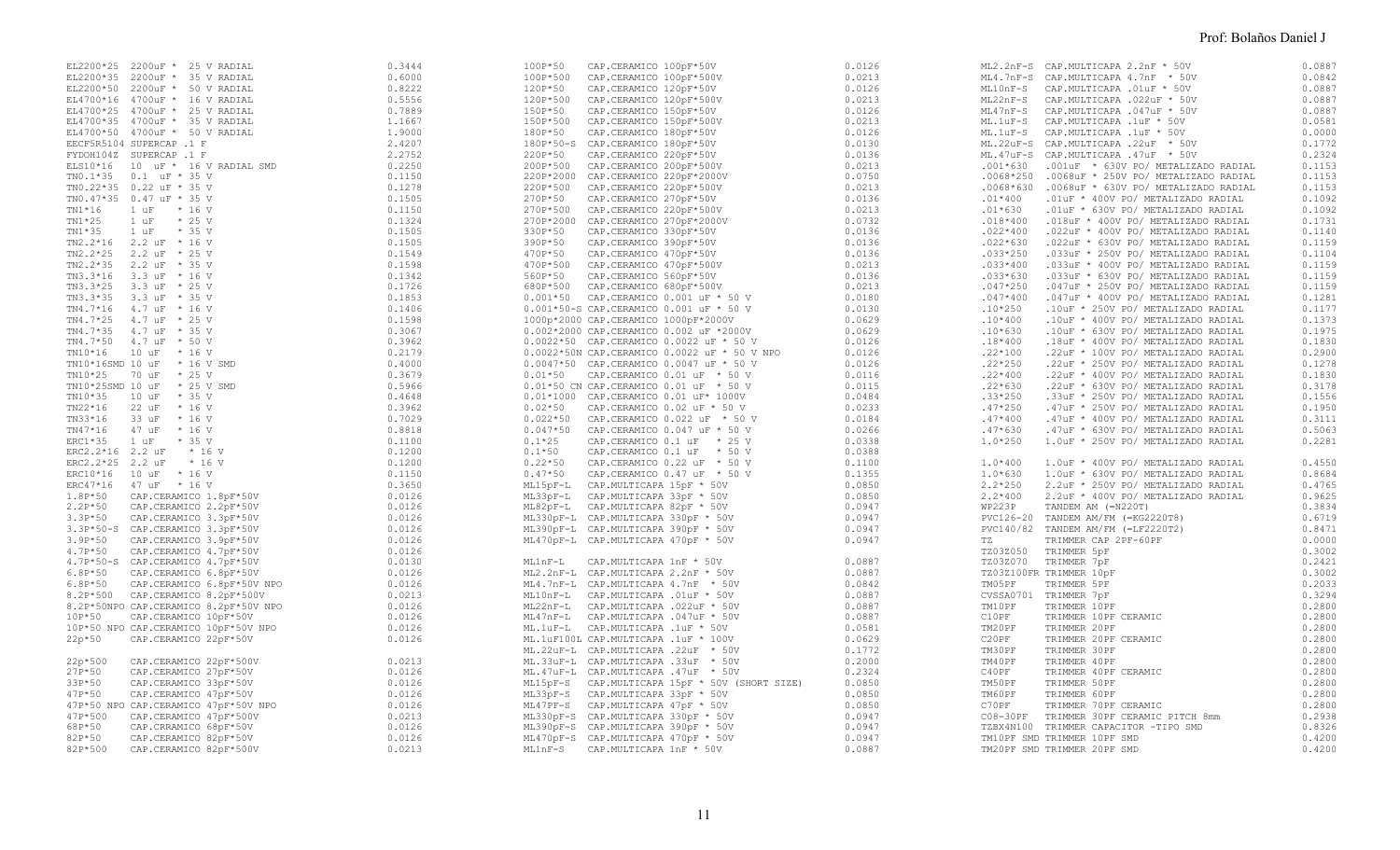| PL33P<br>PL47pF<br>PL82pF<br>PL330P<br>PL1NF<br>PL10NF | CAP. PLATE 33PF -NPO 100V<br>CAP. PLATE 47pF NPO<br>CAP. PLATE 47pF NPO<br>CAP. PLATE 330PF -10% 100V<br>CAP. PLATE 10NF -20+80% 63V<br>CAP. PLATE 10NF -20+80% 63V<br>$.22*100$ $.22uF * 100V$ MPP RADIAL<br>$R*1/8W$ RESISTENCIA 1/6W (1/8W) CARBON<br>ES.22uF*50 ELECTRO. MINI 0.22uF*50V<br>ES.22<br>uF*50 ELECTRO. MINI 0.22<br>uF*50V ES1.0*10 ELECTRO. MINI 1.0 uF*16V ES1.0*50 ELECTRO. MINI 1.0 uF*50V ES1.0*50 ELECTRO. MINI 1.0 uF*50V ES2.2*50 ELECTRO. MINI 2.2 uF*50V ES3.3*50 ELECTRO. MINI 3.3 uF*50V ES3.3<br>PO 1n*63 1nF*63V POLIESTER MAFICO<br>PO4.7n*63 4.7nF*63V POLIESTER MAFICO                                                                                                                                                                                                                                                                                                                                                                                                                                                                                                                                                                                                                                                                                                                                                                                                                                             | 0.0820<br>0.0820<br>0.1016<br>0.0840<br>0.0667<br>0.0880<br>0.2600<br>0.0058<br>0.0407<br>0.0366<br>0.0366<br>0.0366<br>0.0366<br>0.0366<br>0.0426<br>0.0426<br>0.0433<br>0.0433<br>0.0518<br>0.0800<br>0.0697<br>0.0543<br>0.0000<br>0.0000                                                                                                               |
|--------------------------------------------------------|------------------------------------------------------------------------------------------------------------------------------------------------------------------------------------------------------------------------------------------------------------------------------------------------------------------------------------------------------------------------------------------------------------------------------------------------------------------------------------------------------------------------------------------------------------------------------------------------------------------------------------------------------------------------------------------------------------------------------------------------------------------------------------------------------------------------------------------------------------------------------------------------------------------------------------------------------------------------------------------------------------------------------------------------------------------------------------------------------------------------------------------------------------------------------------------------------------------------------------------------------------------------------------------------------------------------------------------------------------------------------------------------------------------------------------------------------|------------------------------------------------------------------------------------------------------------------------------------------------------------------------------------------------------------------------------------------------------------------------------------------------------------------------------------------------------------|
| 1n<br>1206<br>1n<br>1n                                 | PO 10n*63 10nF*63V POLIESTER MAFICO<br>PO 15n*63 15nF*63V POLIESTER MAFICO<br>PO100n*63 100nF*63V POLIESTER MAFICO<br>2P2 0805 N 2P2*50V CERAMICO SMD +/-0.25PF 0805<br>2P7 0805 N 2P7*50V CERAMICO SMD +/-0.25PF 0805<br>3P3 0805 N 3P3*50V CERAMICO SMD 0805<br>3P9 0805 N 3P9*50V CERAMICO SMD 0805<br>4P7 0805 N 4P7*50V CERAMICO SMD 0805<br>5P6 0805 N 5P6*50V CERAMICO SMD 0805<br>6P8 0805 N 6P8*50V CERAMICO SMD 0805<br>10P 0805 N 10PF*50V CERAMICO SMD 0805<br>12P 0805 N 12PF*50V CERAMICO SMD 0805<br>15P 0805 N 15PF*50V CERAMICO SMD 0805<br>18P 0805 N 18PF*50V CERAMICO SMD 0805<br>22P 0805 N 22PF*50V CERAMICO SMD 0805<br>27P 0805 N 27PF*50V CERAMICO SMD 0805<br>33P 0805 N 33PF*50V CERAMICO SMD 0805<br>39P 0805 N 39PF*50V CERAMICO SMD 0805<br>47P 0805 N 47PF*50V CERAMICO SMD 0805<br>56P 0805 N 56PF*50V CERAMICO SMD 0805<br>68P 0805 N 68PF*16V CERAMICO SMD 0805<br>100P 1206 100pF*50V CERAMICO SMD 1206<br>100P 0805N N00pF*50V CERAMICO SMD 0805<br>150P 0805N N50pF*50V CERAMICO SMD 0805<br>180P 0805N 180 PF *50V CERAMICO SMD 0805<br>330P*50SMD 330pF*50V CERAMICO SMD 0805<br>390P 0805N 390 PF *50V CERAMICO SMD 0805<br>390P 0805X 390 PF *50V CERAMICO SMD X7R<br>470P 0805 470 PF *50V CERAMICO SMD 5% 0805<br>470P 0805X 470 PF *50V CERAMICO SMD X7R<br>560P 0805 560 PF *50V CERAMICO SMD 0805<br>1 nF*50V CERAMICO SMD 1206<br>0805 1 nF*50V CERAMICO SMD 0805<br>0805 X 1 nF*50V CERAMICO SMD X7R | 0.0000<br>0.0000<br>0.0000<br>0.0267<br>0.0267<br>0.0267<br>0.0267<br>0.0267<br>0.0267<br>0.0267<br>0.0267<br>0.0267<br>0.0267<br>0.0267<br>0.0267<br>0.0267<br>0.0267<br>0.0267<br>0.0267<br>0.0267<br>0.0267<br>0.0267<br>0.0267<br>0.0267<br>0.0267<br>0.0293<br>0.0267<br>0.0293<br>0.0293<br>0.0293<br>0.0293<br>0.0293<br>0.0293<br>0.0293<br>0.0293 |

| 10n 0805<br>56n 0805<br>.1u 1206 | 2n2 0805 X 2.2 nF *50V CERAMICO SMD 0805<br>3n3 0805 3.3nF*50V CERAMICO SMD 0805<br>4n7 0805 4.7 nF *50V CAP. SMD 0805<br>4n7 0805 X 4.7 nF *50V CAP. SMD X7R<br>10n 1206  10nF*50V CAPACITOR SMD 1206<br>10nF*50V CAPACITOR SMD 0805<br>10n 0805 X 10nF*50V CAPACITOR SMD X7R<br>10n 0805 Y 10nF*50V CAPACITOR SMD Y5V<br>22n 0805 22nF*50V CERAMICO SMD 0805<br>22n 0805 Y 22nF*50V CERAMICO SMD Y5V<br>47n 0805 47nF*50V CAPACITOR SMD 0805<br>47n 0805 Y 47nF*50V CAPACITOR SMD Y5V<br>56nF*50V CAPACITOR SMD 0805<br>0.1uF*50V CAPACITOR SMD 1206<br>.1u 0805  0.1uF*50V CAPACITOR SMD 0805<br>.1u 0805 Y 0.1uF*50V CAPACITOR SMD Y5V<br>.47u 1206 0.47uF*16V CAPACITOR SMD 1206 20% | 0.0000<br>0.0293<br>0.0293<br>0.0293<br>0.0293<br>0.0293<br>0.0293<br>0.0293<br>0.0293<br>0.0293<br>0.0293<br>0.0293<br>0.0293<br>0.0293<br>0.0293<br>0.0293<br>0.1600 |
|----------------------------------|-------------------------------------------------------------------------------------------------------------------------------------------------------------------------------------------------------------------------------------------------------------------------------------------------------------------------------------------------------------------------------------------------------------------------------------------------------------------------------------------------------------------------------------------------------------------------------------------------------------------------------------------------------------------------------------------|------------------------------------------------------------------------------------------------------------------------------------------------------------------------|
|                                  | .47u 0805 0.47uF*16V CAPACITOR SMD 0805 +80%/-20%                                                                                                                                                                                                                                                                                                                                                                                                                                                                                                                                                                                                                                         | 0.1067                                                                                                                                                                 |
|                                  | .47u 1206  0.47uF*16V CAPACITOR SMD Y5V 1206                                                                                                                                                                                                                                                                                                                                                                                                                                                                                                                                                                                                                                              | 0.1067<br>0.0281                                                                                                                                                       |
|                                  |                                                                                                                                                                                                                                                                                                                                                                                                                                                                                                                                                                                                                                                                                           | 0.0281                                                                                                                                                                 |
|                                  |                                                                                                                                                                                                                                                                                                                                                                                                                                                                                                                                                                                                                                                                                           | 0.0281                                                                                                                                                                 |
| PO0.0015                         | 0.0015uF*100V POLIESTER-RADIAL                                                                                                                                                                                                                                                                                                                                                                                                                                                                                                                                                                                                                                                            | 0.0287                                                                                                                                                                 |
|                                  |                                                                                                                                                                                                                                                                                                                                                                                                                                                                                                                                                                                                                                                                                           | 0.0281                                                                                                                                                                 |
|                                  |                                                                                                                                                                                                                                                                                                                                                                                                                                                                                                                                                                                                                                                                                           | 0.0281                                                                                                                                                                 |
|                                  |                                                                                                                                                                                                                                                                                                                                                                                                                                                                                                                                                                                                                                                                                           | 0.0287                                                                                                                                                                 |
|                                  |                                                                                                                                                                                                                                                                                                                                                                                                                                                                                                                                                                                                                                                                                           | 0.0287                                                                                                                                                                 |
|                                  |                                                                                                                                                                                                                                                                                                                                                                                                                                                                                                                                                                                                                                                                                           | 0.0281                                                                                                                                                                 |
|                                  | PO0.0047 J 0.0047uF*100V POLIESTER-RADIAL                                                                                                                                                                                                                                                                                                                                                                                                                                                                                                                                                                                                                                                 | 0.0298<br>0.0280                                                                                                                                                       |
|                                  | PO0.0056  0.0056uF*100V POLIESTER-RADIAL                                                                                                                                                                                                                                                                                                                                                                                                                                                                                                                                                                                                                                                  | 0.0298                                                                                                                                                                 |
| PO0.0068                         | 0.0068uF*100V POLIESTER-RADIAL                                                                                                                                                                                                                                                                                                                                                                                                                                                                                                                                                                                                                                                            | 0.0292                                                                                                                                                                 |
| PO0.0082                         | 0.0082uF*100V POLIESTER-RADIAL                                                                                                                                                                                                                                                                                                                                                                                                                                                                                                                                                                                                                                                            | 0.0292                                                                                                                                                                 |
| PO0.010                          | 0.01uF*100V POLIESTER-RADIAL                                                                                                                                                                                                                                                                                                                                                                                                                                                                                                                                                                                                                                                              | 0.0324                                                                                                                                                                 |
|                                  | PO0.010 J 0.01uF*100V POLIESTER-RADIAL                                                                                                                                                                                                                                                                                                                                                                                                                                                                                                                                                                                                                                                    | 0.0318                                                                                                                                                                 |
|                                  | PO0.010 K 0.01uF*100V POLIESTER-RADIAL                                                                                                                                                                                                                                                                                                                                                                                                                                                                                                                                                                                                                                                    | 0.0318                                                                                                                                                                 |
| PO0.012                          | 0.012uF*100V POLIESTER-RADIAL                                                                                                                                                                                                                                                                                                                                                                                                                                                                                                                                                                                                                                                             | 0.0324                                                                                                                                                                 |
| PO0.015                          | 0.015uF*100V POLIESTER-RADIAL                                                                                                                                                                                                                                                                                                                                                                                                                                                                                                                                                                                                                                                             | 0.0366                                                                                                                                                                 |
|                                  | PO0.015 J 0.015uF*100V POLIESTER-RADIAL<br>PO0.018 0.018uF*100V POLIESTER-RADIAL                                                                                                                                                                                                                                                                                                                                                                                                                                                                                                                                                                                                          | 0.0366                                                                                                                                                                 |
| PO0.018<br>PO0.022               | 0.022uF*100V POLIESTER-RADIAL                                                                                                                                                                                                                                                                                                                                                                                                                                                                                                                                                                                                                                                             | 0.0369<br>0.0379                                                                                                                                                       |
|                                  | PO0.022 J 0.022uF*100V POLIESTER-RADIAL                                                                                                                                                                                                                                                                                                                                                                                                                                                                                                                                                                                                                                                   | 0.0380                                                                                                                                                                 |
| PO0.027                          | 0.027uF*100V POLIESTER-RADIAL                                                                                                                                                                                                                                                                                                                                                                                                                                                                                                                                                                                                                                                             | 0.0387                                                                                                                                                                 |
| PO0.033                          | 0.033uF*100V POLIESTER-RADIAL                                                                                                                                                                                                                                                                                                                                                                                                                                                                                                                                                                                                                                                             | 0.0440                                                                                                                                                                 |
|                                  | PO0.033 J 0.033uF*100V POLIESTER-RADIAL                                                                                                                                                                                                                                                                                                                                                                                                                                                                                                                                                                                                                                                   | 0.0390                                                                                                                                                                 |
| PO0.039                          | 0.039uF*100V POLIESTER-RADIAL                                                                                                                                                                                                                                                                                                                                                                                                                                                                                                                                                                                                                                                             | 0.0440                                                                                                                                                                 |
| PO0.047                          | 0.047uF*100V POLIESTER-RADIAL                                                                                                                                                                                                                                                                                                                                                                                                                                                                                                                                                                                                                                                             | 0.0512                                                                                                                                                                 |
| PO0.056                          | 0.056uF*100V POLIESTER-RADIAL                                                                                                                                                                                                                                                                                                                                                                                                                                                                                                                                                                                                                                                             | 0.0553                                                                                                                                                                 |
| PO0.068                          | 0.068uF*100V POLIESTER-RADIAL                                                                                                                                                                                                                                                                                                                                                                                                                                                                                                                                                                                                                                                             | 0.0589                                                                                                                                                                 |
| PO0.082<br>PO.1uF                | 0.082uF*100V POLIESTER-RADIAL<br>0.1uF*100V POLIESTER-RADIAL                                                                                                                                                                                                                                                                                                                                                                                                                                                                                                                                                                                                                              | 0.0629<br>0.0780                                                                                                                                                       |
| PO.1uF J                         | $0.1$ u $F*100V$<br>POLIESTER-RADIAL                                                                                                                                                                                                                                                                                                                                                                                                                                                                                                                                                                                                                                                      | 0.0780                                                                                                                                                                 |
| PO.1uF X                         | 0.1uF*100V POLIESTER-RADIAL                                                                                                                                                                                                                                                                                                                                                                                                                                                                                                                                                                                                                                                               | 0.0000                                                                                                                                                                 |
| PO0.22uF                         | 0.22uF*100V POLIESTER-RADIAL                                                                                                                                                                                                                                                                                                                                                                                                                                                                                                                                                                                                                                                              | 0.1038                                                                                                                                                                 |
|                                  | PO.22uF J 0.22uF*100V POLIESTER-RADIAL                                                                                                                                                                                                                                                                                                                                                                                                                                                                                                                                                                                                                                                    | 0.1038                                                                                                                                                                 |
| PO0.47uF                         | 0.47uF*100V POLIESTER-RADIAL                                                                                                                                                                                                                                                                                                                                                                                                                                                                                                                                                                                                                                                              | 0.1928                                                                                                                                                                 |
| MH03B                            | PORTA LED 3mm                                                                                                                                                                                                                                                                                                                                                                                                                                                                                                                                                                                                                                                                             | 0.0566                                                                                                                                                                 |
| ELK040                           | ZOCALO P/C.I. 2 * 20                                                                                                                                                                                                                                                                                                                                                                                                                                                                                                                                                                                                                                                                      | 30.0000                                                                                                                                                                |
| MH05B                            | PORTA LED 5mm                                                                                                                                                                                                                                                                                                                                                                                                                                                                                                                                                                                                                                                                             | 0.0626                                                                                                                                                                 |
| МН-06ТА                          | ZOCALO P/C.I. $2 * 3$                                                                                                                                                                                                                                                                                                                                                                                                                                                                                                                                                                                                                                                                     | 0.0220<br>0.0264                                                                                                                                                       |
| MH-08TA<br>$MH-14TA$             | ZOCALO P/C.I. 2 * 4<br>ZOCALO P/C.I. 2 * 7                                                                                                                                                                                                                                                                                                                                                                                                                                                                                                                                                                                                                                                | 0.0402                                                                                                                                                                 |
|                                  |                                                                                                                                                                                                                                                                                                                                                                                                                                                                                                                                                                                                                                                                                           |                                                                                                                                                                        |
|                                  |                                                                                                                                                                                                                                                                                                                                                                                                                                                                                                                                                                                                                                                                                           |                                                                                                                                                                        |

| MH-16TA                       | ZOCALO P/C.I. 2 * 8<br>1014<br>MH-18TA 20CALO P/C.I.2 * 9<br>MH-20TA 20CALO P/C.I.2 * 10<br>MH-24TA 20CALO P/C.I.2 * 12<br>MH-28TA 20CALO P/C.I.2 * 14<br>MH-32TA 20CALO P/C.I.2 * 16<br>MH-40TA 20CALO P/C.I.2 * 16<br>MH-40TA 20CALO P/C.I.2 * 20                                                                                                                                                                                                                                                                                                                                                                                                                                                                                                                                                                                                                                                                                                                                                                                                                                                                                                                                                                                                                                                                                                                                                                                                                                                                                                                                                                                                                                                                                                                                                                                                                                               | 0.0466<br>0.0524<br>0.0583<br>0.0697<br>0.0816<br>0.0930<br>0.1123<br>0.1181                                                                                                                                                                                                                                                   |
|-------------------------------|---------------------------------------------------------------------------------------------------------------------------------------------------------------------------------------------------------------------------------------------------------------------------------------------------------------------------------------------------------------------------------------------------------------------------------------------------------------------------------------------------------------------------------------------------------------------------------------------------------------------------------------------------------------------------------------------------------------------------------------------------------------------------------------------------------------------------------------------------------------------------------------------------------------------------------------------------------------------------------------------------------------------------------------------------------------------------------------------------------------------------------------------------------------------------------------------------------------------------------------------------------------------------------------------------------------------------------------------------------------------------------------------------------------------------------------------------------------------------------------------------------------------------------------------------------------------------------------------------------------------------------------------------------------------------------------------------------------------------------------------------------------------------------------------------------------------------------------------------------------------------------------------------|--------------------------------------------------------------------------------------------------------------------------------------------------------------------------------------------------------------------------------------------------------------------------------------------------------------------------------|
| ELK632<br>CP01100104 TERMINAL | ZOCALO P/C.I. 2 * 16<br>ELK640<br>ZOCALO P/C.I. 2 * 20<br>3311-329<br>ZOCALO MACHINED PIN 2 * 16<br>MHPLCC28T ZOCALO PLCC 28 POSICIONES<br>MHPLCC44T ZOCALO PLCC 44 POSICIONES<br>MHPLCC52T ZOCALO PLCC 52 POSICIONES<br>MHPLCC68T ZOCALO PLCC 68 POSICIONES<br>MHPLCC84T ZOCALO PLCC 84 POSICIONES<br>CT105 SEPARADOR BRONCE HEXAG C/TUERCA 25MM<br>CT106 SEPARADOR BRONCE HEXAG C/TUERCA 5MM<br>ETB11-02 BORNERAS TIPO "WIRE-WRAPPING" 2 PINES<br>301-021 BORNERAS TIPO "WIRE-WRAPPING" 2 PINES<br>TS502-02L BORNERAS TIPO "WIRE-WRAPPING" 2 PINES<br>300-021 BORNERAS TIPO "WIRE-WRAPPING" 2 PINES<br>DT-128V-2P BORNERAS TIPO "WIRE-WRAP<br>ETB11-03 BORNERAS TIPO "WIRE-WRAPPING" 3 PINES<br>301-031 BORNERAS TIPO "WIRE-WRAPPING" 3 PINES<br>TS502-03L BORNERAS TIPO "WIRE-WRAPPING" 3 PINES<br>300-031 BORNERAS TIPO "WIRE-WRAPPING" 3 PINES<br>DT-128V-3P BORNERAS TIPO "WIRE-WRAP<br>CP01112010 HOUSING 2*6<br>CP01114010 CP01 CONECTOR HEMBRA PARA 14 PINES<br>CP01120010 HOUSING 2*10<br>1396A-02P .156" (3.96mm) CENTER P.C.B.CON. 2PINES 0.3200<br>1396A-02P .156" (3.96mm) CENTER P.C.B.CON. 3PINES 0.3318<br>1396A-03P .156" (3.96mm) CENTER P.C.B.CON. SFINES<br>1396A-06P .156" (3.96mm) CENTER P.C.B.CON. 6PINES<br>1396A-08P .156" (3.96mm) CENTER P.C.B.CON. 6PINES<br>0.6500<br>MH140180 TRA POSTES RECTOS - 1 FILA 40 POSIC. 0.1902<br>1431104000 T<br>MH14090-15 TIRA POSTES 90 GRADOS - 1 FILA 40 POSIC.<br>CP01412110 WAFER 2*6 90\$<br>CP01420110 WAFER 2*10*90\$<br>ECI-15.9 ESPACIADOR CI 15.9 mm<br>CBS-16K CIRCUITO IMPRESO BOARD SUPPORT 15.9mm<br>--- ------- ------ ------ ----- (2*40)<br>$MH240180$ TIRA POSTES RECTOS - DOBLE FILA $(2*40)$<br>MH240180L TIRA POSTES RECTOS - DOBLE FILA (2*40)L 1.3500<br>MH24090 TIRA POSTES 90 GRADOS -DOBLE FILA (2*40)<br>24090-25.5 TIRA POSTES 90 GRADOS -DOBLE FILA $(2*40)$<br>2420-2PS .156" (3.96mm) CENTER HEADER | 18,0000<br>22,0020<br>1.4424<br>1.1023<br>0.9500<br>1,2000<br>1,0000<br>1.5416<br>0.3900<br>0.1450<br>0.0000<br>0.2132<br>0.1900<br>0.2800<br>0.2350<br>0.2800<br>0.3195<br>0.2800<br>0.4200<br>0.4200<br>0.4200<br>0.3800<br>0.3000<br>0.3200<br>0.6200<br>0.0000<br>0.1175<br>0.1175<br>0.2400<br>0.5500<br>0.5500<br>0.1500 |
|                               |                                                                                                                                                                                                                                                                                                                                                                                                                                                                                                                                                                                                                                                                                                                                                                                                                                                                                                                                                                                                                                                                                                                                                                                                                                                                                                                                                                                                                                                                                                                                                                                                                                                                                                                                                                                                                                                                                                   |                                                                                                                                                                                                                                                                                                                                |
|                               |                                                                                                                                                                                                                                                                                                                                                                                                                                                                                                                                                                                                                                                                                                                                                                                                                                                                                                                                                                                                                                                                                                                                                                                                                                                                                                                                                                                                                                                                                                                                                                                                                                                                                                                                                                                                                                                                                                   |                                                                                                                                                                                                                                                                                                                                |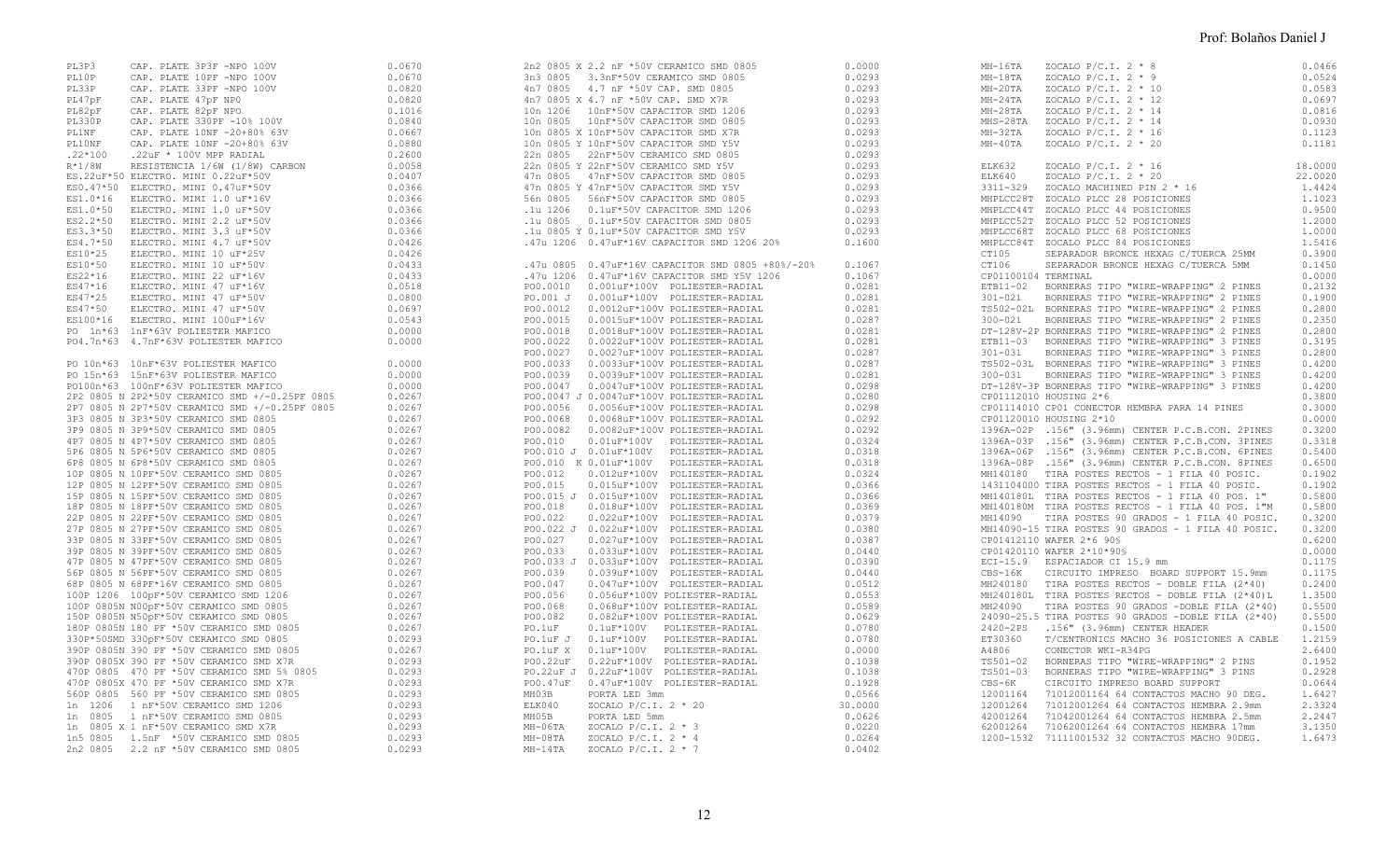|  |  |  | SK107M1A01 10.7MHZ CERAMIC FILTER SK107M1-A0-10<br>2RSNT CHN RESONADOR 2 MHZ<br>2RSNT MUR RESONADOR 2 MHZ<br>3.58RSNT K RESONADOR 3.58 MHZ<br>3.58RSNT M RESONADOR 3.58 MHZ<br>3.58RSNT C RESONADOR 3.58 MHZ<br>3.58RSNT C RESONADOR 4 MHZ |  |
|--|--|--|--------------------------------------------------------------------------------------------------------------------------------------------------------------------------------------------------------------------------------------------|--|
|  |  |  |                                                                                                                                                                                                                                            |  |
|  |  |  |                                                                                                                                                                                                                                            |  |
|  |  |  |                                                                                                                                                                                                                                            |  |
|  |  |  |                                                                                                                                                                                                                                            |  |
|  |  |  |                                                                                                                                                                                                                                            |  |
|  |  |  |                                                                                                                                                                                                                                            |  |
|  |  |  |                                                                                                                                                                                                                                            |  |
|  |  |  |                                                                                                                                                                                                                                            |  |
|  |  |  |                                                                                                                                                                                                                                            |  |
|  |  |  |                                                                                                                                                                                                                                            |  |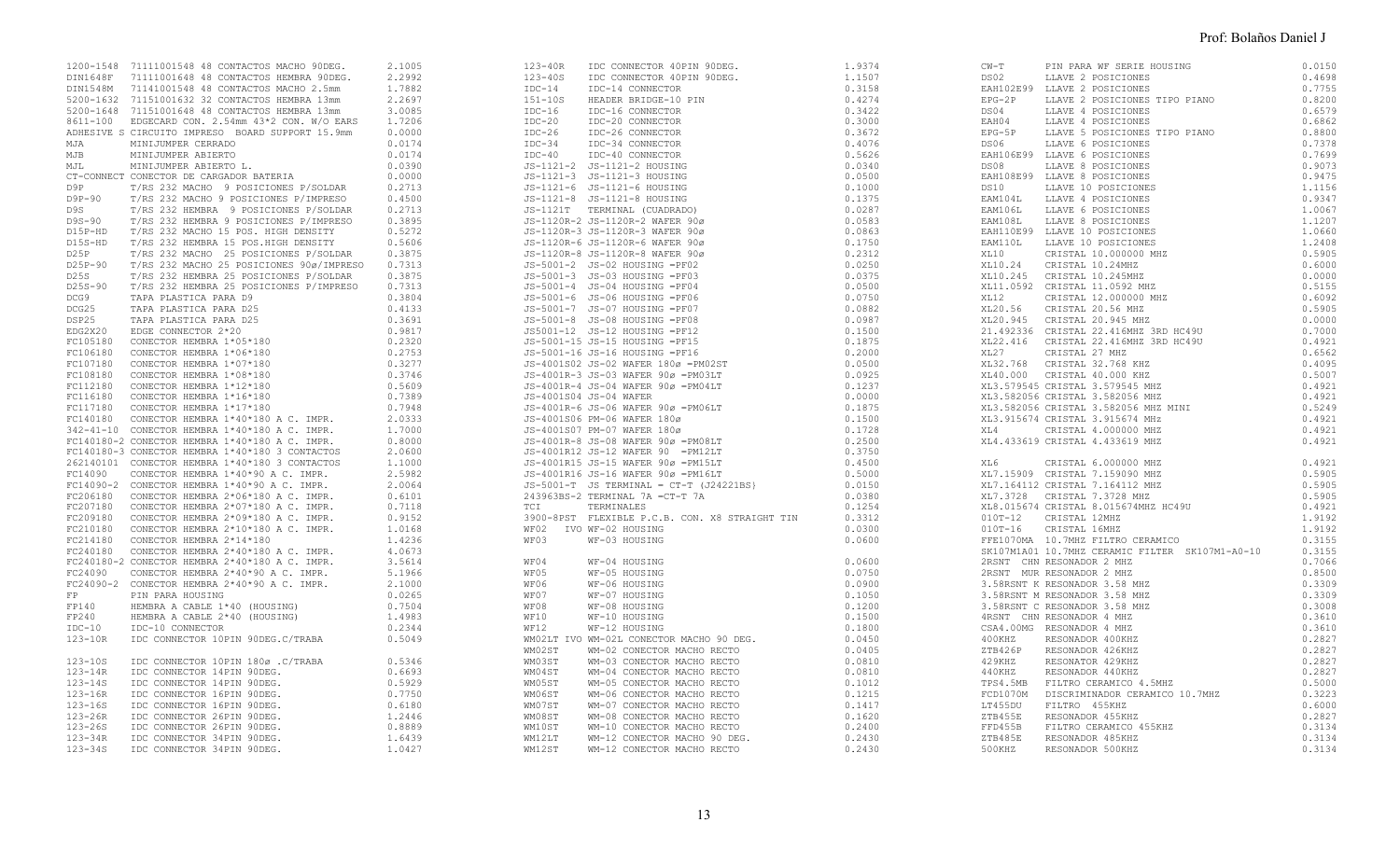|                  |                                                                                                                                                                                                                                                                                                                                                                       | 0.2827                                           |
|------------------|-----------------------------------------------------------------------------------------------------------------------------------------------------------------------------------------------------------------------------------------------------------------------------------------------------------------------------------------------------------------------|--------------------------------------------------|
|                  |                                                                                                                                                                                                                                                                                                                                                                       |                                                  |
|                  |                                                                                                                                                                                                                                                                                                                                                                       | 0.3068                                           |
|                  |                                                                                                                                                                                                                                                                                                                                                                       | 3.0000                                           |
|                  |                                                                                                                                                                                                                                                                                                                                                                       | 0.0450                                           |
|                  | 600KHZ RESONATOR 600KHZ<br>BPLB8 FILTRO PASABANDA 88-108M<br>433.92MHZ SAW RESONADOR 433.92MHZ<br>K25 CHAIN CADENA DE 4 ESLABONES C/ARGOLLA<br>230 BORNERA DE PILA S/RESORTE<br>231 BORNERA DE PILA S/RESORTE<br>00553-910 BORNERA DE PILA                                                                                                                            | 0.0530                                           |
|                  |                                                                                                                                                                                                                                                                                                                                                                       | 0.0730                                           |
|                  |                                                                                                                                                                                                                                                                                                                                                                       |                                                  |
|                  |                                                                                                                                                                                                                                                                                                                                                                       | 0.0530                                           |
|                  |                                                                                                                                                                                                                                                                                                                                                                       | 0.0730                                           |
|                  |                                                                                                                                                                                                                                                                                                                                                                       | $0.7901$<br>0.7901<br>2.4207<br>1.0166<br>0.8500 |
|                  |                                                                                                                                                                                                                                                                                                                                                                       |                                                  |
|                  |                                                                                                                                                                                                                                                                                                                                                                       |                                                  |
|                  |                                                                                                                                                                                                                                                                                                                                                                       |                                                  |
|                  |                                                                                                                                                                                                                                                                                                                                                                       |                                                  |
|                  |                                                                                                                                                                                                                                                                                                                                                                       |                                                  |
|                  |                                                                                                                                                                                                                                                                                                                                                                       |                                                  |
|                  |                                                                                                                                                                                                                                                                                                                                                                       |                                                  |
|                  |                                                                                                                                                                                                                                                                                                                                                                       |                                                  |
|                  |                                                                                                                                                                                                                                                                                                                                                                       |                                                  |
|                  |                                                                                                                                                                                                                                                                                                                                                                       |                                                  |
|                  |                                                                                                                                                                                                                                                                                                                                                                       |                                                  |
|                  |                                                                                                                                                                                                                                                                                                                                                                       |                                                  |
|                  | 971210 ELAY 12V 10A 1 FORM C<br>RETS-1215 RELAY 12V 15A 1 FORM C<br>0.9414<br>SAR1215 RELAY 12V 15A W/O COVER<br>0.9414<br>SAR1215 RELAY 12V 15A W/O COVER<br>1.2360<br>DARW112D RELAY 12V 15A W/O COVER<br>1.2360<br>EMR121A105 REED RELAY NA -<br>RXI-1230 RELAY 12V-30A-1 INV-85 OHMS                                                                              | 1.3843                                           |
|                  |                                                                                                                                                                                                                                                                                                                                                                       |                                                  |
|                  |                                                                                                                                                                                                                                                                                                                                                                       |                                                  |
|                  |                                                                                                                                                                                                                                                                                                                                                                       |                                                  |
|                  |                                                                                                                                                                                                                                                                                                                                                                       |                                                  |
|                  |                                                                                                                                                                                                                                                                                                                                                                       |                                                  |
|                  |                                                                                                                                                                                                                                                                                                                                                                       |                                                  |
|                  |                                                                                                                                                                                                                                                                                                                                                                       |                                                  |
|                  |                                                                                                                                                                                                                                                                                                                                                                       |                                                  |
|                  | $1.2712$ SS-102-12V RELAY 12V-1.0A-1 INV -400 OHMS $16*11mm$<br>CK-12W-K RELAY 12V-1A-2 INV -720 OHMS $1.6020$<br>FWM1SS112D RELAY 12V-12A-1 INV -400 OHMS $0.9701$<br>JY-12H-K RELAY NA-12V-5A-720 OHMS $3.8730$<br>SRUDHSS12 RELAY N                                                                                                                                |                                                  |
|                  |                                                                                                                                                                                                                                                                                                                                                                       |                                                  |
|                  |                                                                                                                                                                                                                                                                                                                                                                       |                                                  |
|                  |                                                                                                                                                                                                                                                                                                                                                                       |                                                  |
|                  |                                                                                                                                                                                                                                                                                                                                                                       |                                                  |
|                  |                                                                                                                                                                                                                                                                                                                                                                       |                                                  |
|                  |                                                                                                                                                                                                                                                                                                                                                                       |                                                  |
|                  |                                                                                                                                                                                                                                                                                                                                                                       |                                                  |
|                  |                                                                                                                                                                                                                                                                                                                                                                       |                                                  |
|                  |                                                                                                                                                                                                                                                                                                                                                                       |                                                  |
|                  |                                                                                                                                                                                                                                                                                                                                                                       |                                                  |
|                  |                                                                                                                                                                                                                                                                                                                                                                       |                                                  |
|                  | EMRIJIAIZ KEED RELAI NA 147 111 PLASTICO<br>EMRIJIA24 REED RELAY NA 1490-11 PLASTICO<br>$\begin{tabular}{lllllllllll} \textbf{RAS2410} & \textbf{RELAY} & 24 \textbf{V} & 10 \textbf{A} & \textbf{FORM} & \textbf{C} \\ \textbf{RXI-2430} & \textbf{RELAY} & 24 \textbf{V-30A-1} & \textbf{INV} & \textbf{RY-24WK} & \textbf{RELAY} & 24 \textbf{V} \\ \end{tabular}$ | 1.0224                                           |
|                  |                                                                                                                                                                                                                                                                                                                                                                       |                                                  |
|                  | RX1-2450 (1991)<br>RY-24WK RELAY 24V<br>RY-24WZ-K RELAY 24V-2A-2 INV -1070 OHMS 2.1301<br>2.1301<br>51.4998<br>1.7798                                                                                                                                                                                                                                                 | 1.6167                                           |
|                  |                                                                                                                                                                                                                                                                                                                                                                       |                                                  |
|                  |                                                                                                                                                                                                                                                                                                                                                                       |                                                  |
|                  |                                                                                                                                                                                                                                                                                                                                                                       |                                                  |
|                  | $M4-12H$ RELAY $12V-1A-2$ INV $-960$ OHMS                                                                                                                                                                                                                                                                                                                             | 1.7798                                           |
| COTO900712 RELAY |                                                                                                                                                                                                                                                                                                                                                                       | 0.9500                                           |
|                  |                                                                                                                                                                                                                                                                                                                                                                       |                                                  |
| COTO9007-5 RELAY |                                                                                                                                                                                                                                                                                                                                                                       | 1.0756                                           |
|                  |                                                                                                                                                                                                                                                                                                                                                                       |                                                  |
|                  |                                                                                                                                                                                                                                                                                                                                                                       |                                                  |
|                  |                                                                                                                                                                                                                                                                                                                                                                       |                                                  |
|                  |                                                                                                                                                                                                                                                                                                                                                                       |                                                  |
|                  |                                                                                                                                                                                                                                                                                                                                                                       |                                                  |
|                  |                                                                                                                                                                                                                                                                                                                                                                       |                                                  |
|                  |                                                                                                                                                                                                                                                                                                                                                                       |                                                  |
|                  |                                                                                                                                                                                                                                                                                                                                                                       |                                                  |
|                  |                                                                                                                                                                                                                                                                                                                                                                       |                                                  |
|                  |                                                                                                                                                                                                                                                                                                                                                                       |                                                  |
|                  |                                                                                                                                                                                                                                                                                                                                                                       |                                                  |
|                  |                                                                                                                                                                                                                                                                                                                                                                       |                                                  |
|                  |                                                                                                                                                                                                                                                                                                                                                                       |                                                  |
|                  |                                                                                                                                                                                                                                                                                                                                                                       |                                                  |
|                  |                                                                                                                                                                                                                                                                                                                                                                       |                                                  |
|                  |                                                                                                                                                                                                                                                                                                                                                                       |                                                  |
|                  |                                                                                                                                                                                                                                                                                                                                                                       |                                                  |
|                  |                                                                                                                                                                                                                                                                                                                                                                       |                                                  |
|                  |                                                                                                                                                                                                                                                                                                                                                                       |                                                  |
|                  |                                                                                                                                                                                                                                                                                                                                                                       |                                                  |
|                  |                                                                                                                                                                                                                                                                                                                                                                       |                                                  |

|  |                                                                                                                                                                                                         | 0.2922 |
|--|---------------------------------------------------------------------------------------------------------------------------------------------------------------------------------------------------------|--------|
|  | NH314 JACK TELEF MONO C/JACK & LLAVE J.C<br>NH4006 PLUG TELEF RCA (HEMBRA)<br>NH406 PLUG TELEF RCA (HEMBRA)<br>NH503-1.20 CONECTOR RF PIN 1.20MM C/BALUN<br>NH509-1.20 CONECTOR RF PIN 1.20MM MACHO<br> | 0.1644 |
|  |                                                                                                                                                                                                         | 0.1754 |
|  |                                                                                                                                                                                                         |        |
|  |                                                                                                                                                                                                         |        |
|  |                                                                                                                                                                                                         |        |
|  |                                                                                                                                                                                                         |        |
|  |                                                                                                                                                                                                         |        |
|  |                                                                                                                                                                                                         |        |
|  |                                                                                                                                                                                                         |        |
|  |                                                                                                                                                                                                         |        |
|  |                                                                                                                                                                                                         |        |
|  |                                                                                                                                                                                                         |        |

| YM420                  | SY012-6P4C JACK TOP ENTRY MODULAR PCB 6P4C<br>5354-6P4C JACK TOP ENTRY MODULAR PCB 6P4C<br>ADAPTADOR REDONDO A PLANO<br>FU0.25A*20 0.25A FUSIBLE 20mm | 0.3012<br>0.3012<br>0.2423<br>0.0500 |
|------------------------|-------------------------------------------------------------------------------------------------------------------------------------------------------|--------------------------------------|
|                        | FU0.25A*20 0.25A FUSIBLE 20mm                                                                                                                         | 0.0800                               |
|                        | FU0.5A*20 0.5A FUSIBLE 20mm                                                                                                                           | 0.0439                               |
|                        | FU0.5A*20 0.5A FUSIBLE 20mm                                                                                                                           | 0.0800                               |
| $FU1A*20$              | 1A FUSIBLE 20mm                                                                                                                                       | 0.0500                               |
|                        | FU1A*20 1A FUSIBLE 20mm                                                                                                                               | 0.0800                               |
|                        | FU1.5A*20 1.5A FUSIBLE 20mm                                                                                                                           | 0.0500                               |
| $FU2A*20$<br>$FU2A*20$ | 2A FUSIBLES 20mm<br>2A FUSIBLES 20mm                                                                                                                  | 0.0500<br>0.0800                     |
| FU3A*20                | 3A FUSIBLE 20mm                                                                                                                                       | 0.0438                               |
| FU3A*20                | 3A FUSIBLE 20mm                                                                                                                                       | 0.0800                               |
| $FU4A*20$              | 4A FUSIBLE 20mm                                                                                                                                       | 0.0500                               |
| $FU5A*20$              | 5A FUSIBLE 20mm                                                                                                                                       | 0.0438                               |
|                        | FU6A*20 6A FUSIBLE 20mm                                                                                                                               | 0.0439                               |
|                        | FU0.25A*30 0.25A FUSIBLE 30mm                                                                                                                         | 0.0500                               |
|                        | FU0.5A*30 0.5A FUSIBLE 30mm                                                                                                                           | 0.0500                               |
| $FU1A*30$              | 1A FUSIBLE 30mm                                                                                                                                       | 0.0500                               |
| $FU2A*30$              | FU1.5A*30 1.5A FUSIBLE 30mm<br>2A FUSIBLE 30mm                                                                                                        | 0.0500<br>0.0500                     |
| FU3A*30                | 3A FUSIBLE 30mm                                                                                                                                       | 0.0500                               |
| $FU4A*30$              | 4A FUSIBLE 30mm                                                                                                                                       | 0.0500                               |
| $FU5A*30$              | 5A FUSIBLE 30mm                                                                                                                                       | 0.0484                               |
| FU8A*30                | 8A FUSIBLE 30mm                                                                                                                                       | 0.0500                               |
|                        | FU10A*30 10A FUSIBLE 30mm                                                                                                                             | 0.0484                               |
|                        | FU10A*91øC 10A 250V 91øC                                                                                                                              | 0.8714                               |
| $05 - 005$             | PORTAFUSIBLE TIPO ROSCA PARA 5.2*20mm                                                                                                                 | 0.3679                               |
| PLF3002                | PORTAFUSIBLE TIPO ROSCA PARA 5.2*20mm                                                                                                                 | 0.3125                               |
| JEF-603                | PORTAFUSIBLE TIPO ROSCA PARA 5.2*20mm                                                                                                                 | 0.5000                               |
| 05-006<br>$D-115$      | PORTAFUSIBLE TIPO ROSCA 6.4*30mm=CN2204<br>THERMAL CUT OFF FUSE 115SC                                                                                 | 0.4500<br>0.1234                     |
| D-135                  | THERMAL CUT OFF FUSE 135SC                                                                                                                            | 0.1234                               |
| D-145                  | THERMAL CUT OFF FUSE 145\$C                                                                                                                           | 0.1234                               |
|                        | FU10A*139 10A 250V 157 C                                                                                                                              | 0.8714                               |
|                        | FU10A*157 10A 250V 157 C                                                                                                                              | 0.8714                               |
|                        | FU10A*172 10A 250V 172 C                                                                                                                              | 0.8714                               |
|                        | FU10A*184 10A 250V 184SC                                                                                                                              | 0.0000                               |
|                        | FU10A*192 10A 250V 192 C                                                                                                                              | 0.8714                               |
|                        | FU10A*216 10A 250V 216 C                                                                                                                              | 0.8714                               |
|                        | FU10A*227 10A 250V 227 C                                                                                                                              | 0.8714                               |
| FU40A*500V FUSIBLE     | FU10A*240 10A 250V 240SC                                                                                                                              | 0.0000<br>22,0000                    |
|                        | FU0.25A*20 0.25A FUSIBLE 20mm                                                                                                                         | 0.0467                               |
| JF-510C                | PORTA FUSIBLE PARA PCB 5.2*20mm                                                                                                                       | 0.3658                               |
| PFP-375                | 3/8A FUSIBLE TIPO RESISTOR                                                                                                                            | 0.8905                               |
|                        | DM03S-0P MICRO SWITCH S/ACTUADOR                                                                                                                      | 0.4776                               |
|                        | DM03S-1P MICRO SWITCH C/ACTUADOR = SH01P                                                                                                              | 0.5112                               |
| $P1-0S$                | LLAVE (PULS. SIN RETENCION) DOBLE INV.                                                                                                                | 0.5352                               |
| $TS-4$                 | SUB-MINIATURE TOGGLE SWITCH 1P2T                                                                                                                      | 1.0502                               |
| $PB-05$                | LLAVE PUSH ON                                                                                                                                         | 0.3876                               |
|                        | SM-05S-09A MICRO SWITCH C/ACTUADOR 53mm                                                                                                               | 0.6624                               |
|                        | TS061/CTM1 MICRO SWITCH TIPO MINI SOFT TOUCH 4.4mm<br>TS061/C MICRO SWITCH TIPO MINI SOFT TOUCH 4.4mm                                                 | 0.1400                               |
|                        | TACT SW-2 MICRO SWITCH TIPO MINI SOFT TOUCH                                                                                                           | 0.1108<br>0.2000                     |
|                        | TS06A/CTM2 MICRO SWITCH TIPO MINI SOFT TOUCH 5.1mm                                                                                                    | 0.1200                               |
| TS06A/C                | MICRO SWITCH TIPO MINI SOFT TOUCH 5.1mm                                                                                                               | 0.1087                               |
|                        |                                                                                                                                                       | 0.1600                               |
|                        | 063/CTM3 MICRO SWITCH TIPO MINI SOFT TOUCH 7.3mm<br>064/CTM4 MICRO SWITCH TIPO MINI SOFT TOUCH 9.5mm                                                  | 0.1500                               |
| TS064/C                | MICRO SWITCH TIPO MINI SOFT TOUCH 9.5mm                                                                                                               | 0.1078                               |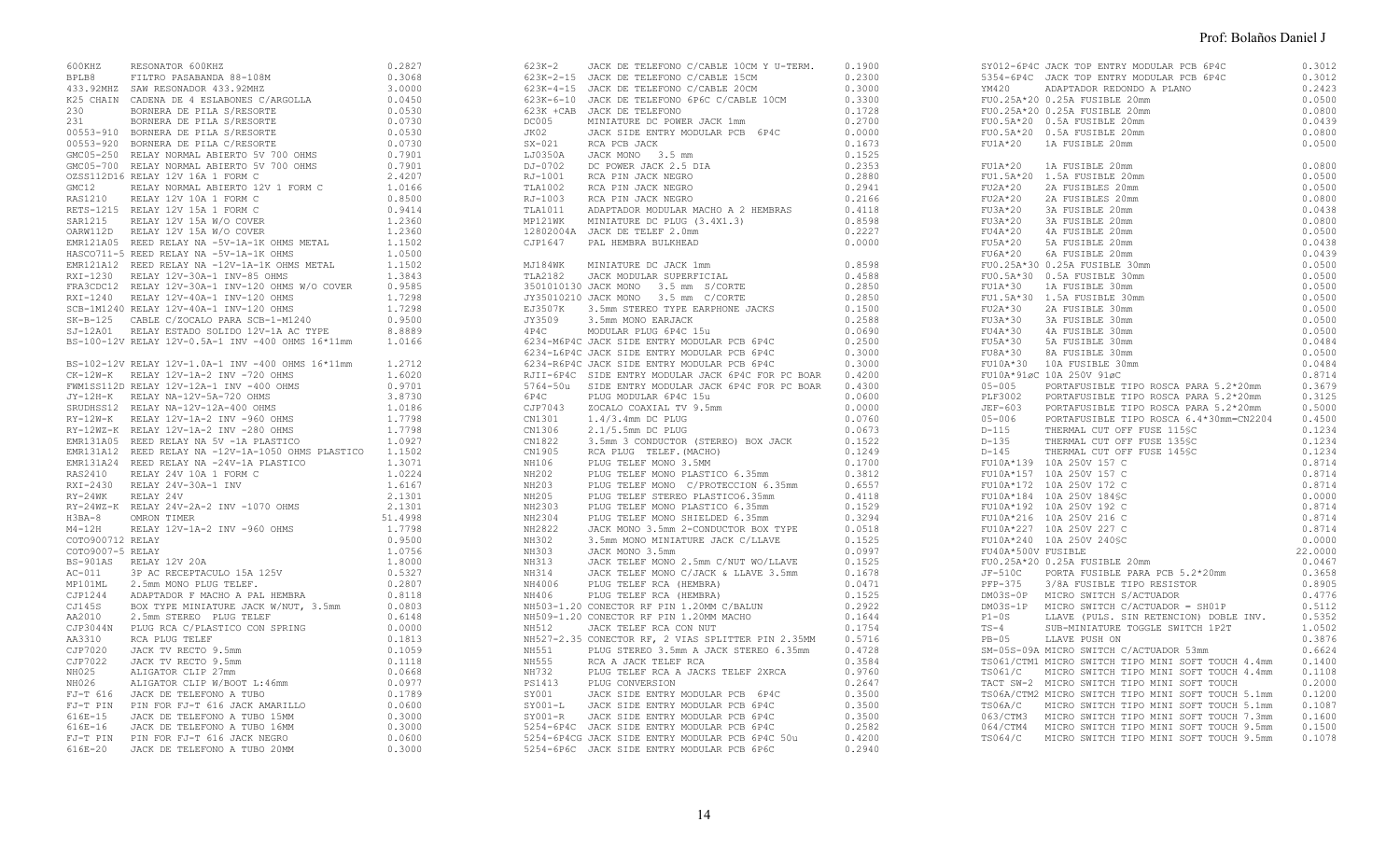|  | TS065/TP06 MICRO SWITCH TIPO MINI SOFT TOUCH 12mm<br>6-2100<br>6-7612 MICRO SWITCH TIPO MINI SOFT TOUCH 12mm<br>0.0.0000<br>TP-05/H MICRO SWITCH TIPO MINI SOFT TOUCH 12mm<br>0.1000<br>TS065/C MICRO SWITCH TIPO MINI SOFT TOUCH 13mm<br>0 |        |
|--|---------------------------------------------------------------------------------------------------------------------------------------------------------------------------------------------------------------------------------------------|--------|
|  |                                                                                                                                                                                                                                             |        |
|  |                                                                                                                                                                                                                                             |        |
|  |                                                                                                                                                                                                                                             |        |
|  |                                                                                                                                                                                                                                             |        |
|  |                                                                                                                                                                                                                                             |        |
|  |                                                                                                                                                                                                                                             |        |
|  |                                                                                                                                                                                                                                             |        |
|  |                                                                                                                                                                                                                                             |        |
|  |                                                                                                                                                                                                                                             |        |
|  |                                                                                                                                                                                                                                             |        |
|  |                                                                                                                                                                                                                                             |        |
|  |                                                                                                                                                                                                                                             |        |
|  |                                                                                                                                                                                                                                             |        |
|  |                                                                                                                                                                                                                                             |        |
|  |                                                                                                                                                                                                                                             |        |
|  |                                                                                                                                                                                                                                             |        |
|  |                                                                                                                                                                                                                                             |        |
|  |                                                                                                                                                                                                                                             |        |
|  |                                                                                                                                                                                                                                             |        |
|  |                                                                                                                                                                                                                                             |        |
|  | SK12F02G5 SLIDE SWITCH 1P2T                                                                                                                                                                                                                 | 0.1323 |
|  |                                                                                                                                                                                                                                             |        |
|  |                                                                                                                                                                                                                                             |        |
|  |                                                                                                                                                                                                                                             |        |
|  |                                                                                                                                                                                                                                             |        |
|  |                                                                                                                                                                                                                                             |        |
|  |                                                                                                                                                                                                                                             |        |
|  |                                                                                                                                                                                                                                             |        |
|  |                                                                                                                                                                                                                                             |        |
|  |                                                                                                                                                                                                                                             | 0.3308 |
|  | PS22F04 PUSH SWITCH 2P2T C/RET.<br>PS22F05 PUSH SWITCH 2P2T S/RET.                                                                                                                                                                          | 0.3308 |
|  | PBS-42H01 PUSH SWITCH 4P2T                                                                                                                                                                                                                  | 0.4000 |
|  |                                                                                                                                                                                                                                             | 0.1452 |
|  | SS22F07G5 SLIDE SWITCH 2P2T                                                                                                                                                                                                                 |        |
|  | PBS-22H01 PUSH SWITCH 4P2T                                                                                                                                                                                                                  | 0.1998 |
|  | SK23D03VG4 SIDE KNOB SLIDE SW. 2P3T                                                                                                                                                                                                         | 0.2298 |
|  | SA23B007-G7 SIDE KNOB SLIDE SWITCH 2P3T MINI                                                                                                                                                                                                | 0.1889 |
|  | KNX-2W1D INTERRUPTORES TOGGLE 1P2T                                                                                                                                                                                                          | 0.6000 |
|  | KNX-2W2D INTERRUPTORES TOGGLE 2P2T                                                                                                                                                                                                          | 0.6888 |
|  | PF31E10R+L TAPA DE LLAVE GRANDE R+L                                                                                                                                                                                                         | 0.8000 |
|  | GPF312221 LLAVE GRANDE DECIMAL                                                                                                                                                                                                              | 4,7500 |
|  | PF52E10R+L TAPA DE LLAVE CHICA R+L                                                                                                                                                                                                          | 0.7998 |
|  | GPF521221 LLAVE CHICA DECIMAL                                                                                                                                                                                                               | 3.9498 |
|  | GPF525221 LLAVE BINARIA                                                                                                                                                                                                                     | 3.9498 |
|  | PS909L-22 PUSH SWITCH 2P2T C/RET.<br>PS909L-42 PUSH SWITCH 4P2T C/RET.                                                                                                                                                                      | 0.6500 |
|  |                                                                                                                                                                                                                                             | 0.7500 |
|  | PS909N-42 PUSH SWITCH 4P2T S/RET.                                                                                                                                                                                                           | 0.7500 |
|  | R13022B11P ON-OFF-ON SWITCH                                                                                                                                                                                                                 | 1,1000 |
|  | R9-22A LLAVE 2P ON-OFF SPST                                                                                                                                                                                                                 | 0.5015 |
|  |                                                                                                                                                                                                                                             |        |
|  | BR-12B-11L ON-OFF SPDT SWITCH                                                                                                                                                                                                               | 0.5100 |
|  | BR-12A-11L LLAVE 2P ON-OFF SPST                                                                                                                                                                                                             | 0.5015 |
|  | MK111/C PANEL TIPO SW. 2P ON-OFF 6A250VAC                                                                                                                                                                                                   |        |
|  |                                                                                                                                                                                                                                             | 0.5015 |
|  | R9-22C PUSH SWITCH<br>BR14A11S PUSH SWITCH                                                                                                                                                                                                  | 0.7585 |
|  |                                                                                                                                                                                                                                             | 0.7000 |
|  | R19A52BBOT PUSH SWITCH                                                                                                                                                                                                                      | 0.7000 |
|  | R9-22C/C PUSH SWITCH<br>R9-32B ON-ON SPDT SWITCH                                                                                                                                                                                            | 0.6002 |
|  |                                                                                                                                                                                                                                             | 0.5760 |
|  | BR-11A-11L ON-ON SPDT SWITCH                                                                                                                                                                                                                | 0.7000 |

| BR-13A-1IL ON-OFF-ON SWITCH 6A250VAC 0.7000<br>R9-32D/C ON-OFF-ON SWITCH 6A250VAC 0.7000<br>R9-32D/C ON-OFF-ON SWITCH 6A250VAC 2.4515<br>MK211/N-G PANEL TIFO SW. 3P ON-OFF 15A250VAC 0.9289<br>MK211/N-G PANEL TIFO SW. 3P ON-OFF 15<br>RUB. PAD RUBBER PAD<br>R. PAD SIK RUBBER PAD<br>602A RUBBER PAD PARA DISCADOR | 0.5183<br>0.7000<br>0.7000<br>0.7000<br>0.5803<br>0.0000<br>4,3000<br>0.4348 |
|------------------------------------------------------------------------------------------------------------------------------------------------------------------------------------------------------------------------------------------------------------------------------------------------------------------------|------------------------------------------------------------------------------|
| CABLE/TEL CABLE PARA TELEFONO 2 COND.<br>CP20 CABLE PLANO                                                                                                                                                                                                                                                              | 0.8182<br>0.0000                                                             |

|  | RUBBER CON CONECTOR RUBBER                                                                                                                                                                                                                                                                                                                                                                                                              | 0.2060   |
|--|-----------------------------------------------------------------------------------------------------------------------------------------------------------------------------------------------------------------------------------------------------------------------------------------------------------------------------------------------------------------------------------------------------------------------------------------|----------|
|  | RCA-PAL CA CABLE - RCA / PAL                                                                                                                                                                                                                                                                                                                                                                                                            | 0.7079   |
|  | SF010LX2 CABLE -2.5mm ST.PLUG TO 2.5mm ST.PLUG<br>EIC-102 BREAD BOARD (PLACA PRUEBA)<br>EIC-301 BREAD BOARD<br>V566 CIRCUITO IMPRESO ALFA310                                                                                                                                                                                                                                                                                            | 1.3184   |
|  |                                                                                                                                                                                                                                                                                                                                                                                                                                         | 6.4581   |
|  |                                                                                                                                                                                                                                                                                                                                                                                                                                         | 3.0236   |
|  |                                                                                                                                                                                                                                                                                                                                                                                                                                         |          |
|  |                                                                                                                                                                                                                                                                                                                                                                                                                                         |          |
|  |                                                                                                                                                                                                                                                                                                                                                                                                                                         |          |
|  | RF800T FLX SOLDERING FLUX                                                                                                                                                                                                                                                                                                                                                                                                               | 208.3320 |
|  | THINNER THINNER (SOLVENT)                                                                                                                                                                                                                                                                                                                                                                                                               | 105.0000 |
|  | SOLD. ESTA SOLDADURA ESTAYO EN VARILLAS<br>AIR TUBE – CONDUCTOR AIRE<br>FILTER – CONDUCTOR AIRE                                                                                                                                                                                                                                                                                                                                         | 300,0000 |
|  |                                                                                                                                                                                                                                                                                                                                                                                                                                         | 9.4500   |
|  |                                                                                                                                                                                                                                                                                                                                                                                                                                         | 50.0000  |
|  |                                                                                                                                                                                                                                                                                                                                                                                                                                         |          |
|  |                                                                                                                                                                                                                                                                                                                                                                                                                                         |          |
|  |                                                                                                                                                                                                                                                                                                                                                                                                                                         |          |
|  |                                                                                                                                                                                                                                                                                                                                                                                                                                         |          |
|  |                                                                                                                                                                                                                                                                                                                                                                                                                                         |          |
|  |                                                                                                                                                                                                                                                                                                                                                                                                                                         |          |
|  |                                                                                                                                                                                                                                                                                                                                                                                                                                         |          |
|  |                                                                                                                                                                                                                                                                                                                                                                                                                                         |          |
|  |                                                                                                                                                                                                                                                                                                                                                                                                                                         |          |
|  |                                                                                                                                                                                                                                                                                                                                                                                                                                         |          |
|  |                                                                                                                                                                                                                                                                                                                                                                                                                                         |          |
|  |                                                                                                                                                                                                                                                                                                                                                                                                                                         |          |
|  |                                                                                                                                                                                                                                                                                                                                                                                                                                         |          |
|  |                                                                                                                                                                                                                                                                                                                                                                                                                                         |          |
|  | AC/DC 1A AC/DC ADAPTOR 1000MA 3/4.5/6/7.5/9/12V 3.8000                                                                                                                                                                                                                                                                                                                                                                                  |          |
|  | AC/AC 1.2A ADAPTOR 1200MA 9Vac                                                                                                                                                                                                                                                                                                                                                                                                          | 4.2560   |
|  |                                                                                                                                                                                                                                                                                                                                                                                                                                         |          |
|  |                                                                                                                                                                                                                                                                                                                                                                                                                                         |          |
|  |                                                                                                                                                                                                                                                                                                                                                                                                                                         |          |
|  |                                                                                                                                                                                                                                                                                                                                                                                                                                         |          |
|  |                                                                                                                                                                                                                                                                                                                                                                                                                                         |          |
|  |                                                                                                                                                                                                                                                                                                                                                                                                                                         |          |
|  |                                                                                                                                                                                                                                                                                                                                                                                                                                         |          |
|  | FOUSE FUSIBLE PARA C-300 (CALEFACTOR) 1.3002<br>HEATER HEATER PARA C-300 (CALEFACTOR) 33.9900<br>IRON BAR IRON BAR FOR C-300 (PUNTA) 1.2100<br>BIG SEAL BIG SEAL FOR C-300 (LIMPIA DESOLDADOR) 0.8362                                                                                                                                                                                                                                   |          |
|  |                                                                                                                                                                                                                                                                                                                                                                                                                                         |          |
|  |                                                                                                                                                                                                                                                                                                                                                                                                                                         |          |
|  |                                                                                                                                                                                                                                                                                                                                                                                                                                         |          |
|  | SMALL SEAL SMALL SEAL FOR C-300                                                                                                                                                                                                                                                                                                                                                                                                         | 0.5030   |
|  |                                                                                                                                                                                                                                                                                                                                                                                                                                         |          |
|  |                                                                                                                                                                                                                                                                                                                                                                                                                                         |          |
|  |                                                                                                                                                                                                                                                                                                                                                                                                                                         |          |
|  |                                                                                                                                                                                                                                                                                                                                                                                                                                         |          |
|  | $\begin{tabular}{lllllllllll} \multicolumn{2}{c}{\textbf{C-300 SM}} & $\textbf{SWL} & $\textbf{C-300}$ & 0.0000 \\ \multicolumn{2}{c}{\textbf{C-300 SM}} & $\textbf{SWL} & $\textbf{TCH} & $\textbf{DC} & $\textbf{C-300}$ & 0.0000 \\ \multicolumn{2}{c}{\textbf{TIP 1.0}} & $\textbf{SOL} & \textbf{D} & $\textbf{E} & \textbf{SOL} & $\textbf{D} & $\textbf{E} & $\textbf{SOL} & $\textbf{D} & $\textbf{D} & $\textbf{E} & $\textbf$ |          |
|  | NESOLDADOR<br>HSP-89(P) DESOLDADOR AZUL PLASTICO<br>888TG018 DESOLDADOR NEGRO<br>NB-1 DESOLDADOR<br>NB-2 DESOLDADOR<br>FAN 6CM DC DC UENETICOR                                                                                                                                                                                                                                                                                          |          |
|  |                                                                                                                                                                                                                                                                                                                                                                                                                                         | 3.0900   |
|  |                                                                                                                                                                                                                                                                                                                                                                                                                                         | 2.9083   |
|  |                                                                                                                                                                                                                                                                                                                                                                                                                                         | 1,1059   |
|  | $\begin{tabular}{lllllllll} $\textsc{``b$--$c$} & $\textsc{``b$--$c$} & $\textsc{``b$--$c$} \\ \textsc{``b$--$c$} & $\textsc{``b$--$c$} & $\textsc{``b$--$c$} & $\textsc{``b$--$c$} \\ \textsc{``b$--$c$} & $\textsc{``b$--$c$--$c$} & $\textsc{``b$--$c$--$c$} & $\textsc{``b$--$c$--$c$} \\ \textsc{ACFAN-12CM} & $\textsc{AC}~\textsc{``b$--$c$--$c$--$c$--$c$} & $\textsc{``b$--$                                                   |          |
|  |                                                                                                                                                                                                                                                                                                                                                                                                                                         |          |
|  |                                                                                                                                                                                                                                                                                                                                                                                                                                         |          |
|  |                                                                                                                                                                                                                                                                                                                                                                                                                                         |          |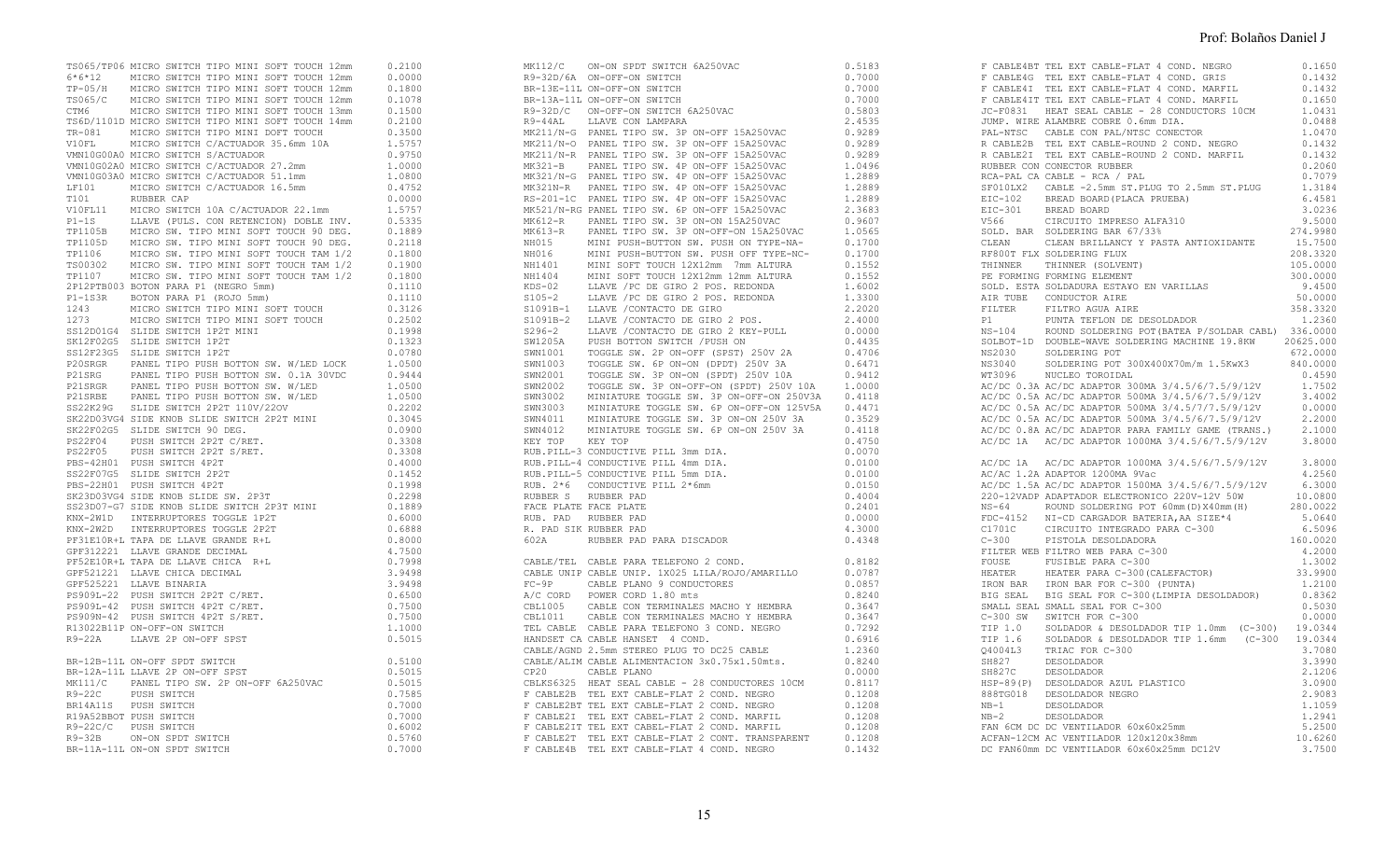|                     | PS1005 ADAPTADOR AC/DC DC10V 850MA                                                                                                                                                                                                     | 3.7505           |
|---------------------|----------------------------------------------------------------------------------------------------------------------------------------------------------------------------------------------------------------------------------------|------------------|
|                     | PS1006SEGA ADAPTADOR AC/DC DC9V                                                                                                                                                                                                        | 4.2334           |
|                     | PS1007 CONVER. P/AUTO DC/DC 800MA 3/4.5/6/7.5/9V                                                                                                                                                                                       | 3.5907           |
|                     | PS1001/3CO TAPA PLASTICA FRENTE PARA ADAPTADOR                                                                                                                                                                                         | 0.1645           |
|                     | 74B31-30W SOLDADOR HIERRO 30W                                                                                                                                                                                                          | 1.2353           |
|                     | SP30-30W SOLDADOR HIERRO 30W                                                                                                                                                                                                           | 0.0000           |
|                     | 74B31-40W SOLDADOR HIERRO 40W<br>SP40-40W SOLDADOR HIERRO 40W                                                                                                                                                                          | 1.2941           |
|                     | TL1003-40W SOLDADOR HIERRO 40W                                                                                                                                                                                                         | 0.0000<br>1,9800 |
|                     | 888T019 SOLDADOR HIERRO C/DESOLDADOR                                                                                                                                                                                                   | 11.1077          |
|                     | 888T019TIP PUNTA PARA SOLDADOR HIERRO C/DESOLDADOR                                                                                                                                                                                     | 0.5556           |
| LA83                | PORTA SOLDADOR SIMPLE                                                                                                                                                                                                                  | 0.2000           |
| GG839               | PISTOLA PEGAR GRANDE -PEMCO                                                                                                                                                                                                            | 6.0000           |
|                     | HS-88 PORTA SOLDADOR C/ESPONJA                                                                                                                                                                                                         | 3.1882           |
|                     | PK0809S102 BOBINA 1MH                                                                                                                                                                                                                  | 0.2300           |
|                     | 5PNR-T1021 BOBINA IFT 455KHZ                                                                                                                                                                                                           | 0.8500           |
|                     | BO1300A BOBINA AM Q120 ROJO                                                                                                                                                                                                            | 0.2100           |
|                     | BO1300C BOBINA AM Q120 BLANCO<br>BO1415 BOBINA - AM - (PARA CIC 7641)<br>BO1416 BOBINA - AM - (PARA CIC 7641)<br>BO1417 BOBINA - AM - (PARA CIC 7641)<br>VK200 VK200                                                                   | 0.2100           |
|                     |                                                                                                                                                                                                                                        | 0.2100           |
|                     |                                                                                                                                                                                                                                        | 0.2100           |
|                     |                                                                                                                                                                                                                                        | 0.2100           |
|                     |                                                                                                                                                                                                                                        | 0.6750           |
| WT2273              | VK200<br>EI19 600-600 OHM AUDIO TRANSFORMER<br>™PANSFORMADOR PARA PIEZO SIREN                                                                                                                                                          | 1.2000           |
|                     | WT-2935 TRANSFORMADOR PARA PIEZO SIREN<br>WT-3050 TRANSFORMADOR PARA PIEZO SIREN                                                                                                                                                       | 1.2798           |
|                     |                                                                                                                                                                                                                                        | 1.8449           |
|                     | WT-3093RM6 RM6 600-600 OHM TRANSFORMADOR AUDIO                                                                                                                                                                                         | 3.4500           |
| WT3166              | 19*8 PIN TAPE SILICON CORE                                                                                                                                                                                                             | 1.3300           |
|                     |                                                                                                                                                                                                                                        | 2.0500           |
|                     |                                                                                                                                                                                                                                        | 0.8500           |
|                     |                                                                                                                                                                                                                                        | 0.4500           |
|                     |                                                                                                                                                                                                                                        | 0.9000           |
|                     | BZDR4X7EW BOBINA PARA BUZZER                                                                                                                                                                                                           | 0.2100<br>0.1038 |
|                     | EG530AD2B MOTOR DIA35mm*25mm-12V-2400RPM-132MA-CCW                                                                                                                                                                                     | 2.7500           |
|                     |                                                                                                                                                                                                                                        | 2.7500           |
|                     | EG530AD2F MOTOR DIA35mm*25mm-12V-2400RPM-132MA-CW<br>EG530AD9B MOTOR DIA35mm*25mm-9V-2400RPM-132MA-CCW                                                                                                                                 | 2.7500           |
|                     | EG530KD2B MOTOR DIA35mm*25mm-12V-1600/3200RPM-CCW                                                                                                                                                                                      | 2.8500           |
|                     |                                                                                                                                                                                                                                        | 2.8500           |
|                     | EG530KD2F MOTOR DIA35mm*25mm-12V-1600/3200RPM-CW<br>EG530YD2BH DIA35mm*25mm-12V-2000/4000RPM-132MA-CCW<br>EG530YD2BH DIA35mm*25mm-12V-2000/4000RPM-132MA-CCW<br>EG530YD2BH DIA35mm*25m-9V-2000/4000RPM-132MA-CCW                       |                  |
|                     |                                                                                                                                                                                                                                        | 3.0700<br>3.0700 |
|                     | 613LG6367 MOTOR 4.464 mN/AMP 6.2W NO LOAD                                                                                                                                                                                              | 4.7000           |
|                     | NSV-8 BOBINA+DAMPER PARA SIRENA 80hm                                                                                                                                                                                                   | 0.9000           |
| BH-815770 RF BOBINA |                                                                                                                                                                                                                                        | 0.1163           |
|                     |                                                                                                                                                                                                                                        | 0.0788           |
|                     |                                                                                                                                                                                                                                        | 0.0788           |
|                     |                                                                                                                                                                                                                                        | 0.0788           |
|                     | BH-815770 RF BOBINA 1.5uH, TIPO RESISTENCIA T/BOX<br>CEC-1R5M BOBINA 1.5uH, TIPO RESISTENCIA T/BOX<br>CEC-2R2M BOBINA 1.5uH. TIPO RESISTENCIA T/BOX<br>CEC-2R2M BOBINA 10uH, TIPO RESISTENCIA T/BOX<br>CEC100K BOBINA 10uH, TIPO RESIS | 0.0755           |
|                     |                                                                                                                                                                                                                                        | 0.0755           |
|                     |                                                                                                                                                                                                                                        | 3.4000           |
|                     | 150nH 1206 BOBINA 68nH SMD 1206                                                                                                                                                                                                        | 0.2928           |
|                     | 330nH 1206 BOBINA 68nH SMD 1206                                                                                                                                                                                                        | 0.2928<br>0.2928 |
| TF1503              | BOBIN                                                                                                                                                                                                                                  | 0.0000           |
| TF3302              | BOBIN                                                                                                                                                                                                                                  | 0.0000           |
| TF3503              | BOBIN                                                                                                                                                                                                                                  | 0.4815           |
| TF4003              | <b>BOBIN</b>                                                                                                                                                                                                                           | 0.4500           |
|                     | F02322-15W SIRENA 8 OHM 15W                                                                                                                                                                                                            | 8.8600           |
|                     | F02322-20W SIRENA 8 OHM 20W                                                                                                                                                                                                            | 10.0000          |
|                     | TYD03 MINI BUZZER 3V                                                                                                                                                                                                                   | 1,0295           |
|                     |                                                                                                                                                                                                                                        | 1.0295           |
|                     | TYD05/06 MINI BUZZER 5V/6V<br>TYD09 MINI BUZZER 9V                                                                                                                                                                                     | 1.0295           |
| TYD12               | MINI BUZZER 12V                                                                                                                                                                                                                        | 1.0295           |

| $ECM-60/C$ MICROFONO $-60dB$ +- 3dB<br>$0.3375$<br>$0.2700$<br>$0.2700$<br>CZN-15E-58 MICROFONO -58dB +- 3dB<br>CZN-15E-58 MICROFONO -58dB +- 3dB<br>CZN-15E-62 MICROFONO -62dB +- 3dB                                                                                                                                                                                                                  |  |
|---------------------------------------------------------------------------------------------------------------------------------------------------------------------------------------------------------------------------------------------------------------------------------------------------------------------------------------------------------------------------------------------------------|--|
|                                                                                                                                                                                                                                                                                                                                                                                                         |  |
|                                                                                                                                                                                                                                                                                                                                                                                                         |  |
|                                                                                                                                                                                                                                                                                                                                                                                                         |  |
| $\begin{tabular}{ c  c  c c c c} \hline \texttt{FYB27T} & \texttt{BUZ2ER} & \texttt{27mm} & \texttt{D1A} & \texttt{4.1KHz} & \texttt{SELF-ACTIVATED} & 0.1750 \\ \hline \texttt{BCQ1} & \texttt{LKRZ} & \texttt{PEZOR} & \texttt{RSOMFOR} & \texttt{0.3000} \\ \texttt{BCQ1} & \texttt{CAJA} & \texttt{PLASTICO} & \texttt{PARA} & \texttt{BUZZER} & \texttt{20MM} & \texttt{D1A} & 0.0188 \\ \texttt{$ |  |

| YD77-COBOL PARLANTE 3" - 8 OHMS COBALTO, MYLAR 1.7486                                   |                            |
|-----------------------------------------------------------------------------------------|----------------------------|
| YD77-NDFEB PARLANTE 3" - 8 OHMS NDFEB                                                   | 1.5986                     |
|                                                                                         |                            |
|                                                                                         |                            |
|                                                                                         |                            |
|                                                                                         |                            |
| AA2/CABLE PORTA BATERIA 3V<br>AA2/I PORTA BATERIA 3V<br>A23 ALKALI BATERIA ALKALINA 12V | 0.1750<br>0.0000<br>0.5000 |
| A27 ALKALI BATERIA ALKALINA 12V                                                         |                            |
|                                                                                         |                            |
|                                                                                         |                            |
|                                                                                         |                            |
|                                                                                         |                            |
|                                                                                         |                            |
| SM120-12V PANEL SOLAR EN ARMAZON/ALUMIN 120MA 12V 47.0000                               |                            |
|                                                                                         |                            |
|                                                                                         |                            |